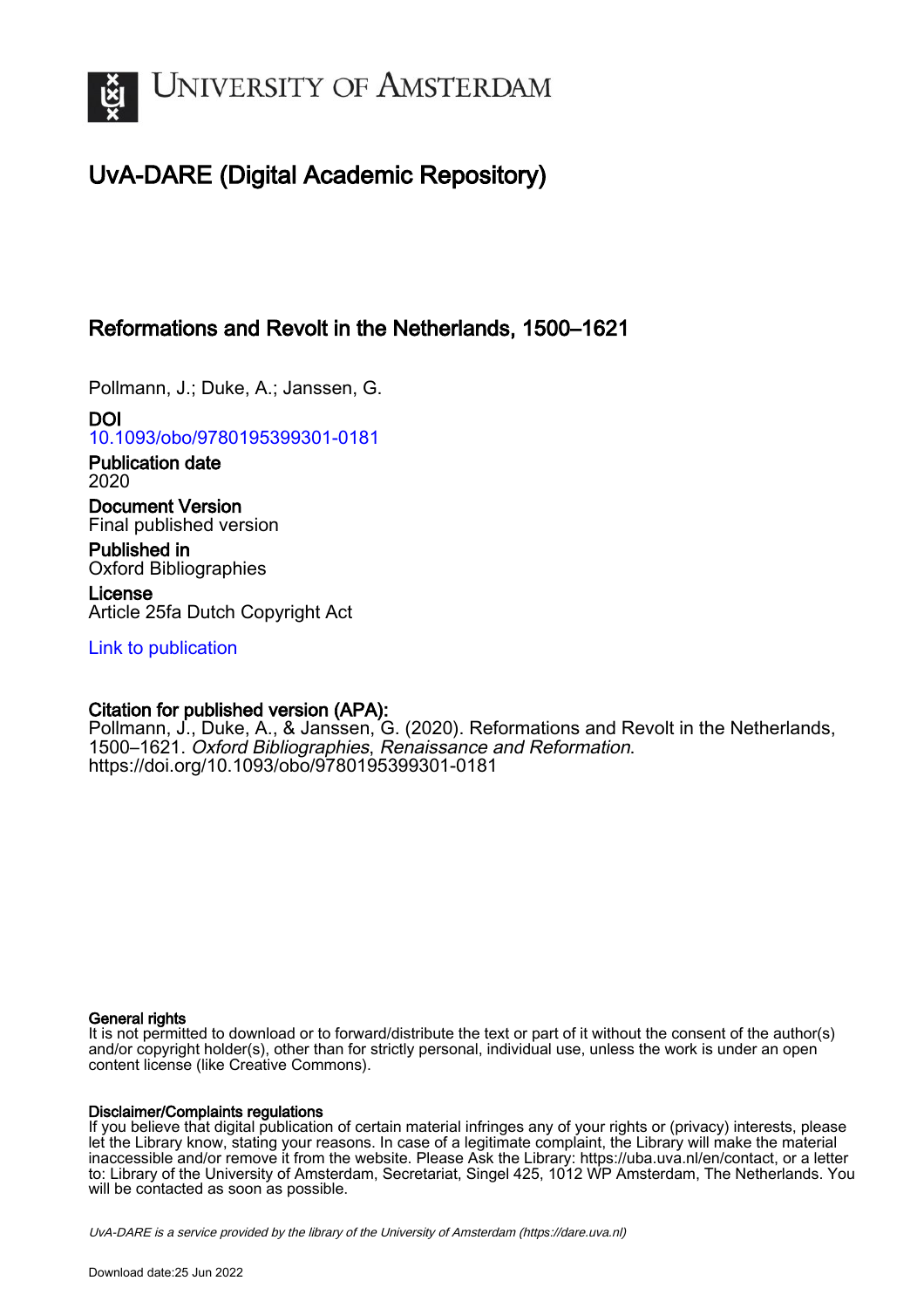<span id="page-1-0"></span>**Oxford Bibliographies** 

Your Best Research Starts Here



## **Reformations and Revolt in the Netherlands, 1500–1621**

**[Judith Pollmann](http://hum.leiden.edu/history/staff/pollmann.html), [Alastair Duke](https://www.oxfordbibliographies.com/ViewContributor/document/obo-9780195399301/obo-9780195399301-0181.xml?id=con4117), [Geert Janssen](https://www.uva.nl/en/profile/j/a/g.h.janssen/g.h.janssen.html?origin=8OwEuQ4wROigyRZ9IrYdnQ&1570198793493)**

**LAST REVIEWED: 04 JULY 2015 LAST MODIFIED: 26 FEBRUARY 2020 DOI: 10.1093/OBO/9780195399301-0181**

## **Introduction**

The Low Countries have a special place in Reformation history, both because of the great diversity of the religious landscape and because they experienced a genuine Reformation "from below," as well as fierce repression of Protestant heresies. Protests against the latter helped to trigger the revolt that resulted in the split of the Habsburg Netherlands. In the northern Netherlands, the Dutch Republic gave the Reformed Church a monopoly of worship but also guaranteed freedom of conscience to dissidents. The southern Netherlands, once "reconciled" with the Habsburgs and having expelled its Protestant inhabitants, became a bulwark of the Counter-Reformation. For more on the revolt, see the *Oxford Bibliographies* in Renaissance and Reformation article ["The Netherlands \(Dutch Revolt/Dutch](http://oxfordbibliographiesonline.com/view/document/obo-9780195399301/obo-9780195399301-0146.xml) [Republic\)"](http://oxfordbibliographiesonline.com/view/document/obo-9780195399301/obo-9780195399301-0146.xml) by Henk van Nierop.

## **General Overviews**

No single work is available that provides a satisfactory and up-to-date general overview of the early modern history of both the northern and southern Low Countries. However, [Israel 1995](https://www.oxfordbibliographies.com/view/document/obo-9780195399301/obo-9780195399301-0181.xml#obo-9780195399301-0181-bibItem-0001) is recommended for its clear and authoritative treatment of the formation of the Habsburg Netherlands as a whole as well as the socioeconomic and religious developments. Although it focuses quite explicitly on the northern provinces, the first part covers the period from 1477 to 1588.

#### **Israel, Jonathan I.** *The Dutch Republic: Its Rise, Greatness and Fall, 1477–1806***. Oxford: Clarendon, 1995.**

Remarkable for its encyclopedic coverage. Part 1 covers the period up to 1588 in sufficient depth to meet the needs of advanced students. The discussion is invariably well informed, wide ranging, and stimulating. Israel's claim that the boundary between the United Provinces and the Spanish Netherlands confirmed longstanding structural differences is, however, controversial.

## **Reference Works and Resources**

Biographical reference works, such as the [Académie royale de Belgique](https://www.oxfordbibliographies.com/view/document/obo-9780195399301/obo-9780195399301-0181.xml#obo-9780195399301-0181-bibItem-0002), [Nationaal Biografisch Woordenboek](https://www.oxfordbibliographies.com/view/document/obo-9780195399301/obo-9780195399301-0181.xml#obo-9780195399301-0181-bibItem-0007), and [Biografisch Portaal](https://www.oxfordbibliographies.com/view/document/obo-9780195399301/obo-9780195399301-0181.xml#obo-9780195399301-0181-bibItem-0003) [van Nederland,](https://www.oxfordbibliographies.com/view/document/obo-9780195399301/obo-9780195399301-0181.xml#obo-9780195399301-0181-bibItem-0003) as well as the biographical parts of the [Dutch Revolt](https://www.oxfordbibliographies.com/view/document/obo-9780195399301/obo-9780195399301-0181.xml#obo-9780195399301-0181-bibItem-0005) are now available online. Primary sources can also be found under the [Dutch Revolt](https://www.oxfordbibliographies.com/view/document/obo-9780195399301/obo-9780195399301-0181.xml#obo-9780195399301-0181-bibItem-0005), as well as through [Vindplaats voor de geschiedenis van Nederland.](https://www.oxfordbibliographies.com/view/document/obo-9780195399301/obo-9780195399301-0181.xml#obo-9780195399301-0181-bibItem-0009) The pamphlets collected in [Knuttel 1978](https://www.oxfordbibliographies.com/view/document/obo-9780195399301/obo-9780195399301-0181.xml#obo-9780195399301-0181-bibItem-0006) have also been digitized. As a guide to Reformation studies, [Spiertz and Janssen 1982](https://www.oxfordbibliographies.com/view/document/obo-9780195399301/obo-9780195399301-0181.xml#obo-9780195399301-0181-bibItem-0008) remains important and useful.

#### **[Académie royale de Belgique.](http://www.academieroyale.be/)**

Early volumes of *La biographie nationale de Belgique* can be consulted on this website.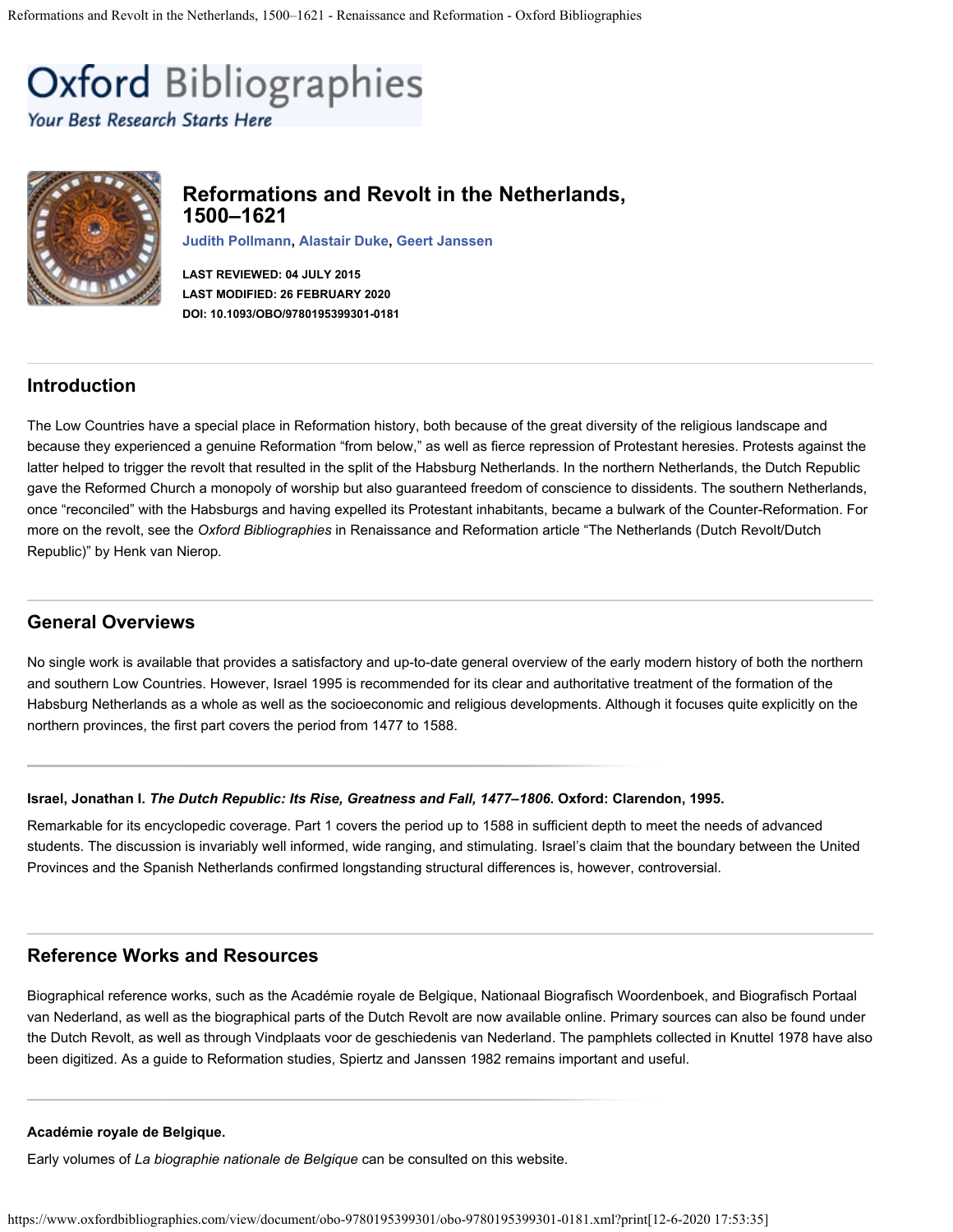#### **[Biografisch Portaal van Nederland.](http://www.biografischportaal.nl/)**

Various biographical dictionaries for the northern Netherlands, including those of Protestant ministers, are available on this website.

#### **[Digitale bibliotheek voor de Nederlandse letteren.](http://www.dbnl.org/)**

Many other primary texts and studies in cultural history can be found in this digital library for Dutch literature.

#### **[Dutch Revolt.](http://dutchrevolt.leidenuniv.nl/) Universiteit Leiden.**

A useful reference tool for students of the Reformation and the Dutch revolt. It also offers selected source fragments in a variety of languages, which are useful for teaching purposes.

#### **Knuttel, Willem Pieter Cornelis, ed.** *Catalogus van de pamfletten-verzameling berustende in de Koninklijke Bibliotheek***. 9 vols. Utrecht, The Netherlands: HES, 1978.**

Originally published 1889–1920. All pamphlets in this collection and many others have now been digitized, and many are available [online](http://catalogi.kb.nl/) for purchase or by subscription.

#### **[Nationaal Biografisch Woordenboek.](http://www.kvab.be/publicaties/nbw.aspx)**

Volumes 1 through 10 of the [Flemish] *National Biographical Dictionary* can be consulted at this site and were digitized in cooperation with the Institute for Dutch History.

### **Spiertz, M. G., and J. A. M. M. Janssen.** *Gids voor de studie van reformatie en katholieke herleving in Nederland, 1520–1650***. The Hague: Archiefdienst Nederlandse Hervormde Kerk, 1982.**

This comprehensive guide to the bibliography of the Protestant and Catholic Reformations covers the northern and southern Netherlands and the neighboring regions. It includes literature on ecclesiastical institutions, monastic movements, the Protestant confessions, and Reformed synods, as well as diocesan maps.

#### **[Vindplaats voor de geschiedenis van Nederland](http://www.historici.nl/).**

These digitized sources on Dutch history include the records of the classes of the Reformed Church from 1573 to 1620 and the correspondence of William of Orange.

## **Printed Sources for the Protestant Reformation**

An abundance of source material is available on the Protestant Reformation. Early Protestant Bible production can be studied through the [Biblia Sacra.](https://www.oxfordbibliographies.com/view/document/obo-9780195399301/obo-9780195399301-0181.xml#obo-9780195399301-0181-bibItem-0010) For the 1520s, the *Corpus documentorum* [\(Frédéricq 1889–1902\)](https://www.oxfordbibliographies.com/view/document/obo-9780195399301/obo-9780195399301-0181.xml#obo-9780195399301-0181-bibItem-0013) provides a convenient and fairly comprehensive coverage of the 1520s through a wide range of sources. Although Flanders and Antwerp receive the most attention, Holland is also well represented. Anabaptist sources are now readily available. The editors of the *Bibliotheca reformatoria neerlandica* ([Cramer and Pijper](https://www.oxfordbibliographies.com/view/document/obo-9780195399301/obo-9780195399301-0181.xml#obo-9780195399301-0181-bibItem-0011) [1903–1914\)](https://www.oxfordbibliographies.com/view/document/obo-9780195399301/obo-9780195399301-0181.xml#obo-9780195399301-0181-bibItem-0011) were especially interested in the so-called Left Wing of the Reformation, and this is reflected in their selection of texts, including several rare evangelical works. With regard to Amsterdam, Friesland, and Groningen, the *Documenta anabaptistica Neerlandica* [\(Dankbaar, et al. 1975–2002](https://www.oxfordbibliographies.com/view/document/obo-9780195399301/obo-9780195399301-0181.xml#obo-9780195399301-0181-bibItem-0012)) takes up almost where the *Corpus documentorum* [\(Frédéricq 1889–1902\)](https://www.oxfordbibliographies.com/view/document/obo-9780195399301/obo-9780195399301-0181.xml#obo-9780195399301-0181-bibItem-0013) left off at the end of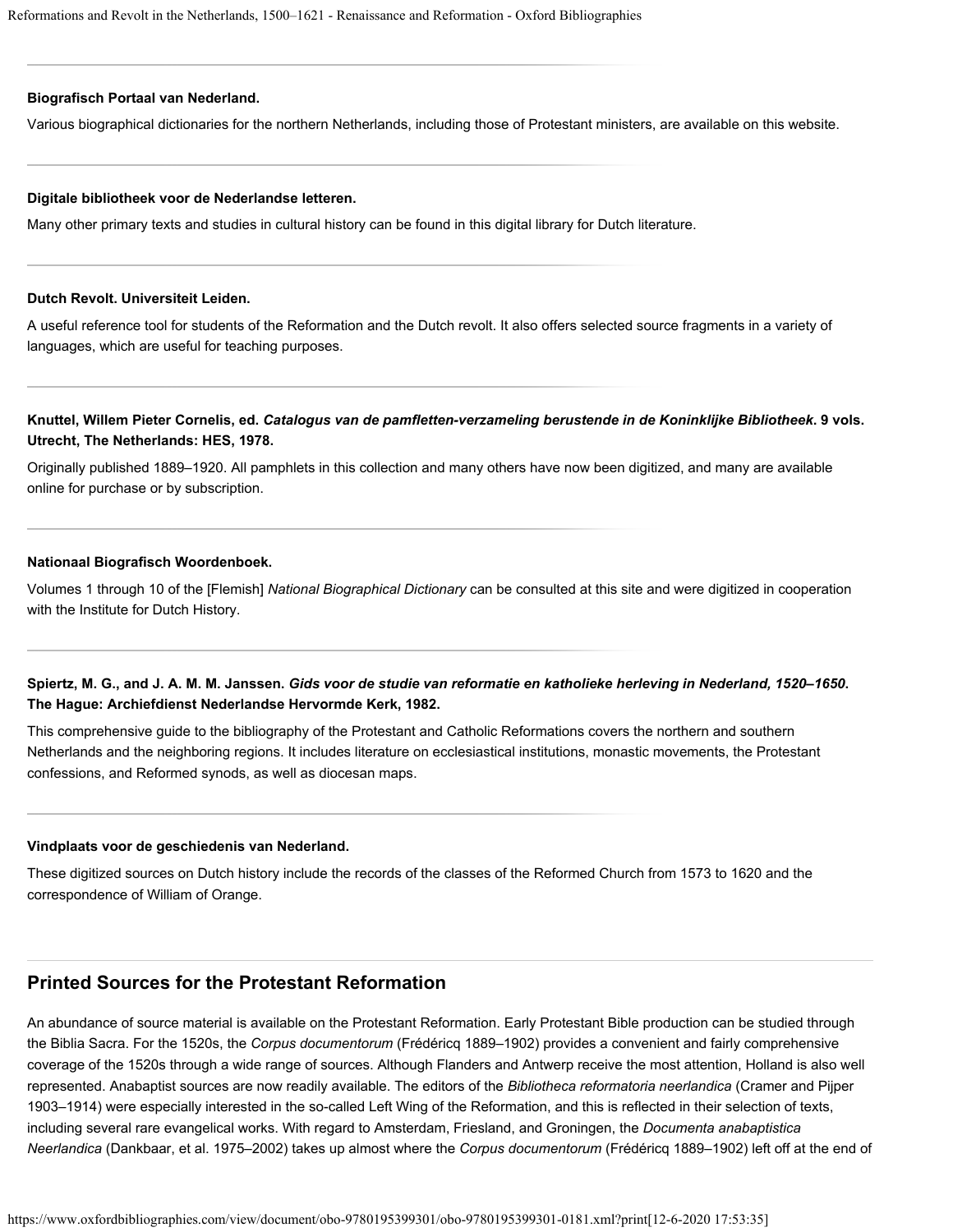the 1520s; other volumes in this series include the writings of Hendrik Niclaes and Mennonite martyrs. Fortunately, [van Braght 2002](https://www.oxfordbibliographies.com/view/document/obo-9780195399301/obo-9780195399301-0181.xml#obo-9780195399301-0181-bibItem-0017) provides an English translation of the standard Mennonite martyrology (originally published in 1660, with a second expanded edition in 1685). Excellent source publications for the Reformed churches follow their hierarchical organization at different levels and include excellent indexes. The decisions of the national synods in the second half of the 16th century can be found in the *Acta van der Nederlandsche synoden* [\(Rutgers 1889](https://www.oxfordbibliographies.com/view/document/obo-9780195399301/obo-9780195399301-0181.xml#obo-9780195399301-0181-bibItem-0016)). All of the acts of the provincial synods, which were virtually autonomous, were published until 1620 as the *Acta der provincial en particulier synoden* [\(Reitsma and van Veen 1892–1899](https://www.oxfordbibliographies.com/view/document/obo-9780195399301/obo-9780195399301-0181.xml#obo-9780195399301-0181-bibItem-0015)). The provincial synods were subdivided into classes, and many of their records for the formative period from 1573 to 1620 have been published under the general title of *Classes van de Nederlandse hervormde kerk* [\(van Dooren, et al. 1980–2008](https://www.oxfordbibliographies.com/view/document/obo-9780195399301/obo-9780195399301-0181.xml#obo-9780195399301-0181-bibItem-0018)). These last are all provided with excellent indexes. Catechisms are covered in [Heijting 1989](https://www.oxfordbibliographies.com/view/document/obo-9780195399301/obo-9780195399301-0181.xml#obo-9780195399301-0181-bibItem-0014).

#### **[Biblia Sacra: Bibles Printed in the Netherlands and Belgium.](http://www.bibliasacra.nl/)**

An outstanding Internet resource on the printing and distribution of printed Bibles in the Low Countries since the 15th century.

#### **Cramer, Samuel, and Frederik Pijper, eds.** *Bibliotheca reformatoria neerlandica: Geschriften uit den tijd der hervorming in de Nederlanden***. 10 vols. The Hague: Nijhoff, 1903–1914.**

Includes many rare evangelical and Anabaptist texts, devotional and polemical, as well as Catholic refutations that were first printed between the early 1520s and 1570. Anabaptist works are strongly represented and include the first Anabaptist martyrology (Volume 2) and the complete writings of Dirk Philips (Volume 10).

### **Dankbaar, W. F., B. S. Gregory, A. Hamilton, A. F. Mellink, and S. Zijlstra, eds.** *Documenta anabaptistica Neerlandica***. 7 vols. Leiden, The Netherlands: Brill, 1975–2002.**

A series of sources for the history of the Anabaptists and Mennonites in the Low Countries. Proceedings against Anabaptists in Amsterdam, Friesland, and Groningen are published in Volumes 1, 2, 4, and 7; the other volumes include the debate between Menno Simons and Micronius (Volume 3), the spiritualist writings connected with the Family of Love (Volume 6), and the "forgotten writings" of Mennonite martyrs (Volume 8, which is actually Volume 7).

#### **Frédéricq, Paul, ed.** *Corpus documentorum inquisitionis haereticae pravitatis Neerlandica***. 5 vols. Ghent, Belgium: Vuylsteke, 1889–1902.**

Publishes a fairly comprehensive collection of sources, including edicts, pamphlets, trials, and accounts as well as extracts from chronicles and diaries. The last two volumes cover dissent in the 1514–1528 period. Excellent indexes.

#### **Heijting, W.** *De catechismi en confessies in de Nederlandse Reformatie tot 1585***. 2 vols. Nieuwkoop, The Netherlands: De Graaf, 1989.**

Describes in detail almost two hundred editions of the thirty-nine Dutch Protestant catechisms and confessions, printed before 1586. Contains an English summary.

#### **Reitsma, Johannes, and S. D. van Veen, eds.** *Acta der provincial en particuliere synoden gehouden in de noordelijke Nederlanden gedurende de jaren 1572–1620***. 8 vols. Groningen, The Netherlands: Wolters, 1892–1899.**

The records of these provincial synods give an unrivaled insight into the problems confronting the Reformed churches as they struggled to assert a Reformed and Presbyterian church order on the seven northern provinces, only a minority of whose inhabitants were committed Calvinists.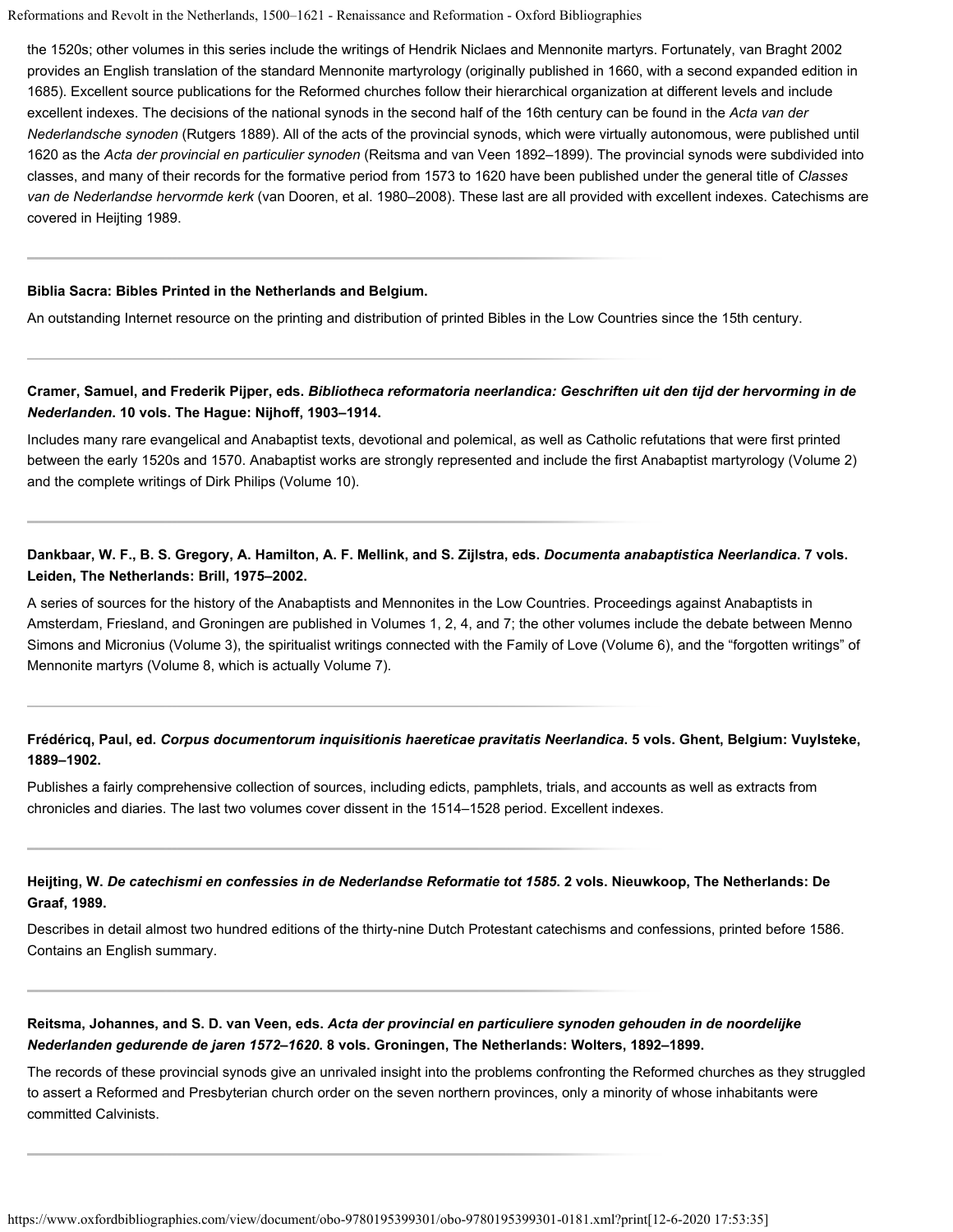#### **Rutgers, F. L., ed.** *Acta van de Nederlandsche synoden der zestiende eeuw***. Werken der Marnix-Vereeniging Serie 2. Utrecht, The Netherlands: Kemink & Zoon, 1889.**

Publishes the full text of first six "national" synods of the Reformed churches in the Low Countries held between 1568 and 1586. These laid down the "ground rules" for the Reformed churches that were further elaborated and confirmed at the synod of Dordrecht in 1618– 1619.

### **van Braght, Thieleman J.** *The Bloody Theater, or, Martyrs' Mirror***. 2d ed. Translated by Joseph F. Sohm. Scottdale, PA: Herald, 2002.**

This English translation, first published in 1886, includes the trial proceedings and letters of Anabaptist martyrs, most of whom were executed in the Low Countries. These testimonies provide invaluable information about the martyrs' social background and beliefs. A scholarly edition is a desideratum.

### **van Dooren, J. P., J. van Gelderen, C. Ravensbergen, et al., eds.** *Classicale acta, 1573–1620***. 8 vols. Rijksgeschiedkundige publicatiën, Kleine Serie 49, 68, 69, 79, 88, 90, 93, 108. The Hague: Nijhoff, 1980–2008.**

The records of the classis give an insight into the workings of the Reformed Church closer to the grassroots, the training of ministers, relations with the local authorities, and the discussion of theological differences. Issues such as poor relief, matrimonial affairs, superstition, and religious dissidents were discussed here. Available [online](http://www.historici.nl/retroboeken/classicale_acta).

## **Printed Sources for Catholic Reform**

Printed sources for Catholic Reform are too numerous and scattered to be listed here, beyond a few much-used titles on ecclesiastical politics. In *Romeinsche bronnen*, [Brom and Hensen 1922](https://www.oxfordbibliographies.com/view/document/obo-9780195399301/obo-9780195399301-0181.xml#obo-9780195399301-0181-bibItem-0019) offers evidence from the Vatican Archives on the situation in the Low Countries. *Documents inédits* covers the plan for the new bishoprics [\(Dierickx 1960–1962\)](https://www.oxfordbibliographies.com/view/document/obo-9780195399301/obo-9780195399301-0181.xml#obo-9780195399301-0181-bibItem-0020). *Verslagen van kerkvisitatiën* contains evidence on the situation in Catholic parishes before the Reformation [\(van Rappard and Muller 1911\)](https://www.oxfordbibliographies.com/view/document/obo-9780195399301/obo-9780195399301-0181.xml#obo-9780195399301-0181-bibItem-0023). The *Correspondance du Cardinal de Granvelle* gives a wealth of information on the attempts to implement reform in wartime [\(Poullet and Piot 1877–1896](https://www.oxfordbibliographies.com/view/document/obo-9780195399301/obo-9780195399301-0181.xml#obo-9780195399301-0181-bibItem-0022)). In *Correspondance d'Ottavio Mirto Frangipani*, the papal nuntius in Brussels offers a useful insight into the many obstacles to the recatholicization process from 1585, as well as the political developments [\(Frangipani 1924–1942](https://www.oxfordbibliographies.com/view/document/obo-9780195399301/obo-9780195399301-0181.xml#obo-9780195399301-0181-bibItem-0021)).

### **Brom, Gisbert, and A. H. L. Hensen, eds.** *Romeinsche bronnen voor den kerkelijk-staatkundigen toestand der Nederlanden in de 16de eeuw***. Rijks geschiedkundige publicatiën, Grote serie 52. The Hague: Nijhoff, 1922.**

Although the parts about the new bishoprics scheme have been superseded by [Dierickx 1960–1962,](https://www.oxfordbibliographies.com/view/document/obo-9780195399301/obo-9780195399301-0181.xml#obo-9780195399301-0181-bibItem-0020) other parts of this edition of documents in the Vatican archives contain useful evidence on papal politics and views on the political situation in the Netherlands between 1521 and 1592.

#### **Dierickx, Michel, ed.** *Documents inédits sur l'érection des nouveaux diocèses aux Pays-Bas (1521–1570)***. 3 vols. Brussels: Palais des Académies, 1960–1962.**

Brings together all the sources relating to the decision-making process and to the politically and ecclesiastically fraught implementation of the new bishoprics scheme.

### **Frangipani, Ottavio Mirto.** *Correspondance d'Ottavio Mirto Frangipani, premier nonce de Flandre, 1596–1606***. 3 vols. Edited by Armand Louant. Rome: Institute Historique Belge, 1924–1942.**

Frangipani, originally operating from Cologne but papal nuntius in Brussels from 1596, was actively involved both in guarding papal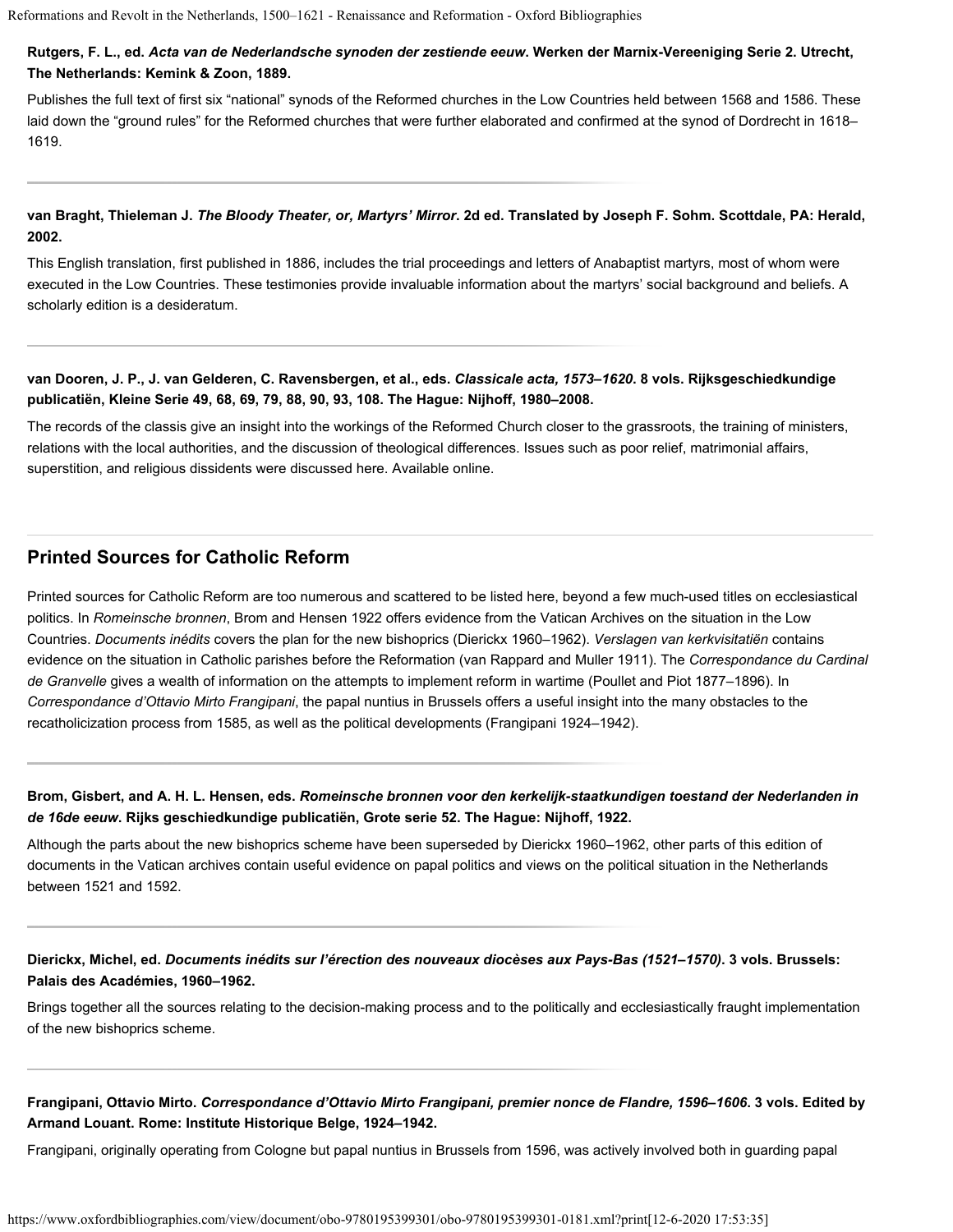rights and privileges in the Low Countries and in the political scene of the Habsburg Netherlands and beyond.

**Poullet, Edmond, and Charles Piot, eds.** *Correspondance du Cardinal de Granvelle, 1565–1586***. 12 vols. Brussels: Hayez, 1877– 1896.**

Because Granvelle had been forced to leave the Netherlands in 1564, he had to conduct all of his work as Archbishop of Mechelen by correspondence with his vicar Maximilian Morillon, whose frequent reports give a very valuable insight into attempts to implement reform and the fate of the church during the revolt, as well as the political situation.

#### **van Rappard, F. A. L., and S. Muller, eds.** *Verslagen van kerkvisitatiën in het bisdom Utrecht uit de 16e eeuw***. Werken 3e, 29. Amsterdam: Müller, 1911.**

Brings together reports by visitors on the situation in parishes in the bishopric of Utrecht before the Reformation, offering information on the provision of pastoral care and preaching, as well as concubinage among the clergy.

#### **Bibliographies**

*Nederlandsche bibliographie van 1500 tot 1540* [\(Nijhoff and Kronenberg 1965–1971](https://www.oxfordbibliographies.com/view/document/obo-9780195399301/obo-9780195399301-0181.xml#obo-9780195399301-0181-bibItem-0027)), *Belgica Typographica 1541–1600* [\(Cockx-](https://www.oxfordbibliographies.com/view/document/obo-9780195399301/obo-9780195399301-0181.xml#obo-9780195399301-0181-bibItem-0024)[Indestege, et al. 1968–1994](https://www.oxfordbibliographies.com/view/document/obo-9780195399301/obo-9780195399301-0181.xml#obo-9780195399301-0181-bibItem-0024)), and *Typographia Batava 1541–1600* [\(Valkema Blouw 1998](https://www.oxfordbibliographies.com/view/document/obo-9780195399301/obo-9780195399301-0181.xml#obo-9780195399301-0181-bibItem-0032)) are all to be used in conjunction with *Netherlandish Books* [\(Pettegree and Walsby 2011](https://www.oxfordbibliographies.com/view/document/obo-9780195399301/obo-9780195399301-0181.xml#obo-9780195399301-0181-bibItem-0028)). For titles after 1600, see [Short Title Catalogus Vlaanderen](https://www.oxfordbibliographies.com/view/document/obo-9780195399301/obo-9780195399301-0181.xml#obo-9780195399301-0181-bibItem-0031), the bibliography of Dutch-language publications printed in the Dutch-speaking southern Low Countries, and the [Short-Title Catalogue, Netherlands](https://www.oxfordbibliographies.com/view/document/obo-9780195399301/obo-9780195399301-0181.xml#obo-9780195399301-0181-bibItem-0030), a database of nearly two hundred thousand books published in the Netherlands and Dutch books published abroad (except Belgium) that also provides a bibliography for the 1540–1800 period. [Pirenne, et al. 1931](https://www.oxfordbibliographies.com/view/document/obo-9780195399301/obo-9780195399301-0181.xml#obo-9780195399301-0181-bibItem-0029) is the standard bibliography for the southern Low Countries with a comprehensive listing of primary sources that has been periodically updated, most recently to 1988. [De Buck 1968](https://www.oxfordbibliographies.com/view/document/obo-9780195399301/obo-9780195399301-0181.xml#obo-9780195399301-0181-bibItem-0025) serves a similar function for the northern provinces. To some extent, these bibliographies are being superseded by digital resources such as [Digitale Bibliografie Nederlandse Geschiedenis.](https://www.oxfordbibliographies.com/view/document/obo-9780195399301/obo-9780195399301-0181.xml#obo-9780195399301-0181-bibItem-0026) Consult [Biblia Sacra](https://www.oxfordbibliographies.com/view/document/obo-9780195399301/obo-9780195399301-0181.xml#obo-9780195399301-0181-bibItem-0010) on the spread of printed Bibles, and consult [Heijting 1989](https://www.oxfordbibliographies.com/view/document/obo-9780195399301/obo-9780195399301-0181.xml#obo-9780195399301-0181-bibItem-0014) for the development of catechisms (both cited under [Printed Sources for the Protestant Reformation](#page-1-0)).

#### **Cockx-Indestege, Elly, Geneviève Glorieux, and Bart op de Beeck, eds.** *Belgica Typographica, 1541–1600***. 4 vols. Nieuwkoop, The Netherlands: De Graaf, 1968–1994.**

A catalogue of almost ten thousand titles published in what is now Belgium that is limited, however, to those in Belgian libraries. Excellent indexes, including publications arranged in chronological order.

#### **de Buck, Hendrick.** *Bibliografie der geschiedenis van Nederland***. Leiden, The Netherlands: Brill, 1968.**

The standard bibliography for the northern provinces that emerged as the United Provinces and, as such, the counterpart of [Pirenne, et](https://www.oxfordbibliographies.com/view/document/obo-9780195399301/obo-9780195399301-0181.xml#obo-9780195399301-0181-bibItem-0029) [al. 1931.](https://www.oxfordbibliographies.com/view/document/obo-9780195399301/obo-9780195399301-0181.xml#obo-9780195399301-0181-bibItem-0029)

#### **[Digitale Bibliografie Nederlandse Geschiedenis.](http://www.dbng.nl/)**

Bibliographies of Dutch historical publications are available on this website.

#### **Nijhoff, Wouter, and Maria E. Kronenberg, eds.** *Nederlandsche bibliographie van 1500 tot 1540***. 3 vols. The Hague: Nijhoff, 1965–1971.**

This reprint of a catalogue of post-incunabula in the Low Countries, first published from 1919 to 1942, remains the starting point for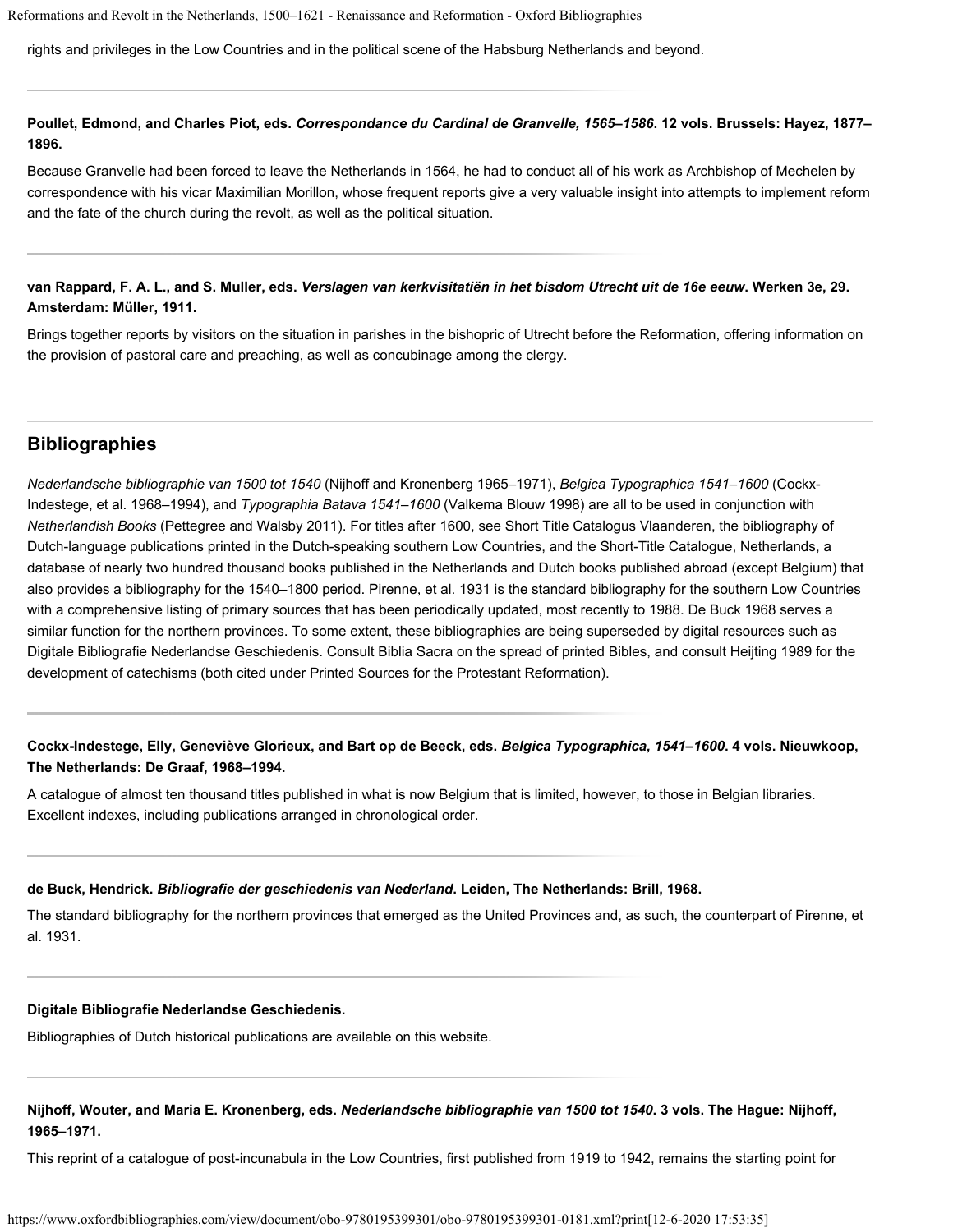serious bibliographical research on the period.

#### **Pettegree, Andrew, and Malcolm Walsby, eds.** *Netherlandish Books: Books Published in the Low Countries and Dutch Books Printed Abroad before 1601***. 2 vols. Leiden, The Netherlands, and Boston: Brill, 2011.**

This short-title catalogue includes books in French printed in the Low Countries and combines data derived from personal inspection and from the catalogues of more than twenty-five hundred libraries worldwide. This collection records many titles and editions not found in *Typographia Batava* or *Belgica Typographica*. Although the catalogue has an index of printers, it does not contain an authors' index. This information can be found [online](http://www.ustc.ac.uk/).

#### **Pirenne, Henri, Henri H. E. Nowé, and Hendrik T. Obreen.** *Bibliographie de l'histoire de Belgique***. 3d ed. Brussels: Lamertin, 1931.**

Covers the Low Countries as a whole before 1598 and the southern provinces thereafter. This "national" framework has been largely retained by later bibliographies for Belgium, such as *Petite bibliographie de l'histoire nationale* (Brussels: Éditions universitaires, 1946); *Un quart de siècle de recherche historique en Belgique, 1944–1968*, edited by J. A. van Houtte (Leuven, Belgium: Éditions Nauwelaerts, 1970); and *Vingt ans de recherche historique en Belgique, 1969–1988*, edited by Léopold Genicot (Brussels: Crédit Communal, 1990).

#### **[Short-Title Catalogue, Netherlands.](http://picarta.pica.nl/DB=3.11/LNG=EN/?COOKIE=U64873,KSTCNLogin,I20,B1996++++++,SY,NSTCN+default+login,D3.11,E05b546f0-cf0,A,H,R194.171.184.3,FY&COOKIE=U64873,KSTCNLogin,I20,B1996++++++,SY,NSTCN+default+login,D3.11,E05b546f0-cf0,A,H,R194.171.184.3,FY&COOKIE=U64873,KSTCNLogin,I20,B1996++++++,SY,NSTCN+default+login,D3.11,E05b546f0-cf0,A,H,R50.59.151.116,FY)**

This short-title catalogue of books printed in the Netherlands, as well as those printed in Dutch abroad (with exception of books published in Belgium), before 1800, was completed in 2009 and is also available on the [Bibliopolis](http://www.bibliopolis.nl/boeken/algemeen) website or the [Dutch Royal Library](http://catalogi.kb.nl/) website.

#### **[Short Title Catalogus Vlaanderen](http://www.vlaamse-erfgoedbibliotheek.be/databank/stcv).**

This short-title catalogue of early modern printed books printed before 1801 in the region known today as Flanders, including Brussels, is still a work in progress, but increasingly useful.

#### **Valkema Blouw, Paul, ed.** *Typographia Batava, 1541–1600: Repertorium van boeken gedrukt in Nederland tussen 1541 en 1600***. 2 vols. Nieuwkoop, The Netherlands: De Graaf, 1998.**

This short-title catalogue lists almost seventy-five hundred publications published within the borders of the modern Netherlands or elsewhere in Dutch, excluding those printed in Belgium. Includes information from libraries across the world.

## **The Reformation before 1572**

The Reformation in the Low Countries stands out for several reasons. First, apart from Menno Simons and the problematic case of Erasmus, there were no religious leaders of European renown. Second, Protestantism achieved its (partial) success in the teeth of opposition from Charles V and Philip II, whose repressive policies were, however, hampered by the inertia or hostility of local political elites. This explains why historians have given much attention to antiheresy legislation, persecution, and martyrologies. The early evangelical movement recruited from among the intelligentsia, who drew inspiration from both Erasmus and Luther. Not until the early 1530s did religious dissidents begin to separate from the Catholic Church; at the same time, dissent gained widespread support among the *menu peuple* (common people), especially in Holland and Friesland. In the later 1530s, the revolutionary apocalypticism associated with Munsterite Anabaptism gave way to more pacific forms of dissent associated especially with Menno Simons. Although the separatist Mennonite movement spread throughout the Dutch-speaking region, it made little headway in the francophone provinces where Reformed Protestant influences imported from Geneva, Zurich, and Strasbourg made their mark from the mid-1540s. Persecution led to the formation of explicitly Calvinist/Reformed congregations in exile in England, East Friesland, and the Rhineland. Consequently,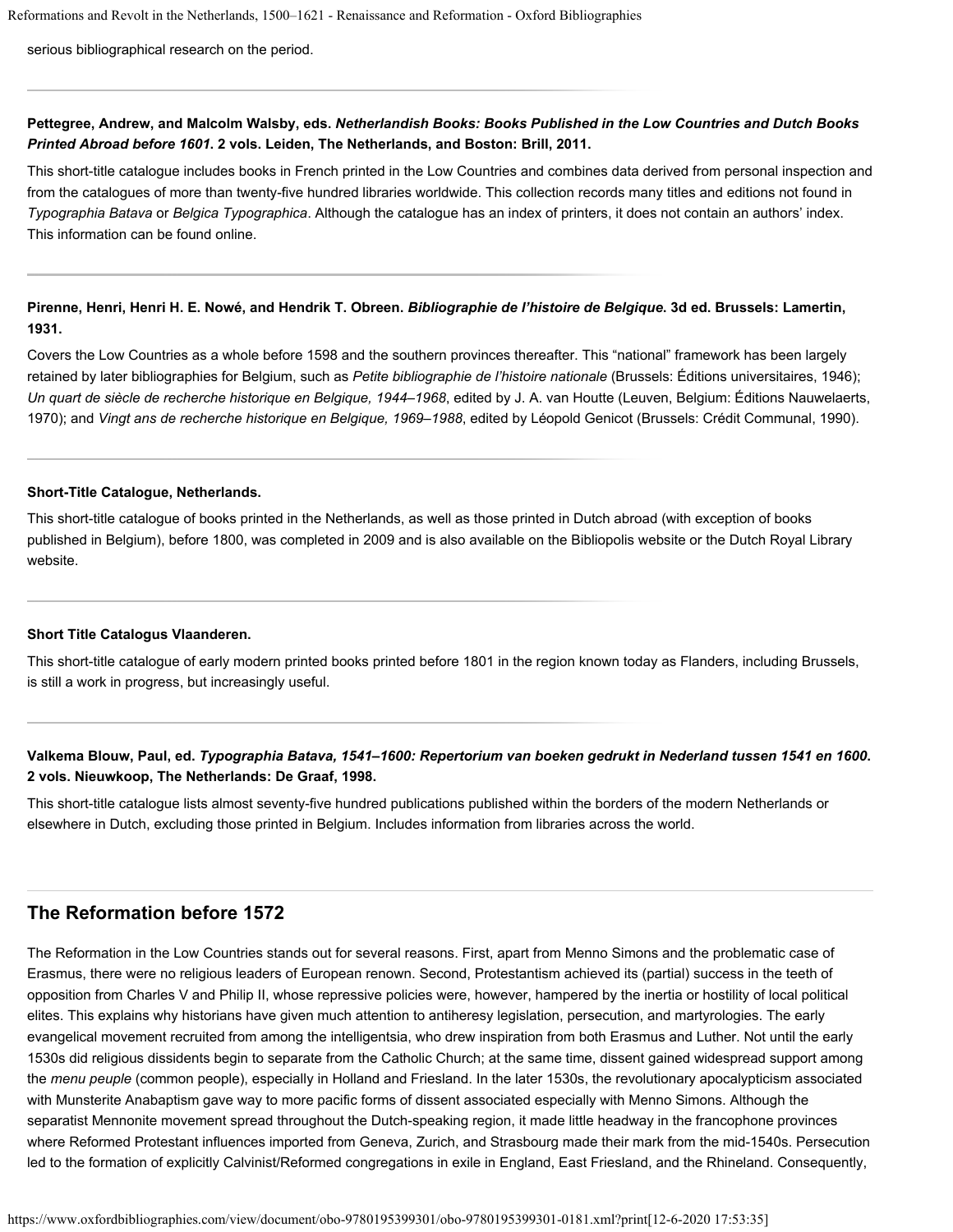many fugitives, having imbibed Genevan doctrines and a Presbyterian ecclesiology abroad, returned home in the 1560s as committed Reformed Protestants. In 1566 the Low Countries witnessed a surge of Calvinist activity, culminating in widespread iconoclastic riots. These attacks on churches alienated moderate Catholic opinion, helping the central government to recover quickly. The Duke of Alba's coming inaugurated a policy of harsh repression that forced many thousands of those implicated in the recent Troubles to seek asylum abroad. As a result, the alliance between disaffected nobles and the Reformed churches, incipient in the 1560s, solidified. William of Orange became the recognized leader of those who opposed the policies of Philip II, even though Orange's pragmatic and patriotic agenda was not always to the liking of the more fervent Calvinists.

### Recent Historiographical Overviews

[Janse 2002,](https://www.oxfordbibliographies.com/view/document/obo-9780195399301/obo-9780195399301-0181.xml#obo-9780195399301-0181-bibItem-0033) [Marnef 2009](https://www.oxfordbibliographies.com/view/document/obo-9780195399301/obo-9780195399301-0181.xml#obo-9780195399301-0181-bibItem-0034), and [Pollmann 2006](https://www.oxfordbibliographies.com/view/document/obo-9780195399301/obo-9780195399301-0181.xml#obo-9780195399301-0181-bibItem-0035) provide excellent surveys of the historiography of the Reformation in the Low Countries. The growing interest in the Catholic Reformation is also reflected in the latter two and especially in the essays of [Marnef 2009](https://www.oxfordbibliographies.com/view/document/obo-9780195399301/obo-9780195399301-0181.xml#obo-9780195399301-0181-bibItem-0034) and [Tracy](https://www.oxfordbibliographies.com/view/document/obo-9780195399301/obo-9780195399301-0181.xml#obo-9780195399301-0181-bibItem-0036) [2005.](https://www.oxfordbibliographies.com/view/document/obo-9780195399301/obo-9780195399301-0181.xml#obo-9780195399301-0181-bibItem-0036)

**Janse, Wim. "De protestantse reformatie in de Nederlanden: Wendingen in de twintigste-eeuws historiografie." In** *Balans van een eeuw: Wendingen in de historiografie van het Christendom, 1901–2001***. Edited by Jack de Mooij and Ineke Smit, 33–49. Heerenveen, The Netherlands: Groen, 2002.**

Shows how the historiography of the Protestant Reformation has changed as denominational church history has given way to the history of religion and as historians have adopted multidisciplinary approaches.

#### **Marnef, Guido. "Belgian and Dutch Post-War Historiography on the Protestant and Catholic Reformation in the Netherlands."** *Archiv für Reformationsgeschichte* **100 (2009): 271–292.**

Conveniently summarizes the research of Dutch, Belgian, and foreign scholars since the 1960s. The survey covers the late medieval church, the early Reformation, Anabaptism, Calvinism and its involvement in the revolt, and the onset of the Catholic Reformation. The author applauds the tendency to place the Reformation in the Low Countries in a broader European context while regretting the absence, as yet, of a satisfactory synthesis.

### **Pollmann, Judith. "The Low Countries." In** *Palgrave Advances in the European Reformation***. Edited by Alec Ryrie, 80–101. Basingstoke, UK: Palgrave Macmillan, 2006.**

Highlights new directions in research. These include a concern with the religious opinions and actions of the laity; a growing interest in Catholics, both north and south; and the discovery that many North Netherlanders felt no need to belong to any church. A select list of further reading in English is appended.

**Tracy, James D. "With and without the Counter-Reformation: The Catholic Church in the Spanish Netherlands and the Dutch Republic, 1580–1650; A Review of the Literature since 1945." In** *The Low Countries in the Sixteenth Century: Erasmus, Religion and Politics, Trade and Finance***. By James D. Tracy, 547–575. Aldershot, UK: Ashgate, 2005.**

This thoughtful survey of the literature on the Catholic Church in the Low Countries, first published in 1985 (*Church Historical Review* 71:547–575), summarizes postwar research until the early 1980s. Under the archdukes and their successors, the Catholic Reformation pervaded the culture of the Spanish Netherlands. Even in the Dutch Republic, the Holland Mission succeeded in training priests and creating an effective ecclesiastical structure.

## The Political Context: Charles V and the Government of the Low Countries

The onset of the Reformation era coincided with Charles V's efforts to consolidate his Netherlandish possessions and to maximize their fiscal potential, as discussed in [Gunn, et al. 2007.](https://www.oxfordbibliographies.com/view/document/obo-9780195399301/obo-9780195399301-0181.xml#obo-9780195399301-0181-bibItem-0038) In the process, Charles V made moves to centralize some aspects of government and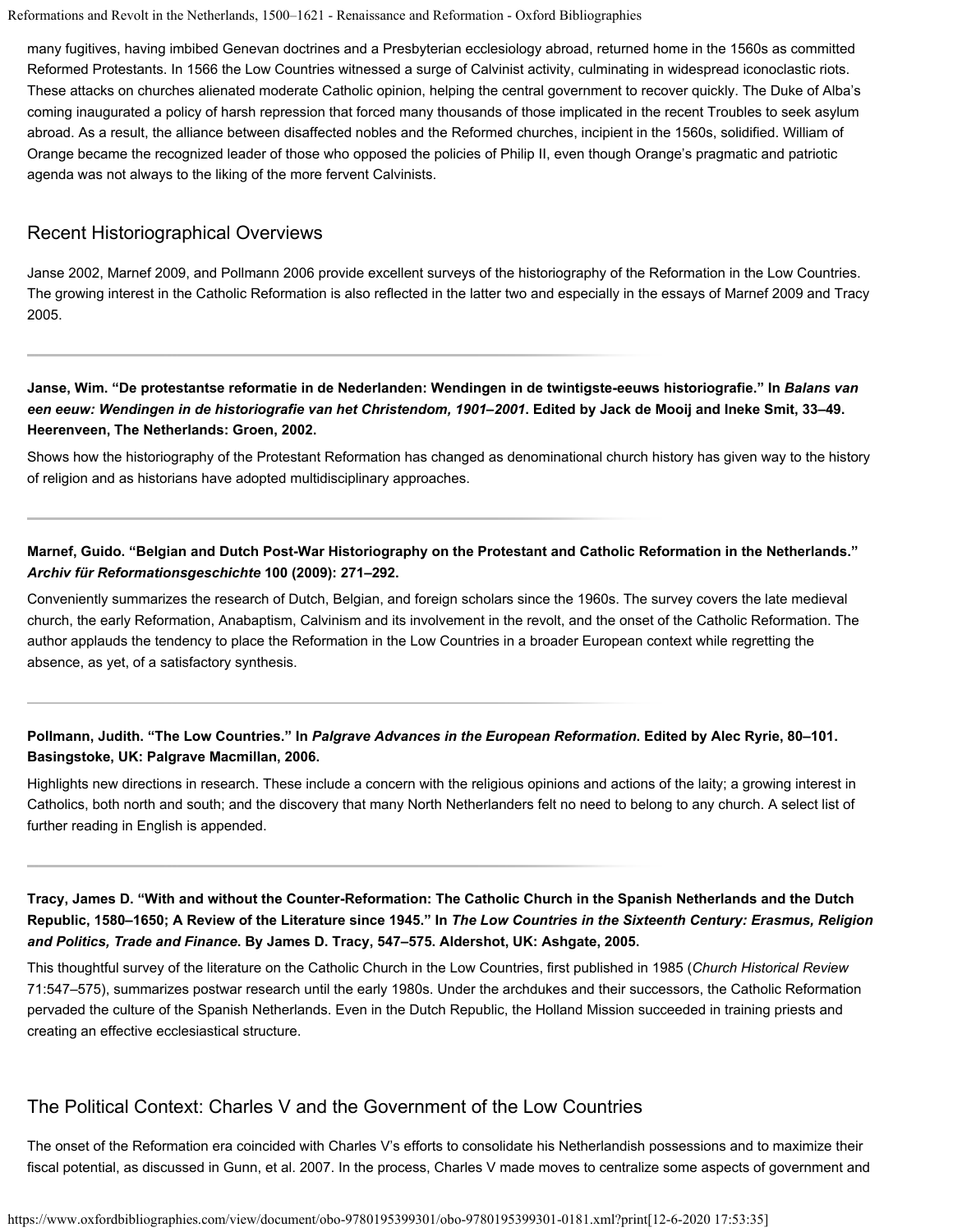quelled local resistance, which [Boone and Prak 1995](https://www.oxfordbibliographies.com/view/document/obo-9780195399301/obo-9780195399301-0181.xml#obo-9780195399301-0181-bibItem-0037) shows was a long and rich tradition. However, [Koenigsberger 2001](https://www.oxfordbibliographies.com/view/document/obo-9780195399301/obo-9780195399301-0181.xml#obo-9780195399301-0181-bibItem-0039) shows how the States General, originally devised to facilitate bargaining with the estates, later became a forum for resistance, whereas [Tracy 1990](https://www.oxfordbibliographies.com/view/document/obo-9780195399301/obo-9780195399301-0181.xml#obo-9780195399301-0181-bibItem-0040) argues that Holland's rebel cities first learned how to cooperate when promoting Habsburg political ends.

### **Boone, Marc, and Maaten Prak. "Rulers, Patricians and Burghers: The Great and the Little Traditions of Urban Revolt in the Low Countries." In** *A Miracle Mirrored: The Dutch Republic in European Perspective***. Edited by C. A. Davids and Jan Lucassen, 99–134. Cambridge, UK: Cambridge University Press, 1995.**

Examination of urban revolt from the 12th century to the downfall of the Ancien Régime. Discerns two distinct, if closely related, traditions of revolt: the Great against the central government and the Little against the town magistracies. The revolt is viewed as falling within the "Great Tradition."

#### **Gunn, Steven J., David Grummitt, and Hans Cools.** *War, State, and Society in England and the Netherlands, 1477–1559***. Oxford: Oxford University Press, 2007.**

Examines the impact of the continuous wars of this period on state and society, arguing that war did not necessarily further state formation and that practices and institutions that were developed in support of war, such as the print industry or the provincial finances in the Low Countries, were later used to undermine Habsburg authority.

#### **Koenigsberger, H. G.** *Monarchies, States Generals and Parliaments: The Netherlands in the Fifteenth and Sixteenth Centuries***. Cambridge, UK: Cambridge University Press, 2001.**

The first substantial treatment of the representative states between 1477 and 1600. Because political power in the Low Countries was unusually fragmented, it was negotiated between the prince and the provincial states; however, in 1477 and in the later 1570s, the States General assumed executive responsibilities. Although the States General atrophied in the Spanish Netherlands, in the Dutch Republic an uneasy balance was struck between that body, the *stadhouder* (chief magistrate), and the provincial states.

## **Tracy, James D.** *Holland under Habsburg Rule, 1506–1556: The Formation of a Body Politic***. Berkeley: University of California Press, 1990.**

During Charles V's reign, the province of Holland underwent a process of political and fiscal maturing. This study explains how, after repudiating the authority of Philip II, Holland's political and financial institutions became equal to the business of government.

## The Late Medieval Church

Although [Toussaert 1963](https://www.oxfordbibliographies.com/view/document/obo-9780195399301/obo-9780195399301-0181.xml#obo-9780195399301-0181-bibItem-0046) argues that the late medieval Netherlands were barely Christian, scholars such as [Post 1954](https://www.oxfordbibliographies.com/view/document/obo-9780195399301/obo-9780195399301-0181.xml#obo-9780195399301-0181-bibItem-0044), [Caspers 1992](https://www.oxfordbibliographies.com/view/document/obo-9780195399301/obo-9780195399301-0181.xml#obo-9780195399301-0181-bibItem-0042), and [van Engen 2008](https://www.oxfordbibliographies.com/view/document/obo-9780195399301/obo-9780195399301-0181.xml#obo-9780195399301-0181-bibItem-0048) have found high levels of religious engagement. [Bijsterveld 1993](https://www.oxfordbibliographies.com/view/document/obo-9780195399301/obo-9780195399301-0181.xml#obo-9780195399301-0181-bibItem-0041) demonstrates that the priesthood was better educated than was previously thought, but [Tracy 1993](https://www.oxfordbibliographies.com/view/document/obo-9780195399301/obo-9780195399301-0181.xml#obo-9780195399301-0181-bibItem-0047) shows why mendicants, especially, were the target of much criticism and occasional riots. [Post 1968](https://www.oxfordbibliographies.com/view/document/obo-9780195399301/obo-9780195399301-0181.xml#obo-9780195399301-0181-bibItem-0045) demonstrated that the *devotio moderna* (Modern Devotion) was not a proto-Protestant movement, but [van](https://www.oxfordbibliographies.com/view/document/obo-9780195399301/obo-9780195399301-0181.xml#obo-9780195399301-0181-bibItem-0048) [Engen 2008](https://www.oxfordbibliographies.com/view/document/obo-9780195399301/obo-9780195399301-0181.xml#obo-9780195399301-0181-bibItem-0048) shows it was influential in its emphasis on individual piety.

#### **Bijsterveld, Arnoldus J. A.** *Laverend tussen Kerk en wereld: De pastoors in Noord-Brabant, 1400–1570***. Amsterdam: VU Uitgeverij, 1993.**

Impressive prospographical case study of the careers of parish priests and curates, highlighting their high level of education, dependency on lay and clerical patrons, limited career prospects, and the existence and wide acceptance of concubinage.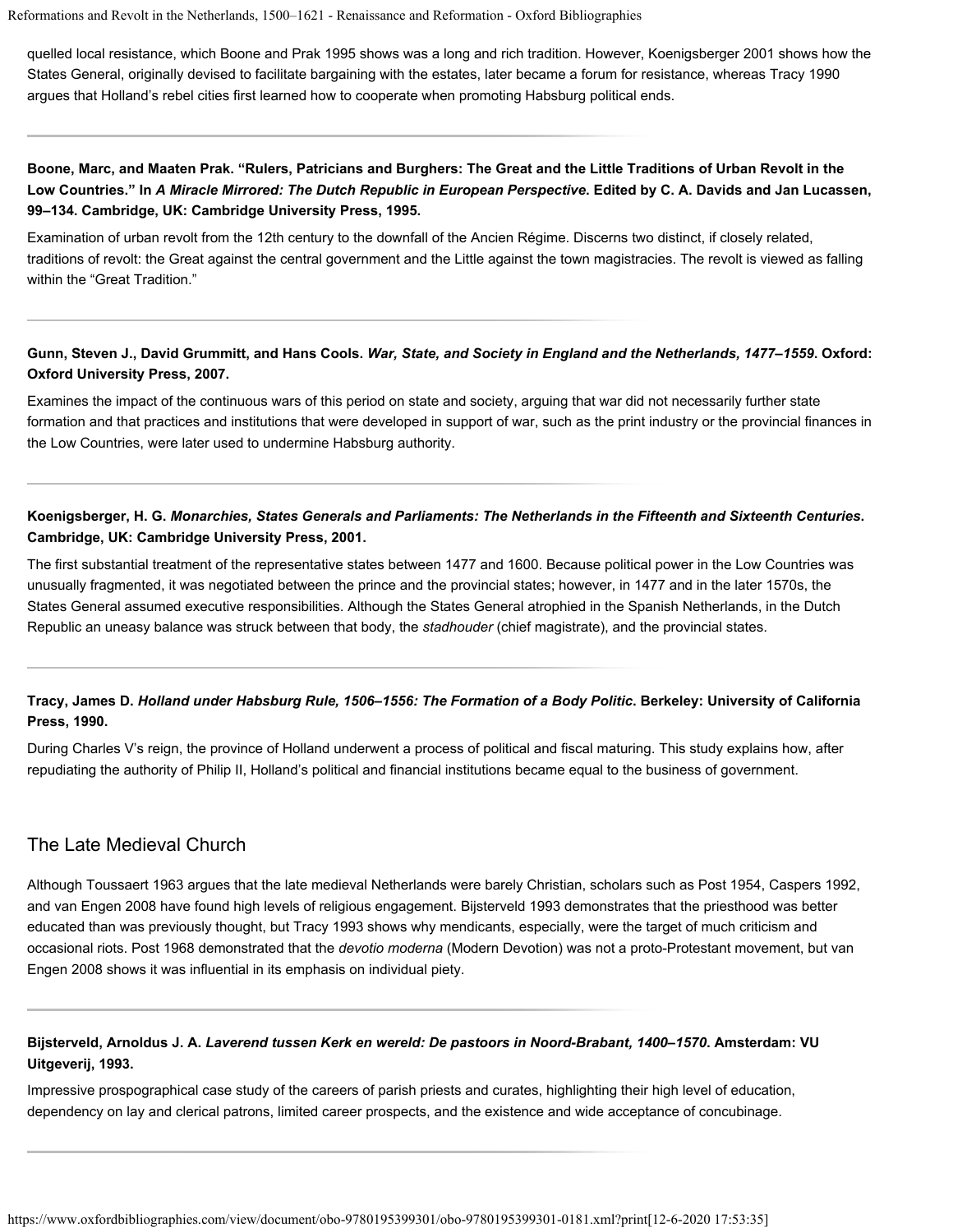#### **Caspers, Charles.** *De eucharistische vroomheid en het feest van Sacramentsdag in de Nederlanden tijdens de Late Middeleeuwen***. Miscellanea neerlandica 5. Leuven, Belgium: Peeters, 1992.**

Demonstrates the importance of eucharistic piety for the late medieval Netherlands, and argues that popular knowledge and understanding of the Eucharist's significance was much greater than earlier scholars supposed.

#### **Hollander, A. A. den.** *De Nederlandse bijbelvertalingen, 1522–1545***. Bibliotheca bibliographica Neerlandica 33. Nieuwkoop, The Netherlands: De Graaf, 1997.**

This book (translated as: "Dutch Translations of the Bible, 1522–1545") explains in detail how the existing tradition of Bible production changed under the influence of the evangelical movement and confirms the eclectic nature of the early Reformation. Much emphasis on the study of paratext.

#### **Post, R. R.** *Kerkelijke verhoudingen in Nederland vóór de Reformatie van 1500 tot 1580***. Utrecht, The Netherlands: Spectrum, 1954.**

A dispassionate assessment of the Catholic Church in the northern Low Countries before the old religious order was overturned. Although acknowledging the shortcomings of the church, it also finds evidence of renewal that, but for the Dutch revolt, might have produced an effective Counter-Reformation.

#### **Post, R. R.** *The Modern Devotion: Confrontation with Reformation and Humanism***. Leiden, The Netherlands: Brill, 1968.**

A sober and painstaking survey of the Brethren and Sisters of the Common Life and the Windesheimers until the early 16th century. Claims the contribution made by the Modern Devotion to education in the late Middle Ages has been exaggerated and that the movement was generally indifferent to both Christian humanism and the Protestant Reformation.

#### **Toussaert, Jacques.** *Le sentiment religieux en Flandre à la fin du Moyen-Âge***. Paris: Plon, 1963.**

Claims the laity of late medieval Flanders had a shallow understanding of their faith and that religious observance was spasmodic. Although open to challenge, this provocative thesis has been unjustifiably dismissed. For a fresh assessment, see Johan Decavele, "Kerk en geloofsbeleving in Vlaanderen onder druk aan de vooravond van de Reformatietijd (ca. 1500–ca. 1566)," *Handelingen van het Genootschap voor Geschiedenis te Brugge* 146 (2009): 3–92.

### **Tracy, James D. "Elements of Anticlerical Sentiment in the Province of Holland under Charles V." In** *Anticlericalism in Late Medieval and Early Modern Europe***. 2d ed. Edited by Peter A. Dykema and Heiko A. Oberman, 257–269. Leiden, The Netherlands: Brill, 1993.**

Attributes the high levels of anticlericalism in the province of Holland to widespread resentment of clerical tax exemptions, urban objections to the business activities of monastic orders, venal practices of episcopal officials, and mendicant involvement in the persecution of heretics.

#### **van Engen, John H.** *Sisters and Brothers of the Common Life: The* **Devotio Moderna** *and the World of the Later Middle Ages***. Philadelphia: University of Pennsylvania Press, 2008.**

Argues that although the adherents of *Devotio Moderna* upset some parties in the medieval church and were forced to restructure as a tertiary order, their aim was not to challenge the power of the church or change doctrine but to take charge of their own souls and be responsible Christians.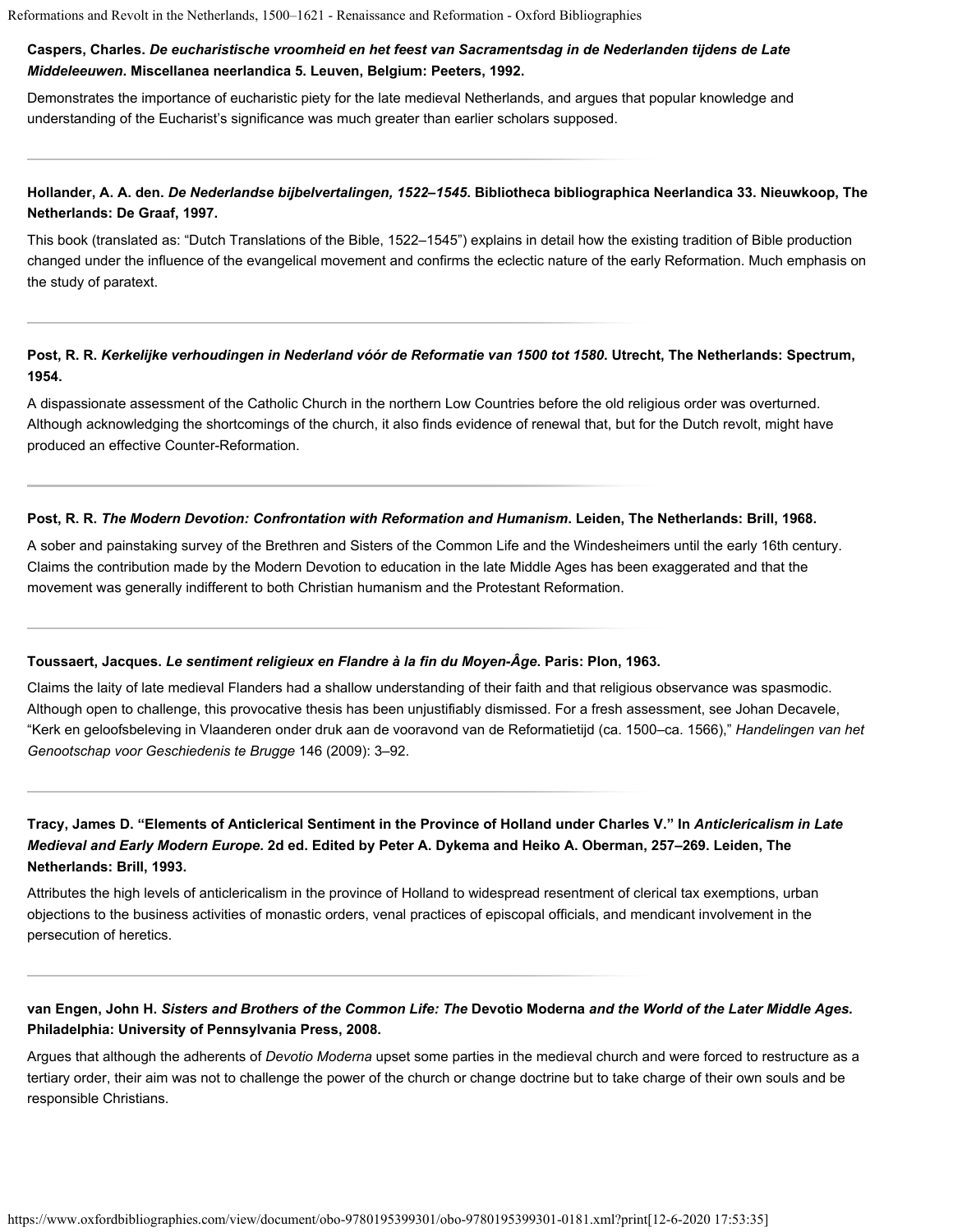## Erasmus and Erasmianism

Although scholars no longer believe in the existence of a distinctive Erasmian strand in the Reformation [\(Mout, et al. 1997](https://www.oxfordbibliographies.com/view/document/obo-9780195399301/obo-9780195399301-0181.xml#obo-9780195399301-0181-bibItem-0050)), the influence of Erasmus is undisputed. [Augustijn 1991](https://www.oxfordbibliographies.com/view/document/obo-9780195399301/obo-9780195399301-0181.xml#obo-9780195399301-0181-bibItem-0049) and [Tracy 1996](https://www.oxfordbibliographies.com/view/document/obo-9780195399301/obo-9780195399301-0181.xml#obo-9780195399301-0181-bibItem-0053) have placed Erasmus back into his Low Countries context, and the reception of his work by one early reformer and in elite circles has been well studied in [Spruyt 1994](https://www.oxfordbibliographies.com/view/document/obo-9780195399301/obo-9780195399301-0181.xml#obo-9780195399301-0181-bibItem-0051) and [Spruyt 2006](https://www.oxfordbibliographies.com/view/document/obo-9780195399301/obo-9780195399301-0181.xml#obo-9780195399301-0181-bibItem-0052).

#### **Augustijn, Cornelis.** *Erasmus: His Life, Works, and Influence***. Translated by J. C. Grayson. Toronto: University of Toronto Press, 1991.**

A refreshingly down-to-earth reassessment of Erasmus. Although avoiding the exaggerated claims sometimes made for Erasmus's influence, Augustijn shows just how innovative and disturbing the humanist's "Christian philosophy" was. Erasmus's religion was "a piety of the low lands rather than of the mountains, intimate rather than passionate" (p. 200).

#### **Mout, M. E. H. N., Heribert Smolinsky, and J. Trapman, eds.** *Erasmianism: Idea and Reality***. Afd. Letterkunde, nieuwe reeks 174. Amsterdam: Koninklijke Nederlandse Akademie van Wetenschappen, 1997.**

An important collection, asking whether "erasmianism" existed and, if so, whether this should be seen as a "via media." Several authors stress that Erasmus's own erasmianism should be seen as a strategy for survival or as a way of life rather than as a doctrine, and they emphasize that the erasmianism of his readers differed from context to context.

#### **Spruyt, B. J. "'En bruit d'estre bonne luteriene': Mary of Hungary (1505–58) and Religious Reform."** *English Historical Review* **109.431 (1994): 275–307.**

Sees Mary of Hungary as a representative of "a variegated middle-of-the-road movement" (p. 303) in religious matters. Although taking strong measures against religious radicals and loyally upholding Charles V's antiheresy legislation, she nevertheless patronized moderate evangelicals into the 1540s. Available [online](http://www.jstor.org/discover/10.2307/574016) for purchase or by subscription.

#### **Spruyt, Bart Jan.** *Cornelius Henrici Hoen (Honius) and His Epistle on the Eucharist (1525): Medieval Heresy, Erasmian Humanism, and Reform in the Early Sixteenth-Century Low Countries***. Leiden, The Netherlands: Brill, 2006.**

Examines the humanist, medieval, and popular origins of Hoen's arguments against Christ's real presence in the Eucharist, as well as their influence on Swiss and German reformers.

#### **Tracy, James D.** *Erasmus of the Low Countries***. Berkeley: University of California Press, 1996.**

Lucid study argues that Erasmus's developing views should be understood in the context of his roots in the Burgundian Netherlands, the broader debates on reform among churchmen, and the difficulties of explaining his position to both Catholic and Protestant critics.

## The Protestant Reformation

Being highly literate, urbanized, and commercial, the Low Countries proved a natural habitat for the Reformation. Evangelical ideas attracted some elite support but were especially popular among middling urban ranks and in the industrialized countryside of Flanders. The prevailing characteristic of the early Reformation in the Low Countries was its eclecticism. The Anabaptists were the first group to separate from the Catholic Church, making a bid for power in Amsterdam and Münster, before regrouping as pacifist Mennonites. Other dissidents were also profoundly affected by persecution. Many who fled the heresy laws only developed into fully fledged Calvinists in Reformed safe havens abroad and returned as activists in 1566, 1572, and 1576. Within the Netherlands, Reformed Protestantism, with its devolved structure, lent itself better to underground organization than Lutheranism did, but it also benefited from a European-wide network of repressive government policies. These policies, meanwhile, also alarmed many ordinary Catholics because they ignored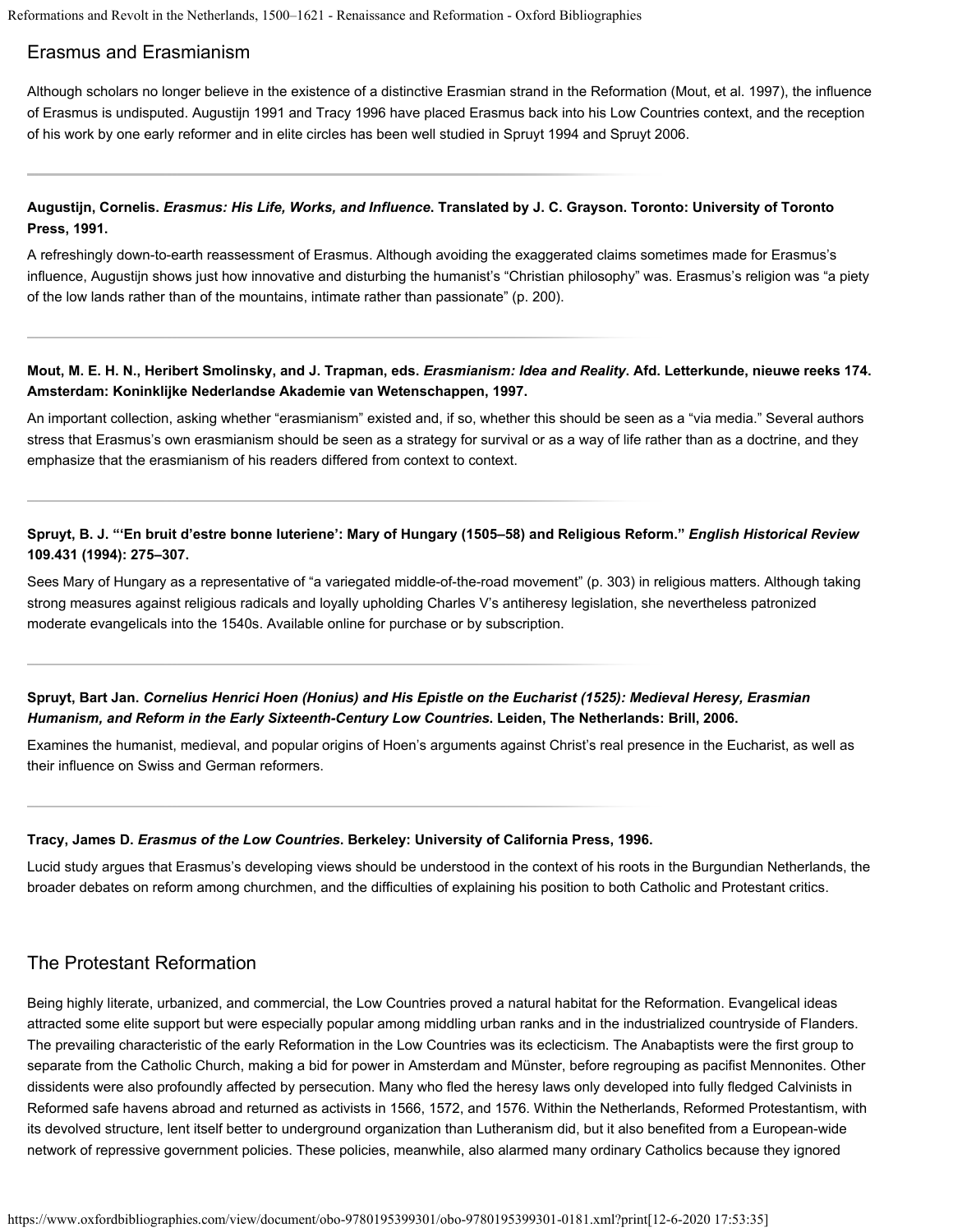local legal privileges, which became a major bone of contention between the Habsburg government and the local elites. This continuing disagreement expressed itself not only in growing local obstruction but also in the fear that new bishoprics or a "Spanish inquisition" heralded further bloodshed. Persecution thus became the main trigger for both noble and urban resistance in 1566, even though many believers had no wish to commit themselves to a particular confession. Although many excellent studies of the Protestant Reformation in particular towns and individual provinces are available, no synthesis embraces both the northern and the southern provinces. In this situation, the short history, written in French, of [Halkin 1957](https://www.oxfordbibliographies.com/view/document/obo-9780195399301/obo-9780195399301-0181.xml#obo-9780195399301-0181-bibItem-0057) is most helpful. The collection of essays in [Duke 1990](https://www.oxfordbibliographies.com/view/document/obo-9780195399301/obo-9780195399301-0181.xml#obo-9780195399301-0181-bibItem-0055) treats a wide range of topics, including the early evangelical movement (see also [Trapman 1983,](https://www.oxfordbibliographies.com/view/document/obo-9780195399301/obo-9780195399301-0181.xml#obo-9780195399301-0181-bibItem-0059) cited under [Early Protestant Dissent](#page-1-0)), the Troubles of 1566, and the evolution of the Calvinist churches. A subsequent collection, [Duke 2009](https://www.oxfordbibliographies.com/view/document/obo-9780195399301/obo-9780195399301-0181.xml#obo-9780195399301-0181-bibItem-0056) covers aspects of the Reformation and of the revolt. Fortunately, the multivolume 17th-century history of the Reformation is available in English [\(Brandt 1979](https://www.oxfordbibliographies.com/view/document/obo-9780195399301/obo-9780195399301-0181.xml#obo-9780195399301-0181-bibItem-0054)), and because this includes many documents, more advanced students will find it an invaluable *Fundgrube* (treasure house). The persecutions in the Low Countries obliged many thousands of Protestants to seek asylum in the Rhineland and southeastern England, where, as [Schilling 1972](https://www.oxfordbibliographies.com/view/document/obo-9780195399301/obo-9780195399301-0181.xml#obo-9780195399301-0181-bibItem-0058) shows, they had a profound influence on the local economy.

#### **Brandt, Geeraert.** *The History of the Reformation and Other Ecclesiastical Transactions in and about the Low-Countries from the Beginning of the Eighth Century to the Famous Synod of Dort***. 4 vols. New York: AMS, 1979.**

English translation, first published 1720–1723, of a well-documented history of the Reformation by an Arminian minister, originally published in Dutch 1671–1704. The author argues for the existence of a moderate native tradition of Netherlandish Protestantism and regarded orthodox Calvinism as a foreign innovation.

#### **Duke, Alastair.** *Reformation and Revolt in the Low Countries***. London: Hambledon, 1990.**

Explores the spread of dissenting ideas, emphasizing the eclectic character of the Reformation, assessing the importance of different media in spreading new views in urban society, and reexamining the reasons why so many people opposed the heresy laws. The later essays discuss changing notions of *patria* and patriotism in the revolt, as well as the obstacles to the spread of the Reformation. Reprinted in 2003.

### **Duke, Alastair.** *Dissident Identities in the Early Modern Low Countries***. Edited by Judith Pollmann and Andrew Spicer. Farnham, UK: Ashgate, 2009.**

This collection brings together Duke's recent essays on notions of "netherlandishness," the impact of repression on the character of Netherlandish Protestantism, the role of print and propaganda, the mentality of the iconoclasts, and the strains that war placed on individuals who tried to square their religious convictions with the changing political realities.

#### **Halkin, Léon-E.** *La Réforme en Bélgique sous Charles-Quint***. Brussels: La Renaissance du Lvre, 1957.**

This survey, which appeared more than fifty years ago, is a little dated; the title is anachronistic because "Bélgique," as used here, simply means modern Belgium. Its treatment of the Reformation as a three-stage affair is overly schematic. However, this succinct essay is worth reading because it distills the work of an eminent scholar whose preoccupation with antiheresy legislation and martyrologies exposed the severity of the Caroline repression.

### **Schilling, Heinz.** *Niederlandische Exulanten im 16. Jahrhundert: Ihre Stellung im Sozialgefüge und im religiösen Leben deutscher und englischer Städte***. Schriften des Vereins für Reformationsgeschichte 187. Gütersloh, West Germany: Mohn, 1972.**

Compares the contribution of Calvinist refugees from the southern Netherlands to the economies of six German towns and London in the later 16th century. Their influence depended on their numerical strength but also on relations between the urban elites, who welcomed the strangers, and the craft guilds, which mistrusted them. As far as possible, the respective religious establishments tried to insulate the host communities from the immigrants' Calvinist faith.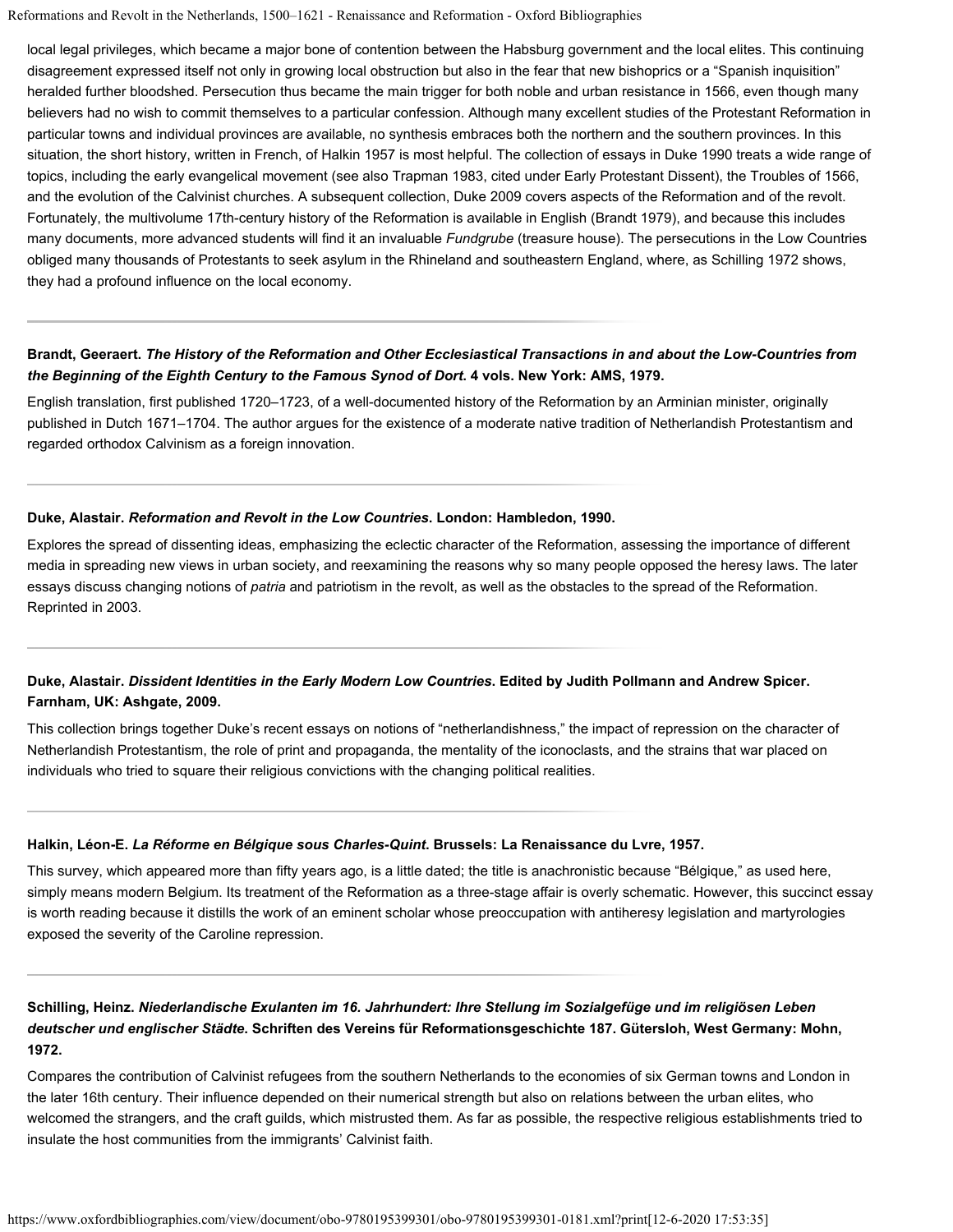#### **Early Protestant Dissent**

Although the Catholic authorities initially labeled all Dutch evangelicals indiscriminately as "lutherans," many held opinions on the Eucharist that Luther would have repudiated. [Trapman 1983](https://www.oxfordbibliographies.com/view/document/obo-9780195399301/obo-9780195399301-0181.xml#obo-9780195399301-0181-bibItem-0059) shows this became a hot topic in Dutch evangelical circles from the mid-1520s.

#### **Trapman, Johannes. "Le rôle des 'sacramentaires' des origines de la réforme jusqu'en 1530 aux Pays-Bas."** *Nederlands Archief voor Kerkgeschiedenis* **63 (1983): 1–24.**

Exposes the ambiguities and contradictions inherent in the term "sacramentarian." This term covered a variety of "erroneous" opinions about the real presence. The provenance of evangelical theology was confused because most dissidents in the Low Countries, who drew inspiration from both Erasmus and Luther, did not grasp how their views on this sacrament differed.

#### **Anabaptism**

In the early 1530s, dissent in Holland and Friesland gained mass support. [Mellink 1953](https://www.oxfordbibliographies.com/view/document/obo-9780195399301/obo-9780195399301-0181.xml#obo-9780195399301-0181-bibItem-0062) attributes this to socioeconomic pressures suffered by the "small people." Although now somewhat outdated, the *Mennonite Encyclopedia* [\(Dyck, et al. 1955–1990](https://www.oxfordbibliographies.com/view/document/obo-9780195399301/obo-9780195399301-0181.xml#obo-9780195399301-0181-bibItem-0061)) is still a good resource. According to [Deppermann 1987](https://www.oxfordbibliographies.com/view/document/obo-9780195399301/obo-9780195399301-0181.xml#obo-9780195399301-0181-bibItem-0060), Melchior Hoffman provides the "bridge" between the dissidents of the late 1520s and the separatist Anabaptists who emerged around 1530. Anabaptism in the northern Netherlands was traumatized by the overthrow of the Munsterite Kingdom in 1535 and fierce repression. It was at this critical point that David Joris briefly became a key figure in radical circles (see [Waite 1990](https://www.oxfordbibliographies.com/view/document/obo-9780195399301/obo-9780195399301-0181.xml#obo-9780195399301-0181-bibItem-0063)).

**Deppermann, Klaus.** *Melchior Hoffman: Social Unrest and Apocalyptic Visions in the Age of Reformation***. Edited by Benjamin Drewery and translated by Malcolm Wren. Edinburgh: Clark, 1987.**

Detailed examination of Hoffman's apocalyptic theology, which exerted a profound influence on early Dutch Anabaptists—many of whom, however, did not endorse his pacificism.

#### **Dyck, Cornelius, Dennis D. Martin, Harold S. Bender, et al., eds.** *The Mennonite Encyclopedia: A Comprehensive Reference Work on the Anabaptist–Mennonite Movement***. 5 vols. Hillsboro, KS: Mennonite Brethren, 1955–1990.**

The numerous contributions by the Dutch Mennonite scholar Nanne van der Zijpp make this work of reference especially useful for the history of the radical Reformation in the Low Countries.

#### **Mellink, Albert F.** *De wederdopers in de noordelijke nederlanden, 1531–1544***. Groningen, The Netherlands: Wolters, 1953.**

Challenges earlier Mennonite historiography by offering a Marxist explanation for the mass support for Anabaptists at Münster and in the northern Netherlands. Also questions whether there was always a clear division between Anabaptists prepared to use force and those who later advocated nonviolence. Closes with a chapter on the structure and development of Anabaptism to 1544.

#### **Waite, Gary K.** *David Joris and Dutch Anabaptism, 1524–1543***. Waterloo, ON: Wilfred Laurier University Press, 1990.**

The best modern life of this key religious radical who in the aftermath of the Münster debacle briefly eclipsed all other Anabaptist leaders. Offers a lucid exposition of Joris's own religious development. Useful appendixes on the Anabaptist leadership after 1535 and a translation of Jorien Ketel's confession of 1544. However, the first part on the early evangelical movement is outdated.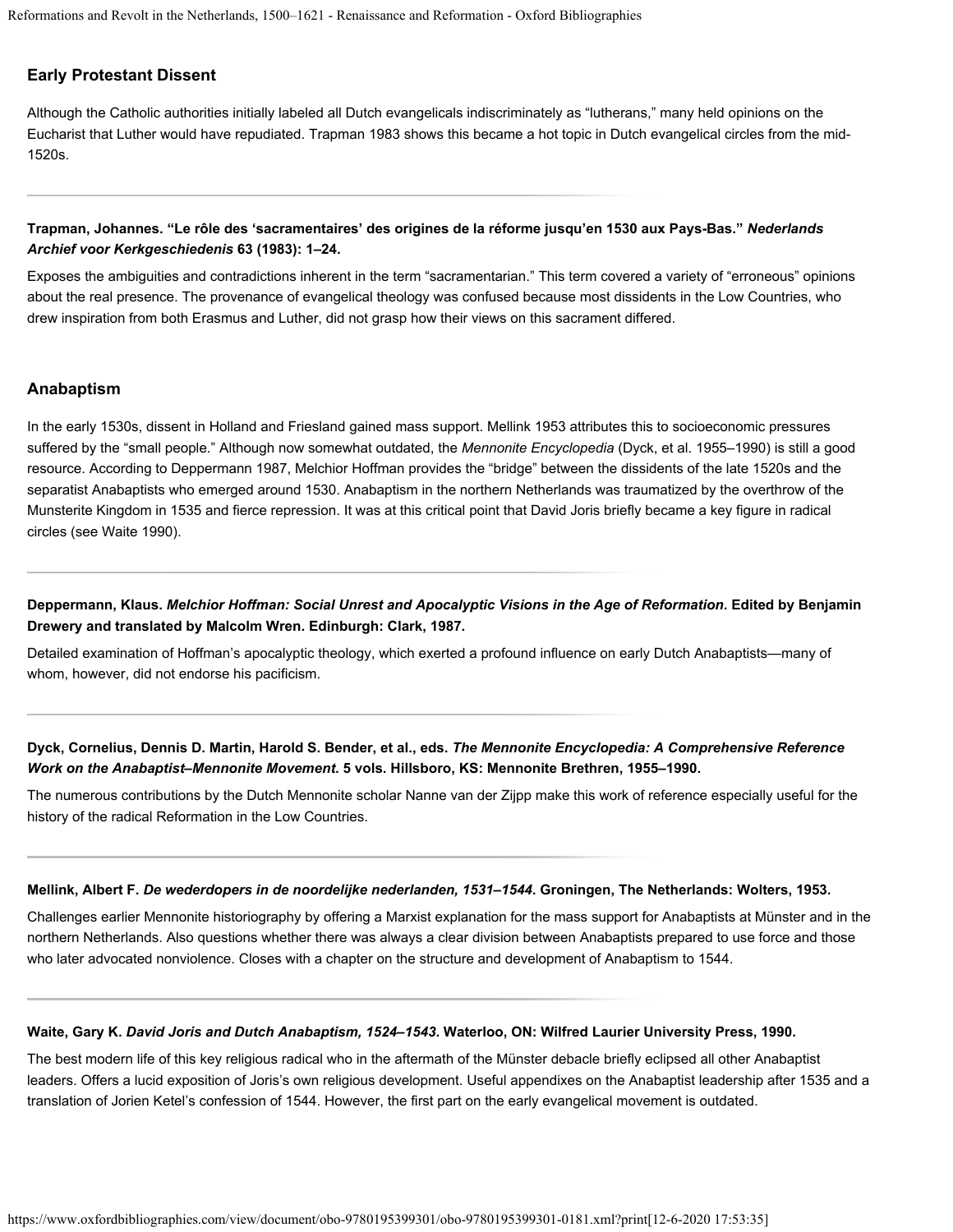#### **Reformed Protestantism**

For a clear, concise, and authoritative account that sets Reformed Protestantism in the Low Countries in the context of the Calvinist Reformation as a whole, a good start is with the overview in [Benedict 2002](https://www.oxfordbibliographies.com/view/document/obo-9780195399301/obo-9780195399301-0181.xml#obo-9780195399301-0181-bibItem-0065). [Pettegree 1992](https://www.oxfordbibliographies.com/view/document/obo-9780195399301/obo-9780195399301-0181.xml#obo-9780195399301-0181-bibItem-0068) highlights the importance of exile for the formation of Dutch Calvinism, while [Spohnholz 2011](https://www.oxfordbibliographies.com/view/document/obo-9780195399301/obo-9780195399301-0181.xml#obo-9780195399301-0181-bibItem-0069) focuses on religious coexistence among Protestant refugees. [Hamilton 1981](https://www.oxfordbibliographies.com/view/document/obo-9780195399301/obo-9780195399301-0181.xml#obo-9780195399301-0181-bibItem-0067) explores the quest for religious alternatives by the followers of Hendrik Niclaes and his Family of Love. For additional sources, see [Bakhuizen van den Brink 1976](https://www.oxfordbibliographies.com/view/document/obo-9780195399301/obo-9780195399301-0181.xml#obo-9780195399301-0181-bibItem-0064) and [Duke 1992](https://www.oxfordbibliographies.com/view/document/obo-9780195399301/obo-9780195399301-0181.xml#obo-9780195399301-0181-bibItem-0066).

#### **Bakhuizen van den Brink, J. N., ed.** *[De Nederlandse belijdenisgeschriften](http://www.dbnl.org/tekst/bakh007nede01_01/)***. 2d ed. Amsterdam: Ton Bolland, 1976.**

An edition of the text of the Dutch Reformed confession of faith, the Heidelberg catechism, and the canons of the Dordrecht synod of 1618.

**Benedict, Philip.** *Christ's Churches Purely Reformed: A Social History of Calvinism***. New Haven, CT: Yale University Press, 2002.**

Chapter 6 offers a useful survey of the 16th-century history of Calvinism in the Low Countries (pp. 173–201).

**Duke, Alastair. "The Netherlands." In** *Calvinism in Europe, 1540–1610: A Collection of Documents***. Edited and translated by Alastair Duke, Gillian Lewis, and Andrew Pettegree, 133–199. Manchester, UK: Manchester University Press, 1992.**

Selection of documents with an introduction that provides an accessible guide to Calvinist fortunes in the Low Countries.

#### **Hamilton, Alastair.** *The Family of Love***. Cambridge, UK: Clarke, 1981.**

Only detailed study of the Family of Love, the heterodox Dutch sect of the 16th and 17th centuries. Covers the movement's spiritual roots, the career of Hendrik Niclaes, his influence in spiritualist circles in Antwerp, and the split in 1573 between Niclaes and Hendrik Jansen. The Family attracted those repelled by growing confessionalization, but it gradually faded in the late 16th century.

### **Pettegree, Andrew.** *Emden and the Dutch Revolt: Exile and the Development of Reformed Protestantism***. Oxford: Clarendon, 1992.**

Highlights the crucial role that the German town of Emden played in the start of the Dutch Reformation. It became a refuge for Protestants escaping persecution where a school for the inculcation of Reformed Protestantism and a center for the printing of Reformed theology and polemic were built. An appendix lists the books printed at Emden 1554–1584.

### **Spohnholz, Jesse.** *The Tactics of Toleration: A Refugee Community in the Age of Religious Wars***. Newark: University of Delaware Press, 2011.**

Explores the daily practice of religious coexistence in the German town of Wesel. Close to the Netherlandish border, Wesel served as an important hub for Protestant refugees from the Habsburg Low Countries. Offers a useful nuance to narratives about exile and the rise of Calvinism.

#### **The Repression of Dissent**

Because the central government took a determined stand against religious dissent from the outset, historians have naturally paid much attention to this aspect. The most recent is [Goosens 1997–1998](https://www.oxfordbibliographies.com/view/document/obo-9780195399301/obo-9780195399301-0181.xml#obo-9780195399301-0181-bibItem-0070). [Gregory 1999](https://www.oxfordbibliographies.com/view/document/obo-9780195399301/obo-9780195399301-0181.xml#obo-9780195399301-0181-bibItem-0071) gives considerable coverage to Dutch Anabaptists in this study of this phenomenon in Europe in the Early Modern period. The controversies provoked by the edicts are studied in detail in [Tracy](https://www.oxfordbibliographies.com/view/document/obo-9780195399301/obo-9780195399301-0181.xml#obo-9780195399301-0181-bibItem-0072)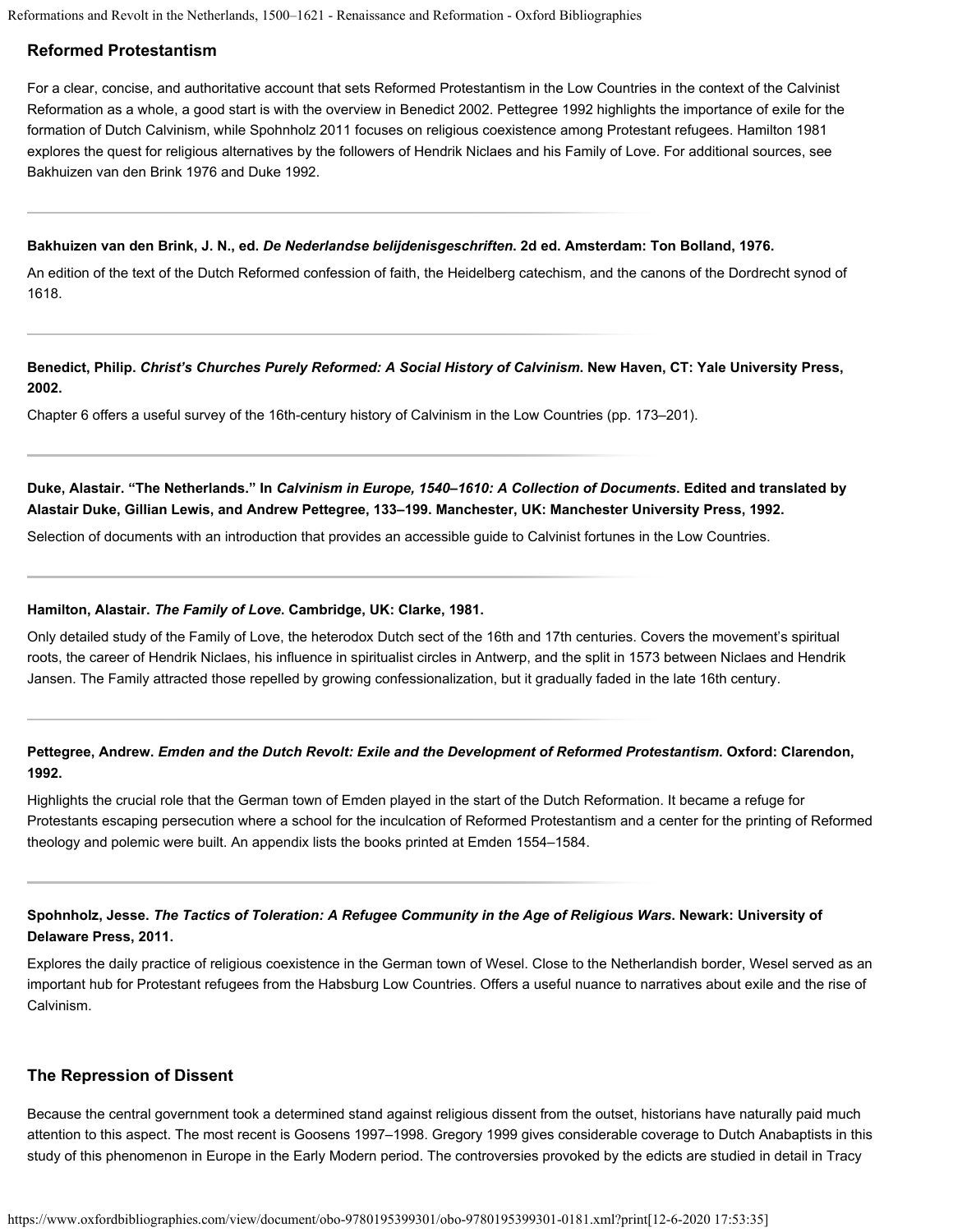[2005.](https://www.oxfordbibliographies.com/view/document/obo-9780195399301/obo-9780195399301-0181.xml#obo-9780195399301-0181-bibItem-0072)

#### **Goosens, Aline.** *Les inquisitions modernes dans les Pays-Bas méridionaux, 1520–1633***. 2 vols. Brussels: Éditions de l'Université de Bruxelles, 1997–1998.**

The sustained repression of Protestant Reformation in the Low Countries produced a flood of antiheresy edicts, included in an appendix, and enforced through a bewildering range of ecclesiastical and secular courts. Goosens's monograph offers a comprehensive discussion of the legislation and the scale of the persecutions.

## **Gregory, Brad S.** *Salvation at Stake: Christian Martyrdom in Early Modern Europe***. Cambridge, MA: Harvard University Press, 1999.**

Around three-quarters of the martyrs memorialized in the Netherlandish Protestant martyrologies were Anabaptists. These martyrologies (1562–1685) are discussed at length in this study of Christian martyrdom. Often the martyrs' sufferings were first commemorated in verse, although later compilers used testaments and prisoners' letters as well as court proceedings.

## **Tracy, James D. "Heresy Law and Centralization under Mary of Hungary: Conflict between the Council of Holland and the Central Government over the Enforcement of Charles V's Placards." In** *The Low Countries in the Sixteenth Century: Erasmus, Religion and Politics, Trade and Finance***. By James D. Tracy, 284–307. Aldershot, UK: Ashgate, 2005.**

When Anabaptist agitation developed in Holland in the 1530s, the provincial court proved more lenient than the central government expected. This chapter examines why the judges were reluctant to enforce the laws strictly. First published in *Archiv für Reformationsgeschichte* 73 (1982): 284–307. Many documents cited have since been published in *Documenta anabaptistica neerlandica* [\(Dankbaar, et al. 1975–2002](https://www.oxfordbibliographies.com/view/document/obo-9780195399301/obo-9780195399301-0181.xml#obo-9780195399301-0181-bibItem-0012), cited under [Printed Sources for the Protestant Reformation](#page-1-0)).

#### **Regional and Local Studies**

The political and cultural diversity of the Low Countries has prompted research into the local Reformation. This, indeed, is one of the strengths of Reformation historiography for the Low Countries. Among the very many publications in this field, [Decavele 1975,](https://www.oxfordbibliographies.com/view/document/obo-9780195399301/obo-9780195399301-0181.xml#obo-9780195399301-0181-bibItem-0073) [Marnef](https://www.oxfordbibliographies.com/view/document/obo-9780195399301/obo-9780195399301-0181.xml#obo-9780195399301-0181-bibItem-0074) [1996,](https://www.oxfordbibliographies.com/view/document/obo-9780195399301/obo-9780195399301-0181.xml#obo-9780195399301-0181-bibItem-0074) and [Moreau 1962](https://www.oxfordbibliographies.com/view/document/obo-9780195399301/obo-9780195399301-0181.xml#obo-9780195399301-0181-bibItem-0075) stand out. [Decavele 1975](https://www.oxfordbibliographies.com/view/document/obo-9780195399301/obo-9780195399301-0181.xml#obo-9780195399301-0181-bibItem-0073) offers a detailed, source-based study of the Reformation in Flanders, the most populous of the seventeen provinces. Antwerp was the country's sophisticated commercial metropolis, and [Marnef 1996](https://www.oxfordbibliographies.com/view/document/obo-9780195399301/obo-9780195399301-0181.xml#obo-9780195399301-0181-bibItem-0074) discusses why the Protestant Reformation quickly found adherents there. Significant minorities of Anabaptists and Reformed Protestants established their first congregation in the Low Countries in Antwerp. The pattern of Reformation was very different in the Walloon towns, as is evident in the case of Tournai [\(Moreau 1962](https://www.oxfordbibliographies.com/view/document/obo-9780195399301/obo-9780195399301-0181.xml#obo-9780195399301-0181-bibItem-0075)). The changing social appeal of the new doctrines in Tournai is the subject of further analysis in [Moreau 1968](https://www.oxfordbibliographies.com/view/document/obo-9780195399301/obo-9780195399301-0181.xml#obo-9780195399301-0181-bibItem-0076). Although the process of confessionalization proceeded apace in the Walloon towns and in Flanders, the rhythm was quite different in Friesland [\(Woltjer 1962](https://www.oxfordbibliographies.com/view/document/obo-9780195399301/obo-9780195399301-0181.xml#obo-9780195399301-0181-bibItem-0077)), where many postponed making a choice between Catholicism and Protestantism until the end of the 16th century.

### **Decavele, Johan.** *De dageraad van de reformatie in Vlaanderen (1520–1565)***. 2 vols. Koninklijke Vlaamse Academie voor Wetenschappen, Letteren en Schone Kunsten van België, Klasse der Letteren. Brussels: Paleis der Academiën, 1975.**

This outstanding monograph is based on prodigious archival research. Initially, the new doctrines attracted the urban elites. Confessionalization began with Anabaptism. Repression briefly checked dissent, but it recovered when émigrés returned as committed Reformed Protestants and when Mennonites began to proselytize. Unlike Anabaptism, Calvinism recruited from both the intelligentsia and discontented rural cloth workers. Useful tables reveal the scale and rhythm of the repression.

**Marnef, Guido.** *Antwerp in the Age of the Reformation: Underground Protestantism in a Commercial Metropolis, 1550–1577***. Baltimore: Johns Hopkins University Press, 1996.**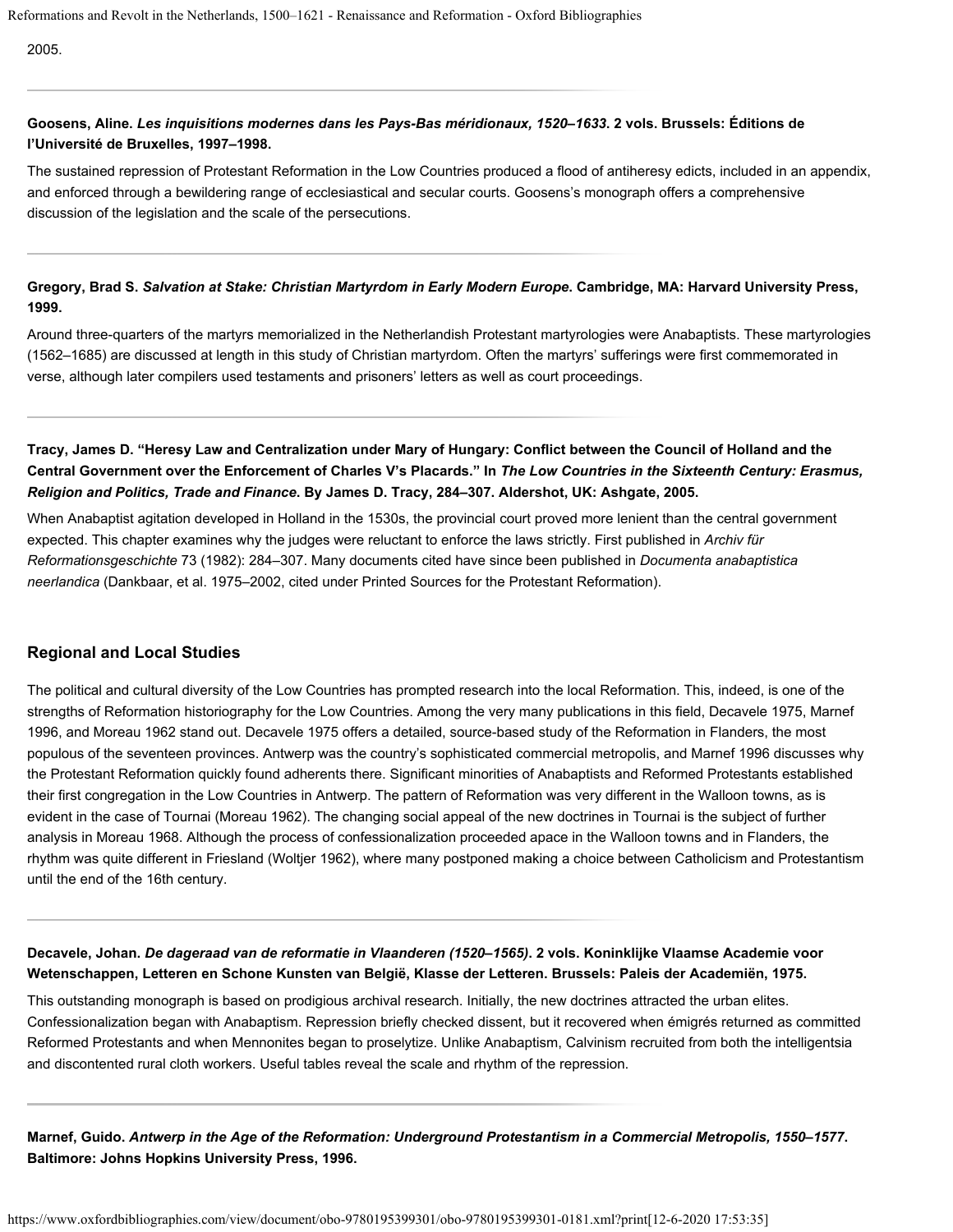In Antwerp, many tailored their religious conduct according to circumstances. If the masses rallied to the Calvinist cause in 1566, many subsequently became reconciled. The occupational structure of Calvinists and Anabaptists differed markedly. The author pays great attention to how different Christians experienced their faith. Tables and graphs present a wealth of quantitative data. Text in Dutch available [online](http://www.dbnl.org/tekst/marn002antw01_01/).

#### **Moreau, Gérard.** *Histoire du protestantisme à Tournai jusqu'à la veille de la révolution des Pays-Bas***. Paris: Société d'Édition "Les Belles Lettres," 1962.**

This monograph is a fine example of the research led by Léon-E. Halkin in the 1950s and 1960s. Moreau shows how the groups of early evangelicals gradually broke with the old faith to set up their own structures. Given Tournai's ties with France, the local Protestants were naturally affected by events across the border and looked to Geneva for their theology.

**Moreau, Gérard. "La corrélation entre le milieu social et professionnel et le choix de religion à Tournai." In** *Sources de l'histoire religieuse de la Belgique: Moyen âge et temps modernes; Actes du colloque de Bruxelles, 30 nov.-2 dec.. 1967***. Edited by Colloque de Bruxelles, 286–301. Bibliothèque de la revue d'histoire ecclésiastique 47. Leuven, Belgium: Publications Universitaires de Leuven, 1968.**

Compares the support for the Reformation across the social spectrum until 1565. The new teaching recruited very few priests after 1530, and peasants were drawn to Calvinism only after 1561. Support for Anabaptism was confined to newcomers to the town. Unsurprisingly, the lower orders bore the brunt of the repression.

#### **Woltjer, Jan Juliaan. "Friesland in hervormingstijd." PhD diss., Universitaire Pers Leiden, 1962.**

Argues persuasively that the inhabitants of Friesland did not choose Calvinism, but that circumstances forced the great majority of religious and political moderates to abandon the middle ground, partly because Philip II refused to adopt a more conciliatory religious policy. This study has exerted a profound influence on the historiography of the revolt and led to a general appreciation that confessionalization was a protracted process.

### **The Dutch Revolt**

Since the publication of [Parker 2002](https://www.oxfordbibliographies.com/view/document/obo-9780195399301/obo-9780195399301-0181.xml#obo-9780195399301-0181-bibItem-0081), no new synthesis on the revolt has been published, although some new insights have been included in the useful volumes [Darby 2001](https://www.oxfordbibliographies.com/view/document/obo-9780195399301/obo-9780195399301-0181.xml#obo-9780195399301-0181-bibItem-0079) and [Van der Lem 2018](https://www.oxfordbibliographies.com/view/document/obo-9780195399301/obo-9780195399301-0181.xml#obo-9780195399301-0181-bibItem-0082), and in an updated bibliography [Groenveld, et al. 2008](https://www.oxfordbibliographies.com/view/document/obo-9780195399301/obo-9780195399301-0181.xml#obo-9780195399301-0181-bibItem-0080). Parker's survey successfully promoted a new post-national approach to the Dutch revolt, which focused less on the motives for the revolt than on an explanation of its extraordinary outcome. This supplemented the fundamental work of [Woltjer 1994](https://www.oxfordbibliographies.com/view/document/obo-9780195399301/obo-9780195399301-0181.xml#obo-9780195399301-0181-bibItem-0083), which showed the decisive influence that Netherlandish "middle groups" exerted in the course of the conflict. [Arnade 2008](https://www.oxfordbibliographies.com/view/document/obo-9780195399301/obo-9780195399301-0181.xml#obo-9780195399301-0181-bibItem-0078) offers a lively take on the political culture of the revolt.

#### **Arnade, Peter J.** *Beggars, Iconoclasts, and Civic Patriots: The Political Culture of the Dutch Revolt***. Ithaca, NY: Cornell University Press, 2008.**

Examines how authority and opposition were mediated in the Low Countries, from Burgundian days until 1585. Focuses on the performance of power, arguing that, by challenging its religious underpinnings, the iconoclasts also attacked the political authority of the Habsburg state. Faced with retribution, the rebels succeeded in representing Habsburg policies as an inversion of civic and urban values. Less attention is paid to those Netherlanders who did not accept the rebel worldview.

#### **Darby, Graham, ed.** *The Origins and Development of the Dutch Revolt***. London: Routledge, 2001.**

A collection of essays by a team of international scholars with contributions on the nobility, towns, and religion—all with good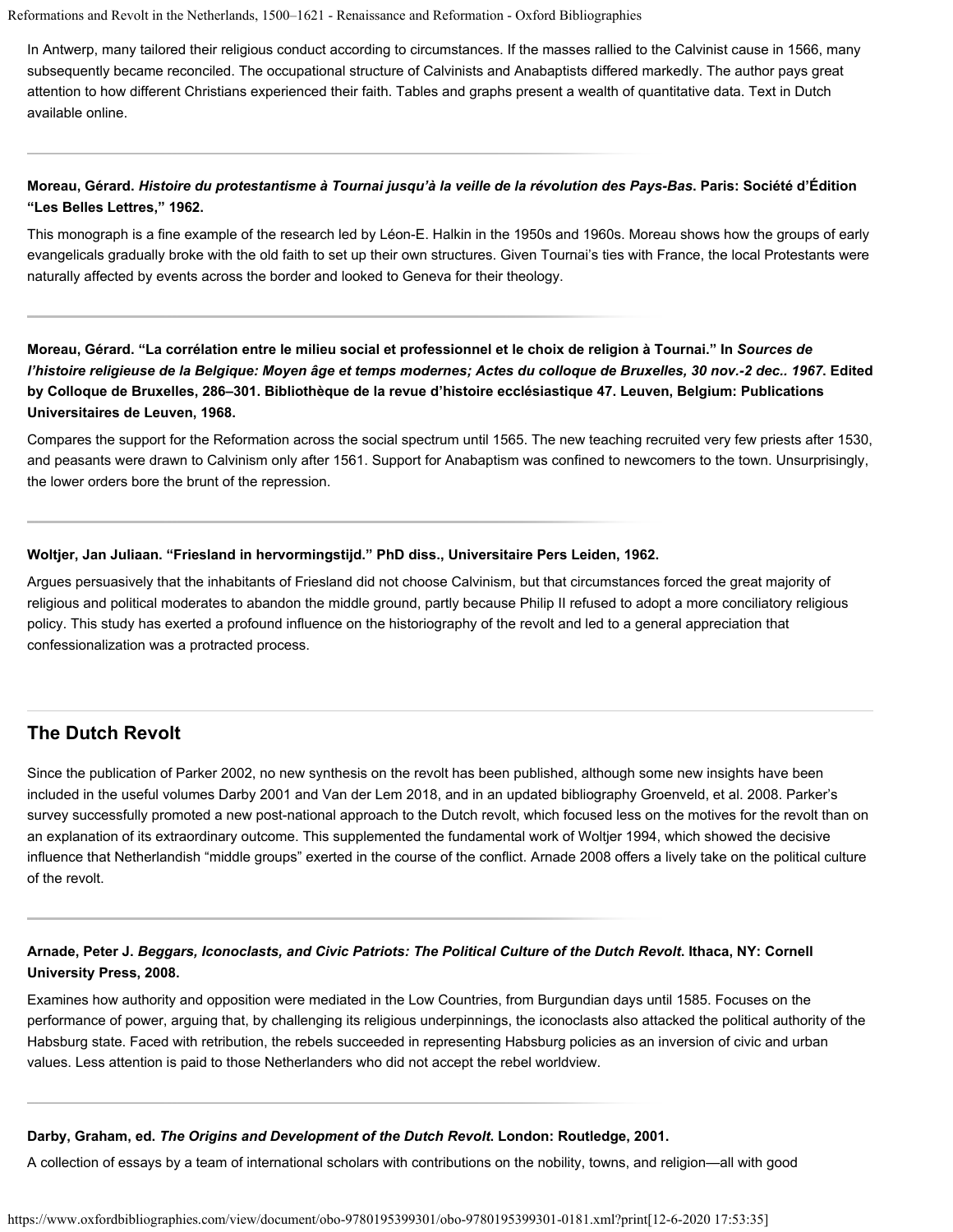introductions. Others deal with more unexpected, if no less important, issues, such as the methods used by the States of Holland to finance the revolt and an assessment of Philip II's "grand strategy" in which the Low Countries did not occupy the highest priority.

#### **Groenveld, S., H. L. PH. Leeuwenberg, M. E. H. N. Mout, and W. M. Zappy.** *De Tachtigjarige Oorlog: Opstand en consolidatie in de Nederlanden (ca. 1560–1650)***. Zutphen, The Netherlands: Walburg Pers, 2008.**

Revised edition of *De kogel door de kerk? De Opstand in de Nederlanden en de rol van de Unie van Utrecht, 1559–1609* (Zutphen, The Netherlands: De Walburg Pers, 1979) and *De bruid in de schuit: De consolidatie van de Republiek, 1609–1650* (Zutphen, The Netherlands: Walburg Pers, 1985). This edition of the very useful and accessible textbook on the revolt and early years of the Dutch Republic involved only minor revisions to the original text but includes an updated bibliography and splendid new illustrations.

#### **Parker, Geoffrey.** *The Dutch Revolt***. Rev. ed. London: Penguin, 2002.**

Although in need of revision, this remains the classic account of the revolt. This survey was the first to present that conflict in the wider context of the competing interests of the Spanish monarchy.

#### **van der Lem, Anton.** *Revolt in the Netherlands: The Eighty Years War, 1568–1648***. London: Reaktion, 2018.**

Concise and up-to-date overview of the causes, development, and outcomes of the military conflict in the Low Countries. Balanced in its attention to the northern and southern provinces, it explains why it took eighty years to achieve peace in the Netherlands.

#### **Woltjer, J. J.** *Tussen vrijheidsstrijd en burgeroorlog: Over de Nederlandse Opstand, 1555–1580***. Amsterdam: Balans, 1994.**

A [revised collection](http://www.dbnl.org/tekst/wolt014tuss01_01/) of key essays, first published between 1971 and 1980, by the father of the revisionist historiography of the revolt whose seminal work demonstrated the influential role played in the revolt by religious and political moderates. The accessible, matter-offact style belies the depth of scholarship on which these essays rest.

#### Recent Historiographical Overviews

[Smit 1960](https://www.oxfordbibliographies.com/view/document/obo-9780195399301/obo-9780195399301-0181.xml#obo-9780195399301-0181-bibItem-0085) offers a seminal analysis of historiographical debate on the revolt. For developments since [Smit 1960](https://www.oxfordbibliographies.com/view/document/obo-9780195399301/obo-9780195399301-0181.xml#obo-9780195399301-0181-bibItem-0085) was published, see [van](https://www.oxfordbibliographies.com/view/document/obo-9780195399301/obo-9780195399301-0181.xml#obo-9780195399301-0181-bibItem-0086) [Nierop 2001](https://www.oxfordbibliographies.com/view/document/obo-9780195399301/obo-9780195399301-0181.xml#obo-9780195399301-0181-bibItem-0086) and [Pollmann 2009.](https://www.oxfordbibliographies.com/view/document/obo-9780195399301/obo-9780195399301-0181.xml#obo-9780195399301-0181-bibItem-0084)

#### **Pollmann, Judith. ["Internationalisering en de Nederlandse Opstand](http://www.academia.edu/1396831/Internationalisering_en_de_Nederlandse_Opstand)."** *Bijdragen en Mededelingen Betreffende de Geschiedenis der Nederlanden* **124.4 (2009): 515–535.**

Discusses how studies on the broader international context of the revolt from *c*. 1970 forced Dutch scholars to rethink their national interpretations of revolt and Reformation.

Smit, J. W. "The Present Position of Studies Regarding the Revolt of the Netherlands." In Vol. 1, *Britain and the Netherlands*. **Edited by J. S. Bromley and E. H. Kossmann, 11–28. London: Chatto & Windus, 1960.**

A very perceptive analysis of the debates about the revolt from the mid-19th century to the early 1950s, suggesting various ways forward for future research.

**van Nierop, Henk. "***Alva's Throne***—Making Sense of the Revolt of the Netherlands." In** *The Origins and Development of the Dutch Revolt***. Edited by Graham Darby, 29–47. London: Routledge, 2001.**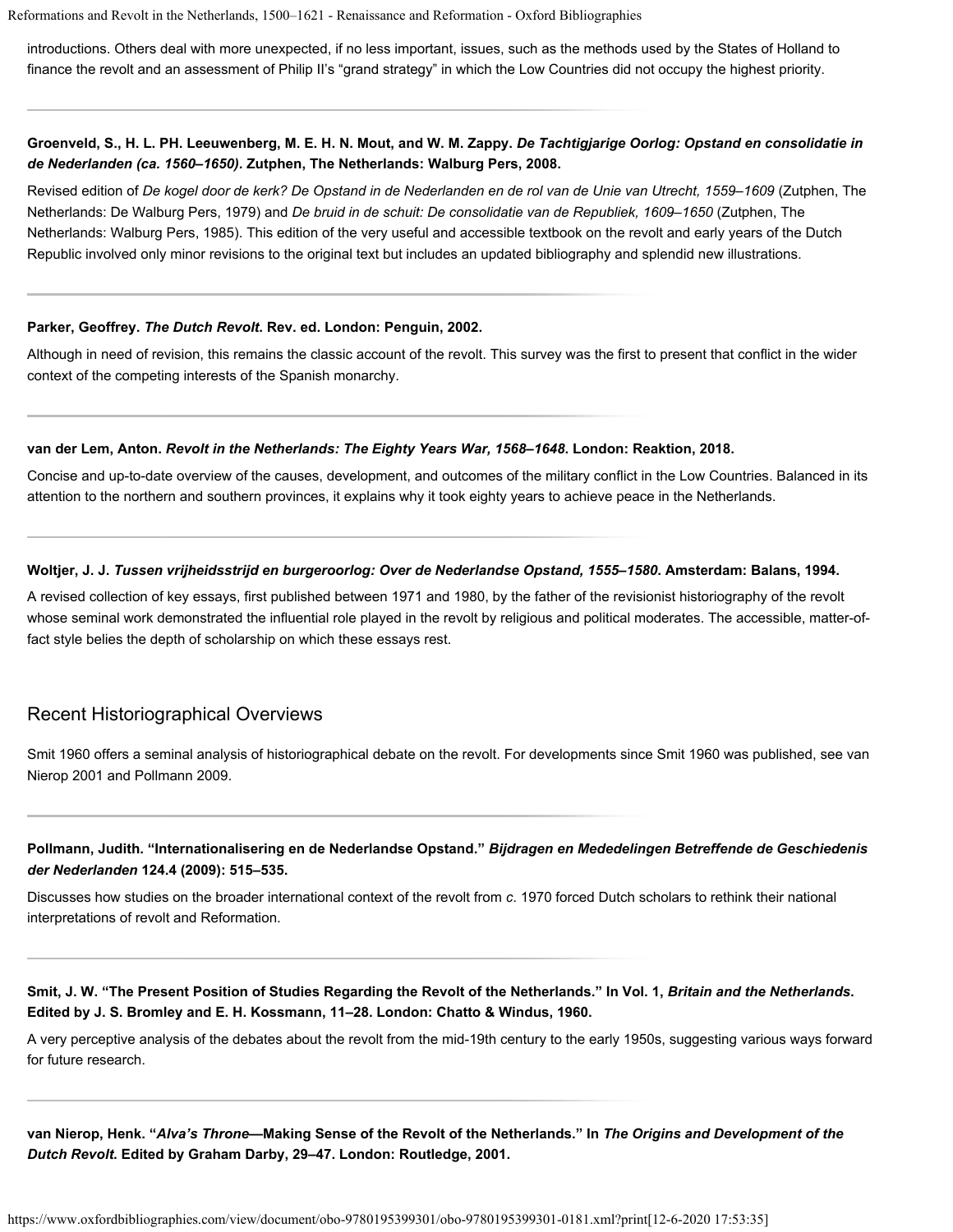An accessible introduction to the history of the revolt that sketches out a fresh synthesis based on the latest research. Written by a scholar with an eye both for telling detail as well as for the bigger picture. First published in Dutch in 1995.

### **Motives**

The puzzling question of why the nobility in general, and William of Orange in particular, should have staked so much on the abolition of the heresy placards is better understood now thanks to van Nierop, whose views are summarized in his contribution about the nobles in [Darby 2001](https://www.oxfordbibliographies.com/view/document/obo-9780195399301/obo-9780195399301-0181.xml#obo-9780195399301-0181-bibItem-0079) (cited under the [Dutch Revolt](#page-1-0)), as well as the contributions of [Swart 1978](https://www.oxfordbibliographies.com/view/document/obo-9780195399301/obo-9780195399301-0181.xml#obo-9780195399301-0181-bibItem-0090); [Swart, et al. 2003](https://www.oxfordbibliographies.com/view/document/obo-9780195399301/obo-9780195399301-0181.xml#obo-9780195399301-0181-bibItem-0091); [Mörke 2007](https://www.oxfordbibliographies.com/view/document/obo-9780195399301/obo-9780195399301-0181.xml#obo-9780195399301-0181-bibItem-0087); and [Woltjer 2011](https://www.oxfordbibliographies.com/view/document/obo-9780195399301/obo-9780195399301-0181.xml#obo-9780195399301-0181-bibItem-0093). In addition, [van Gelderen 1992](https://www.oxfordbibliographies.com/view/document/obo-9780195399301/obo-9780195399301-0181.xml#obo-9780195399301-0181-bibItem-0092) and [Mout 1986](https://www.oxfordbibliographies.com/view/document/obo-9780195399301/obo-9780195399301-0181.xml#obo-9780195399301-0181-bibItem-0088) have done much to reassess the strategic use of political ideas by the rebels. [Pollmann](https://www.oxfordbibliographies.com/view/document/obo-9780195399301/obo-9780195399301-0181.xml#obo-9780195399301-0181-bibItem-0089) [2011](https://www.oxfordbibliographies.com/view/document/obo-9780195399301/obo-9780195399301-0181.xml#obo-9780195399301-0181-bibItem-0089) turns attention to Catholic perceptions of the conflict.

#### **Mörke, Olaf.** *Wilhelm von Oranien (1533–1584): Fürst und "Vater" der Republik***. Stuttgart: Kohlhammer, 2007.**

This biography presents the prince as a great Burgundian nobleman torn between competing obligations to his Nassau family, to the mixed constitution of the Low Countries, and to Philip II. In religion, Orange became a nonconfessional Protestant, although political stability mattered more to him than religious uniformity. To unite a divided opposition, he invoked a comprehensive Netherlandish patriotism. Translated into Dutch as *Willem van Oranje (1533–1584): Vorst en "vader" van de Republiek* (Amsterdam: Atlas, 2010).

#### **Mout, M. E. H. N. "Van arm vaderland tot eendrachtige Republiek: De rol van politieke theorieën in de Nederlandse Opstand."** *Bijdragen en Medelingen Betreffende de Geschiedenis der Nederlanden* **101 (1986): 345–365.**

Examines political theory in the Dutch revolt between *c*. 1568 and 1610. For all the discussion, it proved impossible to construct a coherent political theory that could do justice to the knotty political reality of the emerging Dutch state.

## **Pollmann, Judith.** *Catholic Identity and the Revolt of the Netherlands, 1520–1635***. Past & Present Book Series. Oxford: Oxford University Press, 2011.**

Using diaries and personal memoirs to gain insights into the attitudes of Netherlandish Catholics, this study asks why Catholics in the Netherlands, unlike their French coreligionists, reacted passively to the challenge of the Reformation but then, after firsthand experience of Calvinist intolerance and of exile, succeeded in creating a resurgent Catholicism that became the hallmark of the southern Netherlands under the archdukes.

#### **Swart, K. W.** *William the Silent and the Revolt of the Netherlands***. General Series Historical Association (Great Britain) 94. London: Historical Association, 1978.**

This pamphlet summarizes Swart's revisionist views on the prince's early career, as well as an analysis of his later years, which are covered in more detail in [Swart, et al. 2003](https://www.oxfordbibliographies.com/view/document/obo-9780195399301/obo-9780195399301-0181.xml#obo-9780195399301-0181-bibItem-0091).

### **Swart, K. W., Alastair Crawford Duke, and Jonathan I. Israel.** *William of Orange and the Revolt of the Netherlands, 1572–84***. Edited by R. P. Fagel, M. E. H. N. Mout, and H. F. K. van Nierop and translated by J. C. Grayson. Aldershot, UK: Ashgate, 2003.**

This study gives a balanced assessment of the prince's role after 1572. Especially strong on Orange's problems with the town corporations of Holland, the States of Holland, and, after 1576, the States General. The original Dutch version, published posthumously in 1994, is available [online](http://www.dbnl.org/tekst/swar014will01_01/). Some errors were corrected in the English translation.

#### **van Gelderen, Martin.** *The Political Thought of the Dutch Revolt, 1555–1590***. Cambridge, UK: Cambridge University Press, 1992.**

A thorough analysis of the thinking among Dutch rebels that, following the approach of intellectual historian Quentin Skinner, examines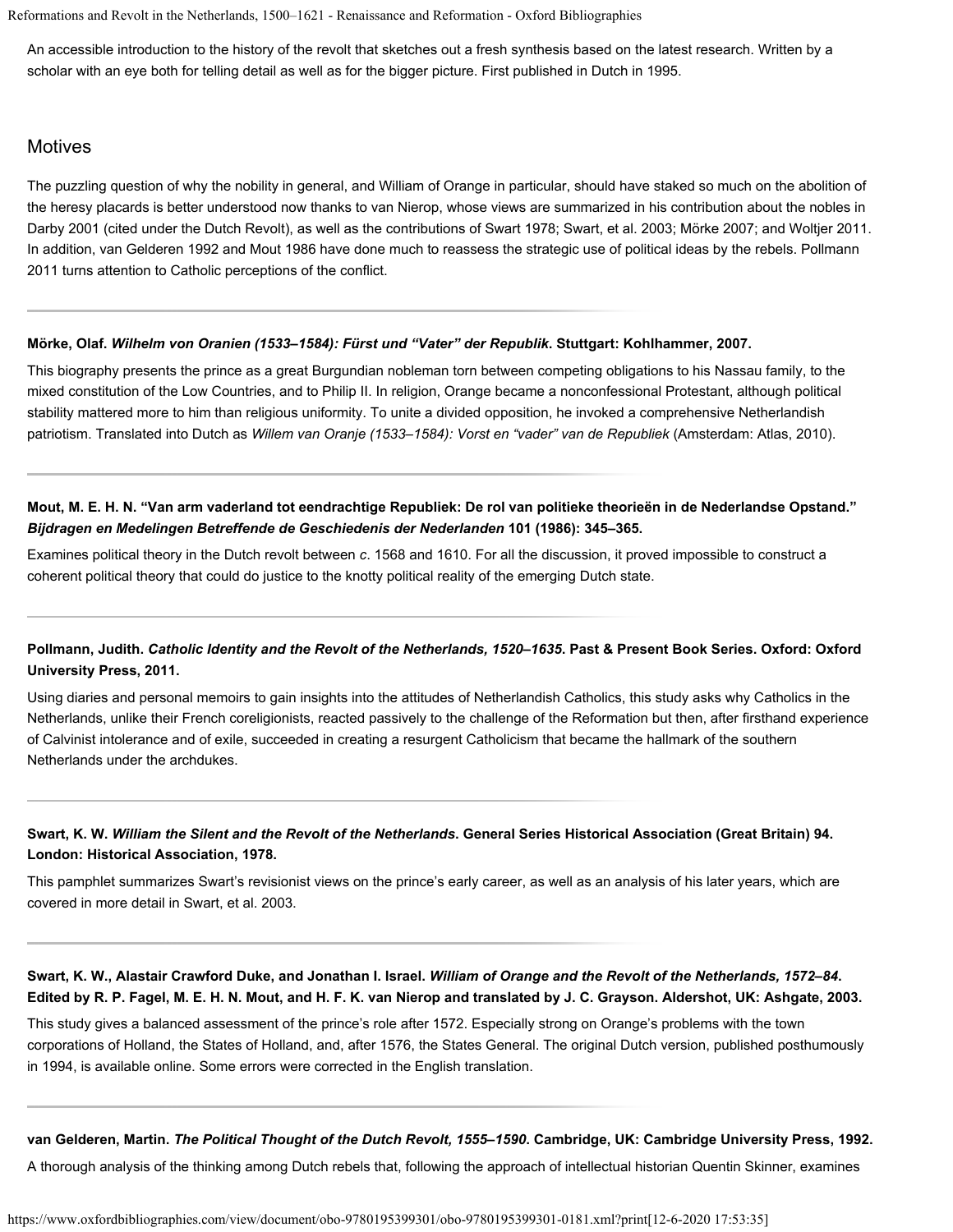the texts within both their historical and intellectual contexts. The rebels argued among themselves about such issues as the justification of resistance, freedom of conscience, relations between the new state and the Reformed Church, and the nature of the emerging commonwealth. Makes comparisons with the French monarchomachs and Renaissance republicanism.

#### **Woltjer, Jan J.** *Op weg naar tachtig jaar oorlog: Het verhaal van de eeuw waarin ons land ontstond***. Amsterdam: Balans, 2011.**

A wide-ranging account of religious (and, to a lesser degree, political) developments between the 1520s and the late 1560s. Pays particular attention to the ways in which the repression and Philip II's refusal to compromise in religion polarized attitudes to the detriment of those occupying the middle ground. Offers robust and lucid analyses, but is more conventional in approach than [Arnade](https://www.oxfordbibliographies.com/view/document/obo-9780195399301/obo-9780195399301-0181.xml#obo-9780195399301-0181-bibItem-0078) [2008](https://www.oxfordbibliographies.com/view/document/obo-9780195399301/obo-9780195399301-0181.xml#obo-9780195399301-0181-bibItem-0078) (cited under the [Dutch Revolt](#page-1-0)). Excellent endnotes.

## The Outbreak of the Revolt

The introduction of new bishoprics from 1559 (see [Dierickx 1967](https://www.oxfordbibliographies.com/view/document/obo-9780195399301/obo-9780195399301-0181.xml#obo-9780195399301-0181-bibItem-0096)) not only antagonized the nobility but also triggered rumors about fiercer persecutions (see [van Nierop 1991](https://www.oxfordbibliographies.com/view/document/obo-9780195399301/obo-9780195399301-0181.xml#obo-9780195399301-0181-bibItem-0099), [Duke 1990](https://www.oxfordbibliographies.com/view/document/obo-9780195399301/obo-9780195399301-0181.xml#obo-9780195399301-0181-bibItem-0055), and [Duke 2009](https://www.oxfordbibliographies.com/view/document/obo-9780195399301/obo-9780195399301-0181.xml#obo-9780195399301-0181-bibItem-0056) [the latter two cited under [Reformation before 1572: Protestant](#page-1-0) [Reformation\]](#page-1-0)). Socioeconomic and class-based explanations for the events of 1566 are no longer in vogue. [Crew 1978,](https://www.oxfordbibliographies.com/view/document/obo-9780195399301/obo-9780195399301-0181.xml#obo-9780195399301-0181-bibItem-0094) [Deyon and](https://www.oxfordbibliographies.com/view/document/obo-9780195399301/obo-9780195399301-0181.xml#obo-9780195399301-0181-bibItem-0095) [Lottin 1981](https://www.oxfordbibliographies.com/view/document/obo-9780195399301/obo-9780195399301-0181.xml#obo-9780195399301-0181-bibItem-0095), and [Marnef 1999](https://www.oxfordbibliographies.com/view/document/obo-9780195399301/obo-9780195399301-0181.xml#obo-9780195399301-0181-bibItem-0097) emphasize the religious motives of the iconoclasts, but see also [Arnade 2008](https://www.oxfordbibliographies.com/view/document/obo-9780195399301/obo-9780195399301-0181.xml#obo-9780195399301-0181-bibItem-0078) (cited under the [Dutch](#page-1-0) [Revolt\)](#page-1-0). A recent theme issue of the *BMGN-Low Countries Historical Review* [\(van Bruaene, et al. 2016](https://www.oxfordbibliographies.com/view/document/obo-9780195399301/obo-9780195399301-0181.xml#obo-9780195399301-0181-bibItem-0098)) provides an up-to-date reassessment of the iconoclasm of 1566.

### **Crew, Phyllis Mack.** *Calvinist Preaching and Iconoclasm in the Netherlands 1544–1569***. Cambridge, UK: Cambridge University Press, 1978.**

Based mostly on sources from the southern provinces, this study of Calvinist preaching, especially during the *annus mirabilis* 1566, argues against the idea that the iconoclasts or their preachers were motivated by socioeconomic concerns and demonstrated the concern of many Calvinist ministers to placate the authorities.

### **Deyon, Solange, and Alain Lottin.** *Les "casseurs" de l'été 1566: L'iconoclasme dans le nord de la France***. Paris: Hachette, 1981.**

Examines the spike of Calvinist activity in 1566 in the Franco-Netherlands border region and the crackdown under the Duke of Alba. Concludes the iconoclasm was not a marginal phenomenon, a mad revolt, or blind vandalism, but rather a religiously inspired revolution in which the common people briefly challenged the established powers. Source documents are published in an appendix.

#### **Dierickx, Michel.** *L'érection des nouveaux diocèses aux Pays-Bas, 1559–1570***. Brussels: La Renaissance du Livre, 1967.**

A revised version of his *De Oprichting der nieuwe bisdommen in de Nederlanden onder Filips II, 1559–1570* (Antwerp, Belgium: Standaard-Boekh, 1950), which challenged common assumptions. Dierickx saw Charles V, not Philip II or Granvelle, as the author of the reforms. Although most bishops were easily installed, the vociferous opposition from the nobility and the abbeys that were incorporated to finance the scheme has colored our impressions.

### **Marnef, Guido. "The Dynamics of Reformed Militancy in the Low Countries: The Wonderyear." In** *The Education of a Christian Society: Humanism and the Reformation in Britain and the Netherlands***. Edited by N. Scott Amos, Andrew Pettegree, and Henk van Nierop, 193–210. Aldershot, UK: Ashgate, 1999.**

Argues for more consistorial and ministerial involvement in the iconoclasm than [Crew 1978](https://www.oxfordbibliographies.com/view/document/obo-9780195399301/obo-9780195399301-0181.xml#obo-9780195399301-0181-bibItem-0094) considered, and demonstrates that the political organization of the Reformed Church was more sophisticated than previously thought.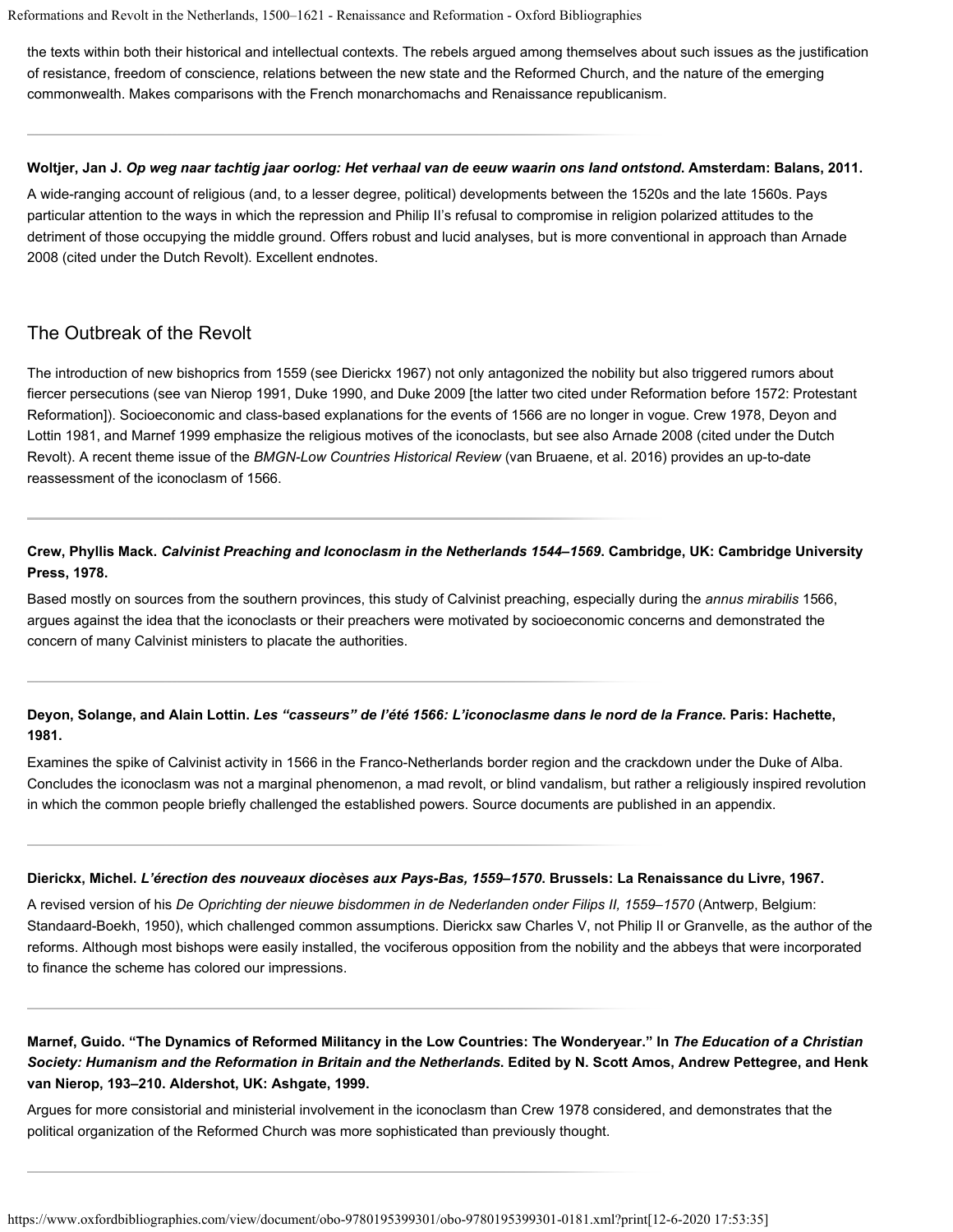#### **van Bruaene, Anne-Laure, Koenraad Jonckheere, and Ruben Suykerbuyk, eds.** *[Special Issue](https://www.bmgn-lchr.nl/577/volume/131/issue/1/)***[: Beeldenstorm:](https://www.bmgn-lchr.nl/577/volume/131/issue/1/)** *[Iconoclasm in the](https://www.bmgn-lchr.nl/577/volume/131/issue/1/) [Netherlands](https://www.bmgn-lchr.nl/577/volume/131/issue/1/)***.** *BMGN-Low Countries Historical Review* **131.1 (2016).**

Theme-issue of the leading journal on the history of the Netherlands, dedicated to the Iconoclasm (*Beeldenstorm*) of 1566. Written by a range of experts, it assesses the causes, character, and outcomes of the troubles of 1566.

#### **van Nierop, Henk. "A Beggars' Banquet: The Compromise of the Nobility and the Politics of Inversion."** *European History Quarterly* **21.3 (1991): 419–443.**

Investigates the symbolic meaning of the Beggars' name and the rituals that accompanied their inauguration of the Compromise as a spoof order of chivalry, as well as their dress and the badges that they and their supporters wore in 1566. Available [online](http://ehq.sagepub.com/content/21/4/419.full.pdf+html) for purchase or by subscription.

## Habsburg Policy

Habsburg decision making was deeply influenced by the composite nature of the empire. [Rodríguez-Salgado 1988](https://www.oxfordbibliographies.com/view/document/obo-9780195399301/obo-9780195399301-0181.xml#obo-9780195399301-0181-bibItem-0104) shows how viceroys and governors routinely predicted rebellion as part of the negotiating process with the center, so that warnings from Brussels were not taken seriously. [Lagomarsino 1973](https://www.oxfordbibliographies.com/view/document/obo-9780195399301/obo-9780195399301-0181.xml#obo-9780195399301-0181-bibItem-0100) analyzes how factional wrangling at court affected policies for the periphery, whereas [Parker 1990](https://www.oxfordbibliographies.com/view/document/obo-9780195399301/obo-9780195399301-0181.xml#obo-9780195399301-0181-bibItem-0101) discusses how Philip II's many other problems meant that the Netherlands were rarely at the top of his agenda and commanders were often starved of funds. Philip II's style of governance is assessed more positively than previously, but [Parker 1998](https://www.oxfordbibliographies.com/view/document/obo-9780195399301/obo-9780195399301-0181.xml#obo-9780195399301-0181-bibItem-0102) and [Parker 2014](https://www.oxfordbibliographies.com/view/document/obo-9780195399301/obo-9780195399301-0181.xml#obo-9780195399301-0181-bibItem-0103) demonstrate that, when faced with crises, the ruler descended into micromanagement. [Soen 2012](https://www.oxfordbibliographies.com/view/document/obo-9780195399301/obo-9780195399301-0181.xml#obo-9780195399301-0181-bibItem-0105) explains why the Habsburg government struggled to repress dissent and achieve peace in the Netherlands.

### **Lagomarsino, P. D. "Court Factions and the Formulation of Spanish Policy towards the Netherlands (1559–67)." PhD diss., University of Cambridge, 1973.**

Although unpublished, this dissertation is often cited. Examines how differences between the Alba and the Eboli factions affected how Madrid responded to the problems of governing the Low Countries. Focuses on the debates in Spanish governing circles that preceded the decision to send Alba to the Low Countries in the summer of 1567.

#### **Parker, Geoffrey.** *Spain and the Netherlands, 1559–1659***. Rev. ed. London: Fontana, 1990.**

A collection of ten essays, many of them seminal. Three consider the Dutch revolt in a European, even global, context, and four examine the role of the Spanish army and navy in the Low Countries and the Mediterranean. The final three relate to Spain's government of the Low Countries. Originally published in 1979.

#### **Parker, Geoffrey.** *The Grand Strategy of Philip II***. New Haven, CT: Yale University Press, 1998.**

Arguing that Philip had a clear sense of priorities but could not always maintain control of the governmental process or finance, Parker explains why the Army of Flanders failed to defeat the Dutch rebels, despite coming close on occasion.

#### **Parker, Geoffrey.** *Imprudent King: A New Life of Philip II***. New Haven, CT: Yale University Press, 2014.**

The best general overview of Philip II's life, worldviews, and government. Based on meticulous archival scholarship, Parker reevaluates Philip's administration and leadership failures.

**Rodríguez-Salgado, Mia J.** *The Changing Face of Empire: Charles V, Philip II, and Habsburg Authority, 1551–1559***. Cambridge,**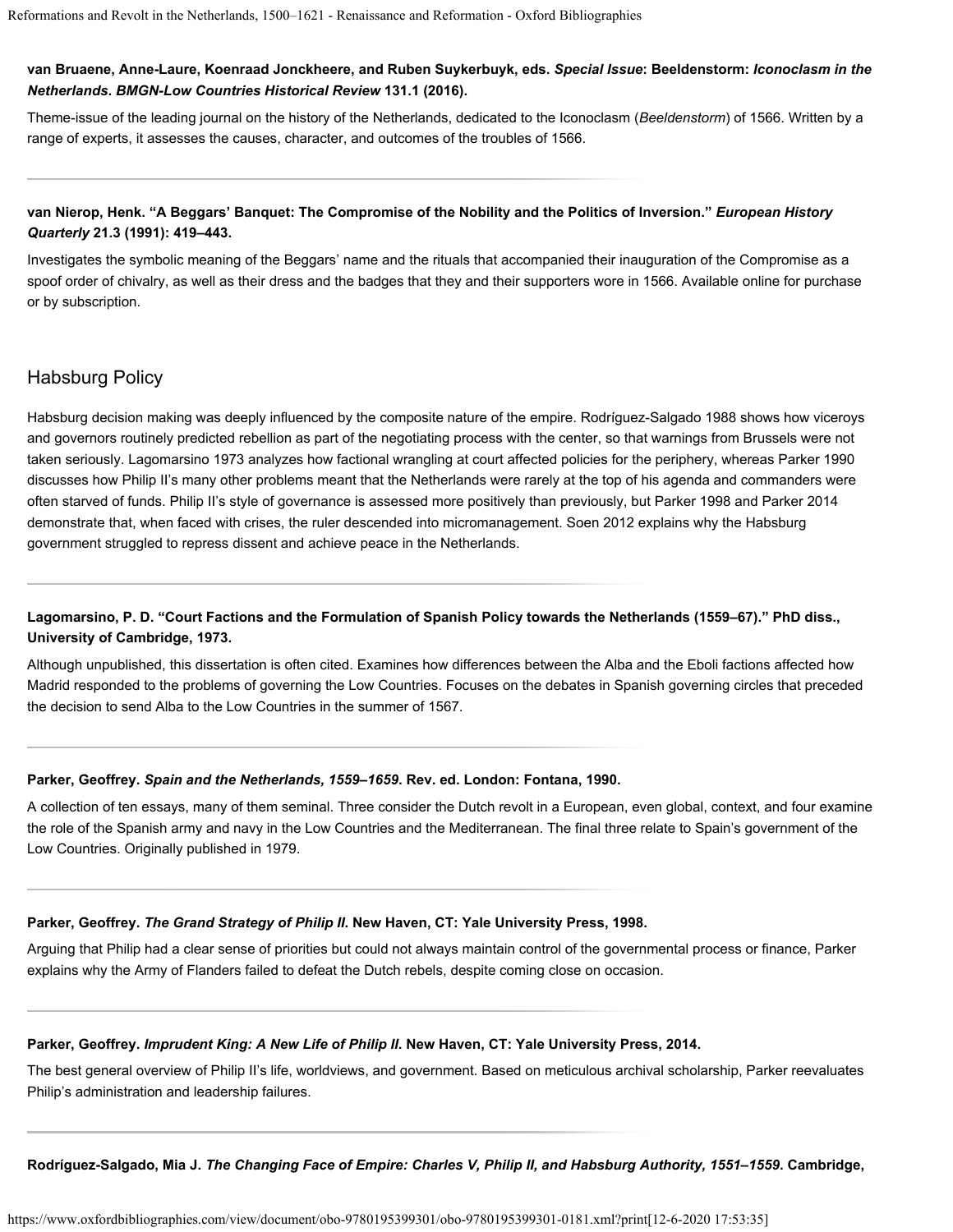#### **UK: Cambridge University Press, 1988.**

Examines how, in practice, the ramshackle multinational Habsburg Empire worked to square the conflicting interests of its components, members of which did not see politics from the Olympian perspective of their rulers. Continuous warfare and inadequate finances provoked the state bankruptcy of 1557. Contrary to the older historiography, the author rates Philip II's achievements more highly than those of his father.

### **Soen, Violet.** *Vredehandel: Adellijke en Habsburgse verzoeningspogingen tijdens de Nederlandse Opstand, 1566–1584***. Amsterdam: Amsterdam University Press, 2012.**

Maps the many (failed) attempts by aristocratic elites and the Habsburg administration to repress dissent and achieve peace in the Low Countries.

## Alba's Governorship and the Outbreak of Revolt in Holland and Zeeland

Forcing the Netherlands to accept permanent taxes, as analyzed in [Grapperhaus 1982](https://www.oxfordbibliographies.com/view/document/obo-9780195399301/obo-9780195399301-0181.xml#obo-9780195399301-0181-bibItem-0107), to finance the troops of the Duke of Alba proved a fatal mistake that gave the ramshackle Beggar troops the chance to gain a foothold (see also [de Meij 1972](https://www.oxfordbibliographies.com/view/document/obo-9780195399301/obo-9780195399301-0181.xml#obo-9780195399301-0181-bibItem-0106)). [Grayson 1980](https://www.oxfordbibliographies.com/view/document/obo-9780195399301/obo-9780195399301-0181.xml#obo-9780195399301-0181-bibItem-0108) and [van](https://www.oxfordbibliographies.com/view/document/obo-9780195399301/obo-9780195399301-0181.xml#obo-9780195399301-0181-bibItem-0109) [Nierop 2006](https://www.oxfordbibliographies.com/view/document/obo-9780195399301/obo-9780195399301-0181.xml#obo-9780195399301-0181-bibItem-0109) show that most cities declared for the Orange and the Beggars under the combined pressure of civic militias within and Beggar troops outside the gates and that support for the rebellion was by no means universal. [Van Nierop 2009](https://www.oxfordbibliographies.com/view/document/obo-9780195399301/obo-9780195399301-0181.xml#obo-9780195399301-0181-bibItem-0110) emphasizes the terror, chaos, and despair that many experienced in this civil war.

### **de Meij, J. C. A.** *De Watergeuzen en de Nederlanden, 1568–1572***. Koninklijke Nederlandse Akademie van Wetenschappen, Afd. Letterkunde, Verhandelingen, nieuwe reeks 77. Amsterdam: Noord-Hollandsche, 1972.**

Because the Sea Beggars captured Den Briel in 1572, these privateers gained a legendary status in the revolt. De Meij argues, however, that their exploits between 1568 and 1572 contributed little to Orange's campaigns. His analysis of the captains and their crews shows that the great majority came from the northern maritime provinces. Those who signed up were driven by sheer necessity to resort to plunder, a thirst for revenge, and antipopery.

#### **Grapperhaus, Ferdinand H. M.** *Alva en de tiende penning***. Zutphen, The Netherlands: Walburg Pers, 1982.**

Discussion of taxation in the 16th-century Low Countries, focusing on Alba's fiscal reforms, especially the Tenth Penny, a 10 percent permanent sales tax. Examines the negotiations between Alba and the States General from 1569 to 1572 and the reasons why the Tenth Penny aroused such opposition and was never collected. Appendixes include annotated texts of fiscal edicts in modern Dutch.

### **Grayson, J. C. "The Civic Militia in the County of Holland, 1560–81: Politics and Public Order in the Dutch Revolt."** *Bijdragen en Mededelingen Betreffende de Geschiedenis der Nederlanden* **95 (1980): 35–63.**

The turmoil in the towns of Holland, especially in 1566 and 1572, gave the civic militias a brief, but unaccustomed, influence in local politics. Their demand to be regularly consulted on matters of state was, however, firmly rejected by the provincial states in 1581.

#### **van Nierop, Henk. "Confessional Cleansing: Why Amsterdam Did Not Join the Revolt (1572–1578)." In** *Power and the City in the Netherlandic World***. Edited by Wim Klooster and Wayne Te Brake, 85–102. Leiden, The Netherlands: Brill, 2006.**

Explains why some Holland towns joined the revolt but others did not by focusing on the combination of military pressure, the presence of garrisons and exiles, and the role of civic militias. Argues that Amsterdam's combination of a strict security policy with a campaign to foster traditional values enabled the government to keep it in the Habsburg fold until 1578.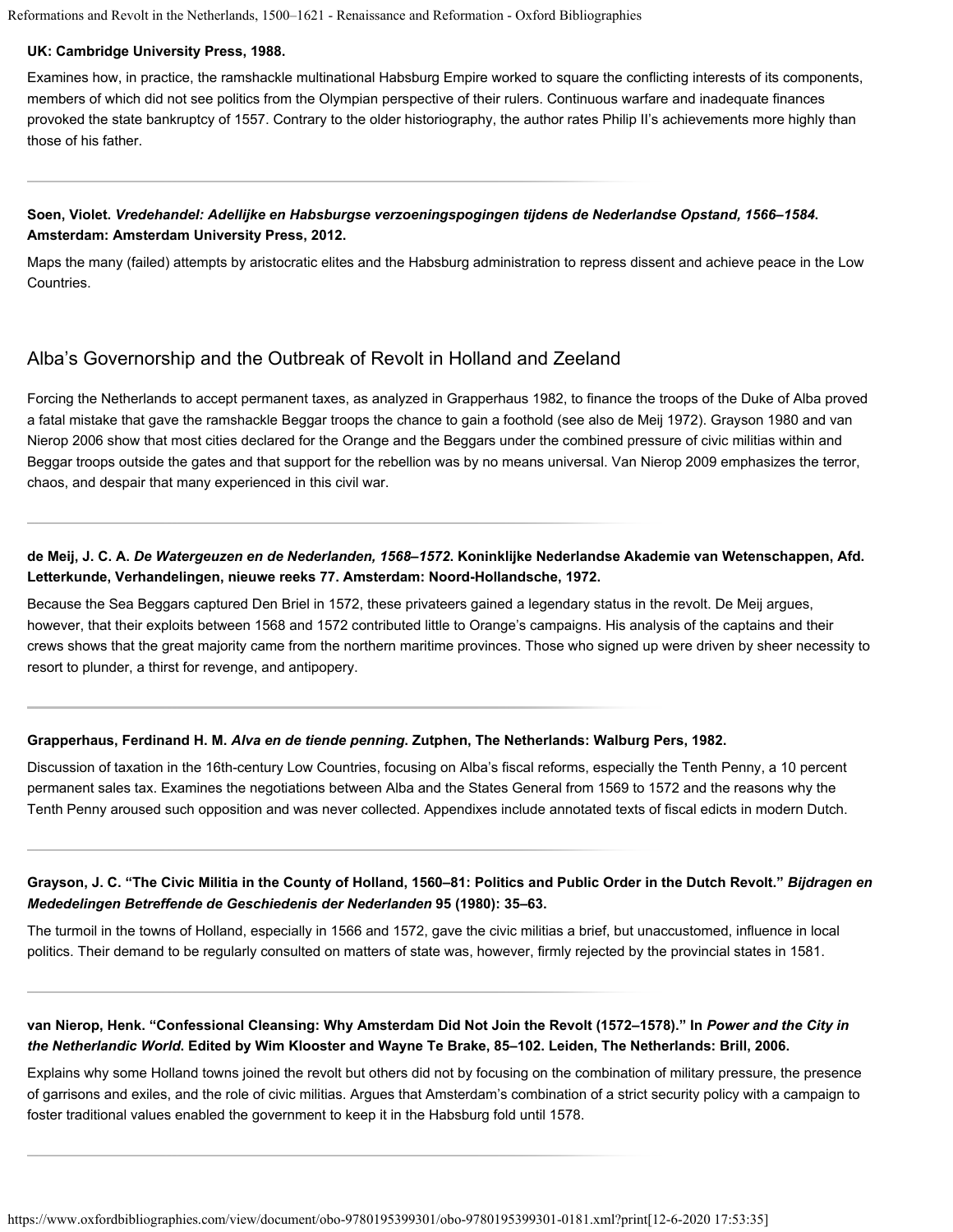#### **van Nierop, Henk.** *Treason in the Northern Quarter: War, Terror, and the Rule of Law in the Dutch Revolt***. Translated by J. C. Grayson. Princeton, NJ: Princeton University Press, 2009.**

This microhistory explores the experience of civil war through a study of the sufferings of a Catholic jurist from Hoorn, who was arrested in 1575 as a traitor and tortured. After his release in 1577, he demanded acquittal and remarkably secured a partial vindication, showing that, even in wartime, citizens enjoyed legal privileges that the courts grudgingly respected.

## The Revolt 1576–1588 and the Calvinist Republics

When virtually all Netherlandish provinces signed the Pacification of Ghent in November 1576, their main aim was to get rid of the mutiny-prone Habsburg armies, a development discussed in [Baelde, et al. 1976](https://www.oxfordbibliographies.com/view/document/obo-9780195399301/obo-9780195399301-0181.xml#obo-9780195399301-0181-bibItem-0111) and [Janssens 1989](https://www.oxfordbibliographies.com/view/document/obo-9780195399301/obo-9780195399301-0181.xml#obo-9780195399301-0181-bibItem-0114). No one had expected that this would result in artisan unrest in the cities, a leading role for William of Orange in Flanders and Brabant, the sudden expansion of Calvinism to the southern Netherlands, and the formation of Calvinist regimes in most of the southern cities, which has been studied in [Decavele 1984,](https://www.oxfordbibliographies.com/view/document/obo-9780195399301/obo-9780195399301-0181.xml#obo-9780195399301-0181-bibItem-0112) [Marnef 1987a](https://www.oxfordbibliographies.com/view/document/obo-9780195399301/obo-9780195399301-0181.xml#obo-9780195399301-0181-bibItem-0115), [Marnef 1987b,](https://www.oxfordbibliographies.com/view/document/obo-9780195399301/obo-9780195399301-0181.xml#obo-9780195399301-0181-bibItem-0116) and [van Roey 1968](https://www.oxfordbibliographies.com/view/document/obo-9780195399301/obo-9780195399301-0181.xml#obo-9780195399301-0181-bibItem-0119). Inevitably, this fomented not only schism in rebel ranks, but also profound Catholic disaffection; by 1579, the rebel camp was split, as discussed in [Groenveld and Leeuwenberg 1979](https://www.oxfordbibliographies.com/view/document/obo-9780195399301/obo-9780195399301-0181.xml#obo-9780195399301-0181-bibItem-0113). Following [van](https://www.oxfordbibliographies.com/view/document/obo-9780195399301/obo-9780195399301-0181.xml#obo-9780195399301-0181-bibItem-0118) [Gelder 1943,](https://www.oxfordbibliographies.com/view/document/obo-9780195399301/obo-9780195399301-0181.xml#obo-9780195399301-0181-bibItem-0118) recent scholarship has argued that the revolt was increasingly experienced as a religious civil war. See also [van Nierop](https://www.oxfordbibliographies.com/view/document/obo-9780195399301/obo-9780195399301-0181.xml#obo-9780195399301-0181-bibItem-0110) [2009](https://www.oxfordbibliographies.com/view/document/obo-9780195399301/obo-9780195399301-0181.xml#obo-9780195399301-0181-bibItem-0110) (cited under [Alba's Governorship and the Outbreak of Revolt in Holland and Zeeland](#page-1-0) and [Pollmann 2011](https://www.oxfordbibliographies.com/view/document/obo-9780195399301/obo-9780195399301-0181.xml#obo-9780195399301-0181-bibItem-0089) (cited under the [Dutch](#page-1-0) [Revolt: Motives\)](#page-1-0). Rebel discord, financial troubles, and military setbacks favored the Habsburg reconquest. [Van der Essen 1933–1937](https://www.oxfordbibliographies.com/view/document/obo-9780195399301/obo-9780195399301-0181.xml#obo-9780195399301-0181-bibItem-0117) discusses how the Habsburg governor Farnese pursued a highly effective policy of reconciliation. [Parker 1998](https://www.oxfordbibliographies.com/view/document/obo-9780195399301/obo-9780195399301-0181.xml#obo-9780195399301-0181-bibItem-0102) (cited under the [Dutch](#page-1-0) [Revolt: Habsburg Policy\)](#page-1-0) argues that it was only English support that enabled the rebels to hang on until the Armada and Habsburg intervention in France checked the reconquest.

## **Baelde, Michel, P. van Peteghem, Gustaaf Janssens, et al.** *Opstand en pacificatie in de Lage Landen: Bijdrage tot de studie van de Pacificatie van Gent, Verslagboek van het Tweedaags Colloquium bij de vierhonderdste verjaring van de Pacificatie van Gent***. Ghent, Belgium: Snoek-Ducaju, 1976.**

Collection with important contributions by Michel Baelde, P. van Peteghem, Gustaaf Janssens, and J. J. Woltjer on the mixed reception given the Pacification in Flanders, Brabant, and the northern provinces. Also includes useful essays on emigration from the southern provinces and on toleration. Publishes the text of the Pacification and related documents. For van Peteghem's article in English, see the *Low Countries History Yearbook 1979* 12 (1980): 65–84.

### **Decavele, Johan, ed.** *Het Einde van een rebelse droom: Opstellen over het Calvinistisch bewind te Gent (1577–1584) en de terugkeer van de stad onder de gehoorzaamheid van de koning van Spanje (17 September 1584)***. Ghent, Belgium: Stadsbestuur, 1984.**

A profusely illustrated collection of essays on Ghent during the Calvinist Republic. Important contributions on Ghent as the bastion of Reformed Protestantism and the center of rebel propaganda, as well as the contribution of the Calvinist regime to education in the city, including the short-lived Calvinist theological seminary.

### **Groenveld, Simon, and H. L. Ph. Leeuwenberg, eds.** *De Unie van Utrecht: Wording en werking van een verbond en een verbondsacte***. The Hague: Nijhoff, 1979.**

Collection of essays to mark the quadricentennial of the Union of Utrecht. As well as reprinting original text and related documents, includes essays on the circumstances leading to the Union, Johan von Nassau's role in its realization and the doubts of the Orange. For English translations of O. J. de Jong's essay on the Union and religion and van Deursen's essay on its constitutional significance, see *The Low Countries History Yearbook* 14 (1981): 29–64.

**Janssens, Gustaaf.** *Brabant in het verweer: Loyale oppositie tegen Spanje's bewind in de Nederlanden van Alva tot Farnese, 1567–1578***. Anciens pays et assemblées d'États 89. Kortrijk-Heule, Belgium: UGA, 1989.**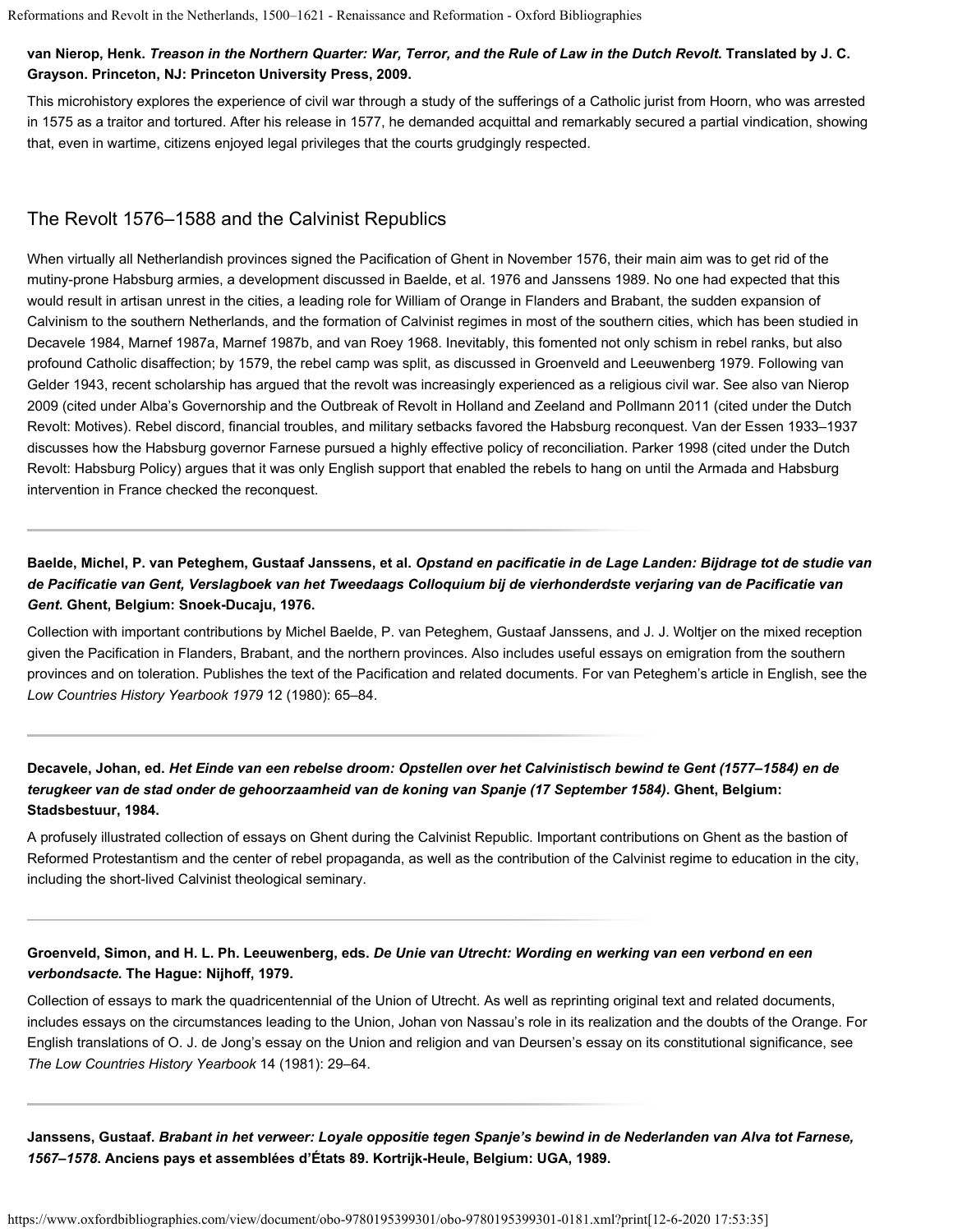Examines ideology of the loyalists in Brabant. Although staunchly loyal to Philip II and to Catholicism, the loyalists believed that relations between the king and his subjects were contractually regulated. Their constitutional stance became harder to maintain with the formation of the rival unions of Utrecht and Arras, but it served to dilute an absolutist ideology in what became the Spanish Netherlands.

#### **Marnef, Guido. "Brabants Calvinisme in opmars: De weg naar de Calvinistische republieken in Antwerpen, Brussel en Mechelen, 1577–1580."** *Bijdragen tot de Geschiedenis* **70 (1987a): 7–21.**

Comparing the rise of Calvinist regimes in three cities, the author emphasizes the gradual character of this change and highlights the important role of local security committees in initiating reforms, which were then followed by magistrates and resulted in gradual purges of the lower echelons of power, resulting in the marginalization of Catholics.

#### **Marnef, Guido.** *Het Calvinistisch bewind te Mechelen, 1580–1585***. Anciens pays et assemblées d'États 87. Heule, Belgium: UGA, 1987b.**

Applying Woltjer's model on the importance of the middle groups, Marnef shows how, after a phase of power sharing by pro-revolt "patriots" from traditional ruling families, growing polarization in Mechelen resulted first in a short-lived reconciliation with the Habsburg regime and then by a military coup in 1580, which enabled the rise of a Calvinist regime. Although this saw the rise of newcomers in government, the regime did not primarily reflect artisan-class interests.

#### **van der Essen, Léon.** *Alexandre Farnèse, prince de Parme, gouverneur général des Pays-Bas, 1545–1592***. 5 vols. Brussels: Librairie nationale d'art et d'histoire, 1933–1937.**

Outstanding biography of the most successful governor general during the revolt. Makes extensive use of correspondence in the Farnese archives at Naples, destroyed in 1943. Notable for attention paid to the conduct of war, including the siege of Antwerp. Highlights Farnese's skill as a negotiator who achieved gradual reconciliation of the Walloon provinces with Philip II.

#### **van Gelder, H. A. Enno.** *Revolutionnaire reformatie, de vestiging van de Gereformeerde Kerk in de Nederlandse gewesten, gedurende de eerste jaren van de opstand tegen Filips II, 1575–1585***. Amsterdam: van Kampen, 1943.**

An early attempt to see the revolt as a civil war. Although Calvinists were in a minority, they seized the initiative, whether in Flanders, Friesland, or Holland. Refutes the notion of a predetermined dividing line between an innately loyal South and a North predisposed to rebellion; the fortunes of war, not the character of the inhabitants, eventually created the boundary.

**van Roey, J. "De correlatie tussen het sociale-beroepsmilieu en de godsdienstkeuze te Antwerpen op het einde der XVIe eeuw." In** *Sources de l'histoire religieuse de la Belgique: Moyen âge et temps modernes***, 239–258. Bibliothèque de la revue d'histoire ecclésiastique 47. Leuven, Belgium: Publications Universitaires de Leuven, 1968.**

Examines the relationship between religious choice and social and occupational patterns in late-16th-century Antwerp. By combining data from property and tax registers in the mid-1580s as well as from lists of those who purchased citizenship with information about confessional loyalties of those in urban militias, the author concludes that in Antwerp, at least, Protestantism appealed strongly to propertied classes, whereas Catholicism retained loyalty of the less well-off.

## Media, Printing, Propaganda

The influence of the printing press in fomenting reformation and revolt in the Netherlands has long been acknowledged (e.g., see [Geurts](https://www.oxfordbibliographies.com/view/document/obo-9780195399301/obo-9780195399301-0181.xml#obo-9780195399301-0181-bibItem-0120) [1956](https://www.oxfordbibliographies.com/view/document/obo-9780195399301/obo-9780195399301-0181.xml#obo-9780195399301-0181-bibItem-0120) and [Swart 1975](https://www.oxfordbibliographies.com/view/document/obo-9780195399301/obo-9780195399301-0181.xml#obo-9780195399301-0181-bibItem-0125)). However, in recent years, this has been amplified by a much better understanding of illicit printing through the work of [Johnston 1998](https://www.oxfordbibliographies.com/view/document/obo-9780195399301/obo-9780195399301-0181.xml#obo-9780195399301-0181-bibItem-0123) and the role of images, studied in [Horst 2003,](https://www.oxfordbibliographies.com/view/document/obo-9780195399301/obo-9780195399301-0181.xml#obo-9780195399301-0181-bibItem-0121) as well as in [Duke 1990](https://www.oxfordbibliographies.com/view/document/obo-9780195399301/obo-9780195399301-0181.xml#obo-9780195399301-0181-bibItem-0055) and [Duke 2009](https://www.oxfordbibliographies.com/view/document/obo-9780195399301/obo-9780195399301-0181.xml#obo-9780195399301-0181-bibItem-0056) (cited under the [Reformation before 1572: Protestant Reformation\)](#page-1-0). Recent studies, such as [van Bruaene 2008](https://www.oxfordbibliographies.com/view/document/obo-9780195399301/obo-9780195399301-0181.xml#obo-9780195399301-0181-bibItem-0126) and [Waite 2000](https://www.oxfordbibliographies.com/view/document/obo-9780195399301/obo-9780195399301-0181.xml#obo-9780195399301-0181-bibItem-0127), have also drawn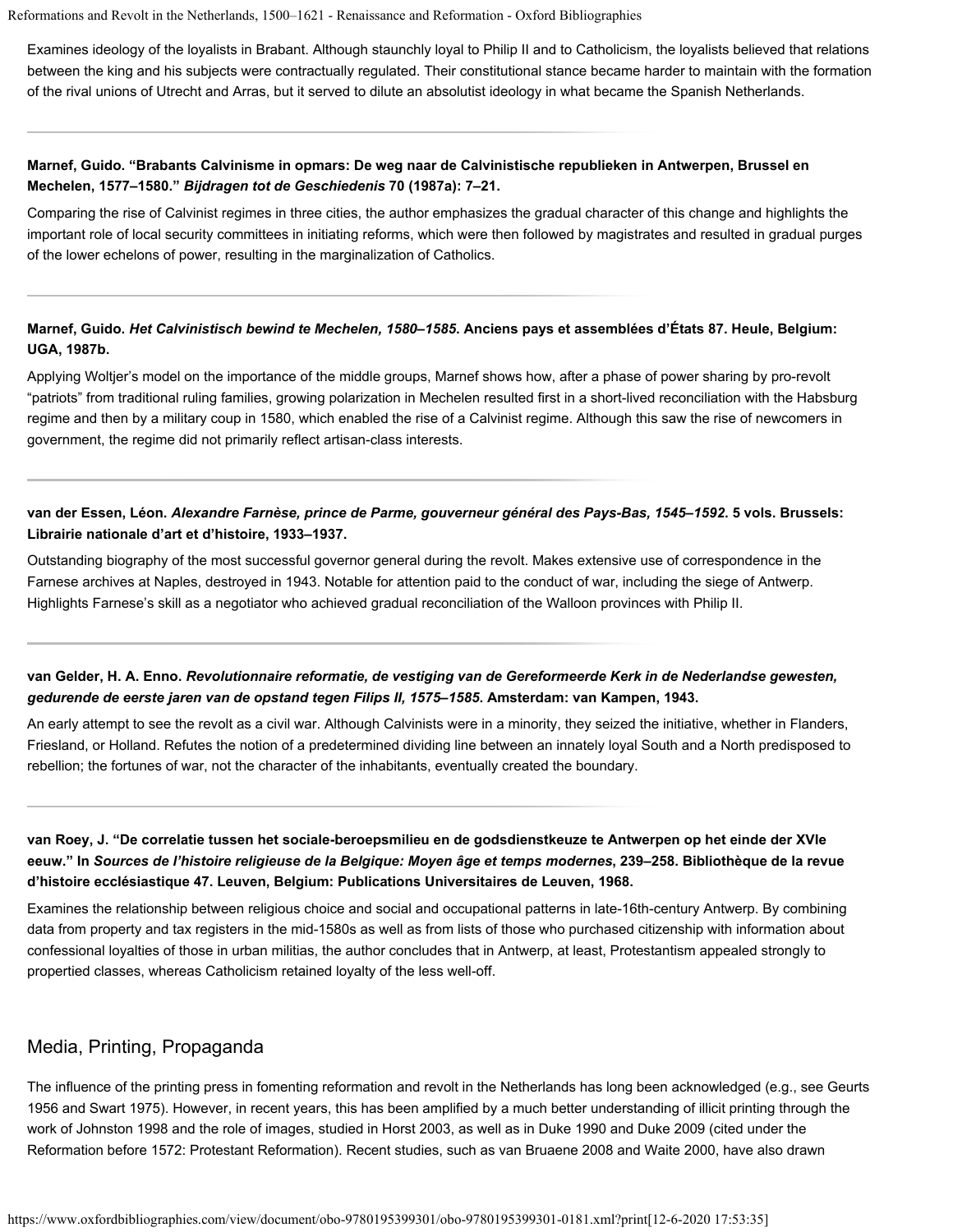attention to the influence of oral and performative media (e.g., in chambers of rhetoric), whereas [Stensland 2012](https://www.oxfordbibliographies.com/view/document/obo-9780195399301/obo-9780195399301-0181.xml#obo-9780195399301-0181-bibItem-0124) devotes attention to government attempts to influence public opinion. [Janssen 2011](https://www.oxfordbibliographies.com/view/document/obo-9780195399301/obo-9780195399301-0181.xml#obo-9780195399301-0181-bibItem-0122) discusses the controversy over exile in Catholic circles.

#### **Geurts, Pieter A. M.** *De Nederlandse opstand in de pamfletten, 1566–1584***. Nijmegen, The Netherlands: Dekker & Van de Vegt, 1956.**

In the "paper war," the rebels set the pace and the author examines almost 150 of their pamphlets. The first part looks at the pamphlets in chronological order, and the second discusses the issues covered in the pamphlets, including justifications for resistance, the best form of constitution, and religious toleration. The final chapter considers how the pamphlets were tailored for their intended readership. Text available [online](http://www.dbnl.org/tekst/geur004nede01_01/).

#### **Horst, Daniel R.** *De opstand in zwart-wit: Propagandaprenten uit de Nederlandse opstand, 1566–1584***. Zutphen, The Netherlands: Walburg Pers, 2003.**

This study of the visual propaganda reproduces the hundred or so extant prints, accompanied by a commentary, disseminated in the early stages of the revolt. To ensure the viewer "got the message," most were captioned, sometimes in German, Latin, and French, to bring the rebels' agendas before an international public. These texts are transcribed in full.

#### **Janssen, Geert H. "Quo Vadis? Catholic Perceptions of Flight and the Revolt of the Low Countries, 1566–1609."** *Renaissance Quarterly* **64.2 (2011): 472–499.**

Just as had happened among Protestant refugees, the revolt created a new attitude to exile among Catholics and also led to different appreciations of exile among Catholics in the Republic and the southern Netherlands. Available [online](https://www.cambridge.org/core/journals/renaissance-quarterly) for purchase or by subscription.

#### **Johnston, Andrew G. "Printing and the Reformation in the Low Countries, 1520–c. 1555." In** *The Reformation and the Book***. Edited by Jean-François Gilmont and translated by Karin Maag, 154–187. Aldershot, UK: Ashgate, 1998.**

Examines the nature of Dutch evangelical (but not Anabaptist) literature printed in the Low Countries under Charles V. Although modest by comparison with the output in the German lands, the number was nonetheless significant, especially given their clandestine character. Contains much information about the forbidden book trade.

#### **Stensland, Monica.** *Habsburg Communication in the Dutch Revolt***. Amsterdam: Amsterdam University Press, 2012.**

Demonstrating that the Habsburg regime was much more aware of the need to communicate its views than has been alleged and showing how it used traditional ritual, oral means, and legislation to do so, Stensland argues that governors prior to Farnese nevertheless did too little to argue their case in terms accepted by their intended audience.

### **Swart, K. W. "The Black Legend during the Eighty Years War." In** *Some Political Mythologies: Papers Delivered to the 5th Anglo-Dutch Conference***. Edited by J. S. Bromley and E. H. Kossmann, 36–57. Britain and the Netherlands 5. The Hague: Nijhoff, 1975.**

Claims Dutch rebels made four contributions to the Black Legend. They emphasized the machinations of the Spanish Inquisition, the private vices of Philip II, a Spanish master plan for universal monarchy, and the innate cruelty of Spaniards. Available [online](http://link.springer.com/chapter/10.1007%2F978-94-010-1361-1_3) for purchase.

**van Bruaene, Anne-Laure.** *Om beters wille: Rederijkerskamers en de stedelijke cultuur in de Zuidelijke Nederlanden, 1400– 1650***. Amsterdam: Amsterdam University Press, 2008.**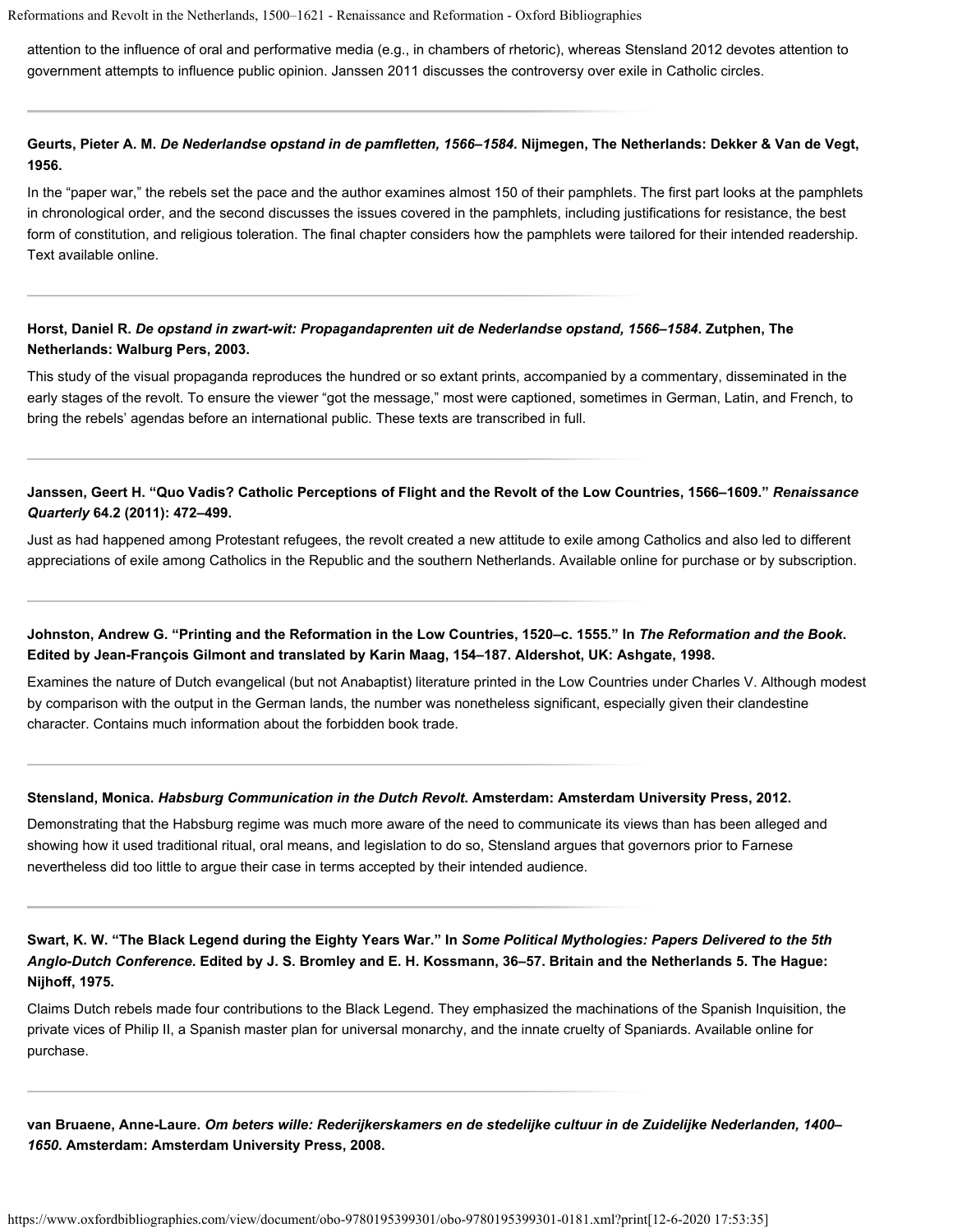Confirming earlier findings on the religious importance of the chambers of rhetoric, this study shows how the culture of the chambers in the Dutch-speaking South nevertheless broke down in the revolt and argues that the rhetoricians creative and critical habitus ceased to thrive in the confessionalized context of the revolt and its aftermath.

#### **Waite, Gary K.** *Reformers on Stage: Popular Drama and Religious Propaganda in the Low Countries of Charles V, 1515–1556***. Toronto: University of Toronto Press, 2000.**

Emphasizing the religious self-image of the Chambers of Rhetoric, this analysis of their dramatic output shows how the rhetoricians helped to further criticism of the religious establishment and promote an eclectic Reformation agenda.

#### International Dimensions and Comparisons

The importance of English support for the revolt has long been acknowledged [\(Wilson 1970](https://www.oxfordbibliographies.com/view/document/obo-9780195399301/obo-9780195399301-0181.xml#obo-9780195399301-0181-bibItem-0135)); however, since [Parker 2002](https://www.oxfordbibliographies.com/view/document/obo-9780195399301/obo-9780195399301-0181.xml#obo-9780195399301-0181-bibItem-0081) (cited under the [Dutch Revolt](#page-1-0)) was published, much more research has been done on the international context in which the revolt played itself out. Comparisons with France made in [van Nierop 1995](https://www.oxfordbibliographies.com/view/document/obo-9780195399301/obo-9780195399301-0181.xml#obo-9780195399301-0181-bibItem-0133); [Benedict, et al. 1999;](https://www.oxfordbibliographies.com/view/document/obo-9780195399301/obo-9780195399301-0181.xml#obo-9780195399301-0181-bibItem-0129) [Pettegree 2004;](https://www.oxfordbibliographies.com/view/document/obo-9780195399301/obo-9780195399301-0181.xml#obo-9780195399301-0181-bibItem-0130) and [Pollmann 2006](https://www.oxfordbibliographies.com/view/document/obo-9780195399301/obo-9780195399301-0181.xml#obo-9780195399301-0181-bibItem-0035) (cited under [Recent](#page-1-0) [Historiographical Overviews](#page-1-0)) as well as comparisons with Germany in [Arndt 1998](https://www.oxfordbibliographies.com/view/document/obo-9780195399301/obo-9780195399301-0181.xml#obo-9780195399301-0181-bibItem-0128), [Weis 2003](https://www.oxfordbibliographies.com/view/document/obo-9780195399301/obo-9780195399301-0181.xml#obo-9780195399301-0181-bibItem-0134), and [Schilling 1991](https://www.oxfordbibliographies.com/view/document/obo-9780195399301/obo-9780195399301-0181.xml#obo-9780195399301-0181-bibItem-0132), show the extent to which the protagonists modeled their assessments of political and religious risks and solutions on what was happening beyond the Netherlands.

#### **Arndt, Johannes.** *Das Heilige Römische Reich und die Niederlande 1566 bis 1648: Politische-konfessionelle Verflechtung und Publizistick im Achtzigjährigen Krieg***. Cologne: Böhlau, 1998.**

Using the Circle of the Lower Rhine and Westphalia as a case study, Arndt examines the intricate relationships between the Holy Roman Empire and the seventeen provinces of the Netherlands with a focus on the legal framework, the political links, and the exchange of news, ideas, and propaMarc Venardganda.

**Benedict, Philip, Henk van Nierop, Guido Marnef, and Marc Venard, eds.** *Reformation, Revolt and Civil War in France and the Netherlands, 1555–1585: Proceedings of the Colloquium, Amsterdam, 29–31 October 1997***. Amsterdam: Royal Netherlands Academy of Arts and Sciences, 1999.**

Although only a few of the contributions make explicit comparisons, this is a useful collection of parallel essays on both the French and Netherlandish wars of religion. These concern militancy, the nobility, Calvinism, Catholicism, moderates, royal policies, and finance.

### **Pettegree, Andrew. "France and the Netherlands: The Interlocking of Two Religious Cultures in Print during the Era of the Religious Wars."** *Nederlands Archief voor Kerkgeschiedenis* **84 (2004): 318–337.**

Demonstrates the existence of an international "news community" across France and the Netherlands. Outside the control of the ruling elites, this enabled literate people in both polities to stay abreast of events and opinions across the border, including the developments in their respective civil wars, and to consider their potential influence in their own lands.

#### **Pollmann, Judith. "Countering the Reformation in France and the Netherlands: Clerical Leadership and Catholic Violence 1560–1585."** *Past & Present* **190.1 (2006): 83–120.**

Argues that Netherlandish Catholics were much more passive in responding to Calvinism than their French counterparts because the Netherlandish clergy were more reluctant to enlist the laity to fight heresy than in France, not least of which being that they did not dare risk a conflict with local elites. Available [online](http://past.oxfordjournals.org/content/190/1/83) for purchase or by subscription.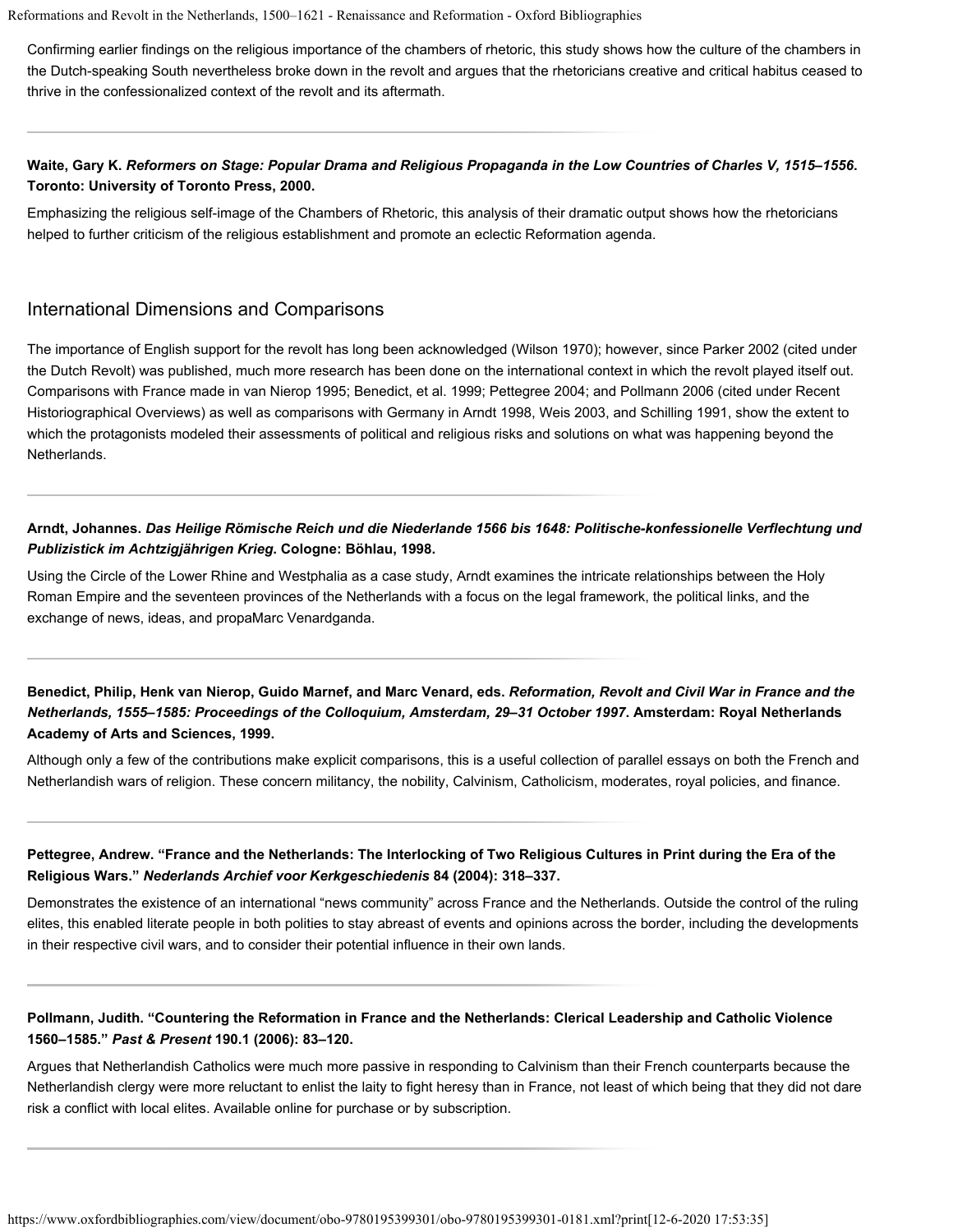#### **Schilling, Heinz.** *Civic Calvinism in Northwestern Germany and the Netherlands: Sixteenth to Nineteenth Centuries***. Sixteenth Century Essays & Studies 17. Kirksville, MO: Sixteenth Century Journal, 1991.**

These essays focus on the impact of "civic" Calvinism in the northernmost Netherlands and East Friesland. Argues that political radicalism of Calvinism depended on the status of the Reformed Church and on the godliness of the prince. The author also analyzes the development of consistorial discipline at Emden and Groningen.

### **van Nierop, Henk. "Similar Problems, Different Outcomes: The Revolt of the Netherlands and the Wars of Religion in France." In** *A Miracle Mirrored: The Dutch Republic in European Perspective***. Edited by Karel Davids and Jan Lucassen, 26–56. Cambridge, UK: Cambridge University Press, 1995.**

This stimulating chapter highlights the different position of the monarchy in the two countries, the greater political maturity of the towns in the Low Countries, the earlier development of militancy among French Catholics, and the readiness of the moderates in France to rally to the monarchy.

### **Weis, Monique.** *Les Pays-Bas espagnols et les états du Saint Empire (1559–1579): Priorités et enjeux de la diplomatie en temps de troubles***. Travaux de la Faculté de Philosophie et Lettres de l'Université Libre de Bruxelles 110. Brussels: Éditions de l'Université de Bruxelles, 2003.**

Drawing on the neglected correspondence of the secretariat for relations between the Habsburg government in Brussels and the Holy Roman Empire, this monograph examines how diplomacy was conducted and how Philip II tried to build up a pro-Spanish party among the German princes to counter rebel propaganda. Useful French translations of prolix German documents.

#### **Wilson, Charles.** *Queen Elizabeth and the Revolt of the Netherlands***. London: Macmillan, 1970.**

Wilson claims that if the queen had intervened in the late 1570s, the Spanish army might have left the Low Countries for good, thus removing a threat to England's security. He poses interesting questions, exploits the neglected *Relations politiques des Pays-Bas*, edited by Kervyn de Lettenhove (Brussels: Hayez, 1882–1900), and gives unaccustomed attention to the Walloon nobility.

## **The Counter-Reformation in the Southern Netherlands after 1585**

Although slow to be implemented to the full (see [Cloet 1968](https://www.oxfordbibliographies.com/view/document/obo-9780195399301/obo-9780195399301-0181.xml#obo-9780195399301-0181-bibItem-0137) and [Harline and Put 2000](https://www.oxfordbibliographies.com/view/document/obo-9780195399301/obo-9780195399301-0181.xml#obo-9780195399301-0181-bibItem-0140)), the decades after 1585 undoubtedly witnessed a spectacular Catholic revival in the southern Netherlands. This was partly the result of a close collaboration between church and state (see [Pasture 1925](https://www.oxfordbibliographies.com/view/document/obo-9780195399301/obo-9780195399301-0181.xml#obo-9780195399301-0181-bibItem-0142), [Duerloo 1997](https://www.oxfordbibliographies.com/view/document/obo-9780195399301/obo-9780195399301-0181.xml#obo-9780195399301-0181-bibItem-0138), [Thomas and Duerloo 1998,](https://www.oxfordbibliographies.com/view/document/obo-9780195399301/obo-9780195399301-0181.xml#obo-9780195399301-0181-bibItem-0143) and [Duerloo 2012](https://www.oxfordbibliographies.com/view/document/obo-9780195399301/obo-9780195399301-0181.xml#obo-9780195399301-0181-bibItem-0139)), partly because of innovations such as those trialed by old and new orders (discussed by [Andriessen 1957\)](https://www.oxfordbibliographies.com/view/document/obo-9780195399301/obo-9780195399301-0181.xml#obo-9780195399301-0181-bibItem-0136). [Janssen 2014](https://www.oxfordbibliographies.com/view/document/obo-9780195399301/obo-9780195399301-0181.xml#obo-9780195399301-0181-bibItem-0141) emphasizes the role of returning exiles in shaping Catholic militancy.

#### **Andriessen, J.** *De Jezuïeten en het samenhorigheidsbesef der Nederlanden, 1585–1648***. Antwerp, Belgium: De Nederlandsche Boekhandel, 1957.**

Although some of its premises are outdated, this book remains a seminal, lucid, and rich account of the activities and political, cultural, and religious impact of the Society of Jesus in the Low Countries.

### **Cloet, Michel.** *Het kerkelijk leven in een landelijke dekenij van Vlaanderen tijdens de XVIIe eeuw: Tielt van 1609 tot 1700***. Leuven, Belgium: Universiteitsbibliotheek, 1968.**

An exemplary account of how the parochial clergy and their parishioners in this rural deanery in Flanders gradually appropriated the sexual morality and devotional practices prescribed by the Tridentine Church. Based on the reports sent by the bishops to Rome and on visitations conducted by the bishops and rural deans. For an English summary, see Cloet's article in *Acta Historiae Neerlandica* 5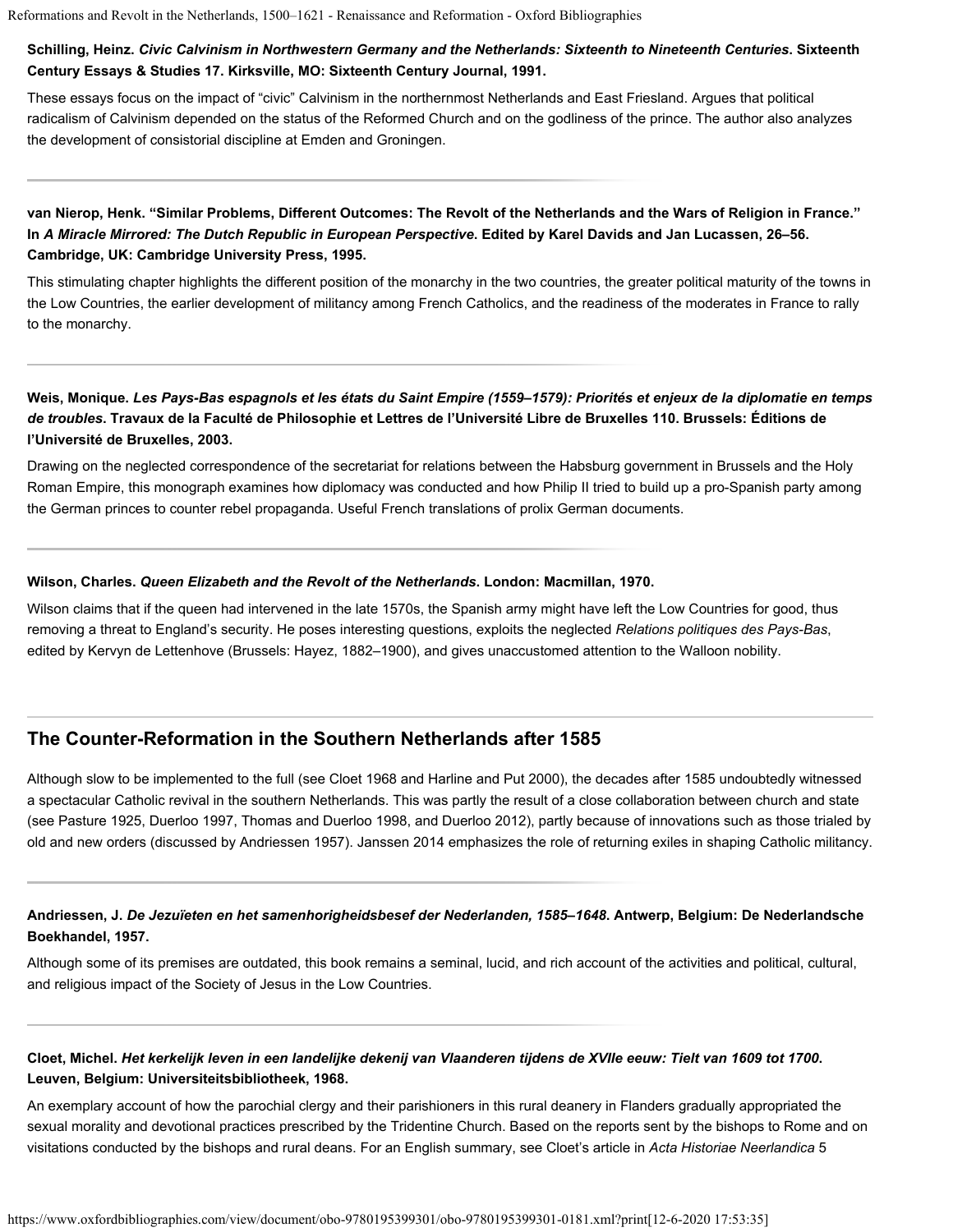(1971): 136–60.

#### **Duerloo, Luc. ["Pietas Albertina: Dynastieke vroomheid en herbouw van het vorstelijk gezag](http://www.bmgn-lchr.nl/index.php/bmgn/article/view/4394/4448)."** *Bijdragen en Mededelingen Betreffende de Geschiedenis der Nederlanden* **112 (1997): 1–18.**

Important article that analyzes the political dimensions of the ostentatious Counter-Reformation piety of the Archdukes Albert and Isabella. This was not only intended to inspire equal zeal in their subjects, but it also gave a new religious justification for their power by sacralizing the authority of the Habsburg dynasty.

### **Duerloo, Luc.** *Dynasty and Piety: Archduke Albert (1598–1621) and Habsburg Political Culture in an Age of Religious Wars***. Farnham, UK: Ashgate 2012.**

Offers a modern perspective on Albert's role in the Habsburg restoration, arguing that he was more than a Spanish puppet. Also argues that Albert had his own agenda and maneuvered cleverly between the wishes of the Spanish Habsburgs, those of the Austrian branch of the dynasty, and his own interests as a potential candidate for the imperial throne.

#### **Harline, Craig, and Eddy Put.** *A Bishop's Tale: Matthias Hovius among His Flock in Seventeenth-Century Flanders***. New Haven, CT: Yale University Press, 2000.**

Based on the diary of the archbishop, this lively study uses the trials and tribulations of Hovius's career to highlight that, even after Trent, a reform-minded prelate had to overcome formidable opposition, mostly from other parties within the church. Useful reading for any student of the Counter-Reformation.

#### **Janssen, Geert H.** *The Dutch Revolt and Catholic Exile and Reformation Europe***. Cambridge, UK: Cambridge University Press, 2014.**

Examines the impact of flight and displacement during the Revolt and argues that Catholic exiles of the 1570s and 1580s became the mobilizing forces of a popular Counter-Reformation movement in the southern Netherlands.

#### **Pasture, Alexandre.** *La restauration religieuse aux Pays-Bas catholiques sous les archiducs Albert et Isabelle (1596–1633) principalement d'après les Archives de la nonciature et de la visite ad limina***. Leuven, Belgium: Librairie Universitaire, 1925.**

Although outdated in its approach, this remains a useful overview of what action was taken by the state and papal nuncios and bishops to restore and further the influence of the Catholic Church in the archdioceses of Malines and Cambrai.

#### **Thomas, Werner, and Luc Duerloo, eds.** *Albert & Isabella, 1598–1621: Essays***. Turnhout, Belgium: Brepols, 1998.**

Originally written to accompany an exhibition, this volume brings together new research on many aspects of the archducal regime with a strong, but not exclusive, focus on the public representation of power.

## **Catholic Reform in the Cities**

[Lottin 1984](https://www.oxfordbibliographies.com/view/document/obo-9780195399301/obo-9780195399301-0181.xml#obo-9780195399301-0181-bibItem-0144), [Marinus 1995](https://www.oxfordbibliographies.com/view/document/obo-9780195399301/obo-9780195399301-0181.xml#obo-9780195399301-0181-bibItem-0145), and [Thijs 1990](https://www.oxfordbibliographies.com/view/document/obo-9780195399301/obo-9780195399301-0181.xml#obo-9780195399301-0181-bibItem-0146) show that local authorities demonstrated distinct preferences for initiatives focusing on preaching, teaching, and social discipline in their patronage of new religious orders and other reform activities.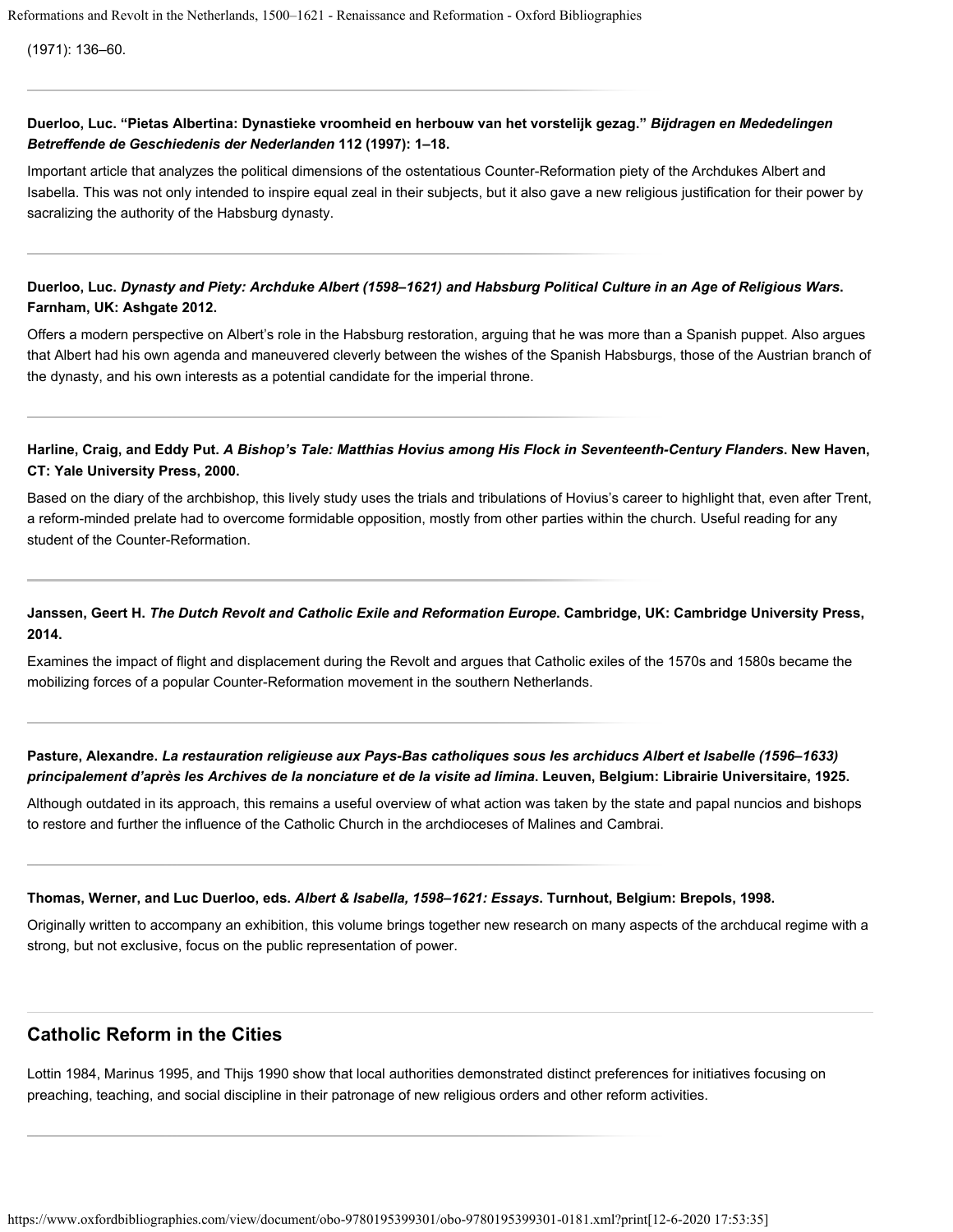#### **Lottin, Alain.** *Lille, citadelle de la Contre-Réforme? (1598–1668)***. Dunkirk, France: Westhoek-Editions, 1984.**

Detailed study of the Counter-Reformation in the city of Lille, where heresy had been almost completely suppressed during the revolt. The author emphasizes the religious orders that took the lead in developing a "Mediterranean" and ultramontane style of Catholic culture in the city and that strove to reform Catholic life from the cradle to the grave.

### **Marinus, Marie J.** *De contrareformatie te Antwerpen (1585–1676): Kerkelijk leven in een grootstad***. Verhandelingen van de Koninklijke Academie voor Wetenschappen, Letteren en Schone Kunsten van België, Klasse der Letteren, 155. Brussels: Paleis der Academiën, 1995.**

Detailed study of the Counter-Reformation in the main city in the south. As in Lille, much of the work of reform was done by religious orders. The local authorities believed very strongly in the virtues of teaching and preaching and invested heavily in Sunday schools, sermons, and popular print. The Counter-Reformation of the countryside lagged behind and only began in earnest about 1607 to 1609.

#### **Thijs, Alfons K. L.** *Van Geuzenstad tot katholiek bolwerk: Maatschappelijke betekenis van de kerk in contrareformatorische Antwerpen***. Turnhout, Belgium: Brepols, 1990.**

Emphasizing the intensive collaboration between urban elites and the Catholic Church and postulating a big gap between popular and elite culture, this study examines the extensive efforts to "recatholicize" the city and discipline its poorer inhabitants.

## **The Dutch Republic: Reformation and Religious Diversity**

By 1580 non-Reformed worship was banned everywhere in the rebel Republic. [Van Deursen 1974](https://www.oxfordbibliographies.com/view/document/obo-9780195399301/obo-9780195399301-0181.xml#obo-9780195399301-0181-bibItem-0154) and [Kaplan 1995](https://www.oxfordbibliographies.com/view/document/obo-9780195399301/obo-9780195399301-0181.xml#obo-9780195399301-0181-bibItem-0149) emphasize that the Reformed Church had a privileged position as a "public church"; however, no one was forced to attend it, and the church was slow to grow. [Briels 1985](https://www.oxfordbibliographies.com/view/document/obo-9780195399301/obo-9780195399301-0181.xml#obo-9780195399301-0181-bibItem-0147) and [Müller 2016](https://www.oxfordbibliographies.com/view/document/obo-9780195399301/obo-9780195399301-0181.xml#obo-9780195399301-0181-bibItem-0151) explore the role of immigrants for the development of the Reformed Church and [Janssen 2017](https://www.oxfordbibliographies.com/view/document/obo-9780195399301/obo-9780195399301-0181.xml#obo-9780195399301-0181-bibItem-0148) addresses the growing appreciation of religious exile. [Parker 1998](https://www.oxfordbibliographies.com/view/document/obo-9780195399301/obo-9780195399301-0181.xml#obo-9780195399301-0181-bibItem-0152) notes the limited reach of church discipline, which extended only to the voluntary membership, which for decades remained fairly small. Although virtually everyone thought of themselves as Christian, [Spaans 1989](https://www.oxfordbibliographies.com/view/document/obo-9780195399301/obo-9780195399301-0181.xml#obo-9780195399301-0181-bibItem-0153) shows that by 1620 perhaps only half of the adult population were communicant members of any church. [Kooi 2012](https://www.oxfordbibliographies.com/view/document/obo-9780195399301/obo-9780195399301-0181.xml#obo-9780195399301-0181-bibItem-0150) offers a useful evaluation of recent scholarship and illuminates the daily practice of religious coexistence.

### **Briels, J. G. C. A.** *Zuid-Nederlanders in de Republiek, 1572–1630: Een demografische en cultuurhistorische studie***. Sint-Niklaas, Belgium: Danthe, 1985.**

The author's estimate that around 1620 southern immigrants made up almost 40 percent of the urban populations in Holland and Zeeland is perhaps on the high side, but these immigrants certainly contributed greatly to the economic miracle of the Dutch Republic and its culture. Although not all immigrants were Calvinists, the many who were helped to ensure the triumph of the Contra-Remonstrant party at the Synod of Dordrecht in the 1618–1619 period.

#### **Janssen, Geert H. "The Republic of the Refugees: Early Modern Migrations and the Dutch Experience."** *The Historical Journal* **60.1 (2017): 233–252.**

Evaluates recent historiography on migration and addresses the position of religious refugees in the Dutch Republic. Argues that the experience of civil war and forced migration fostered the development of a patriotic discourse that framed religious exile as a heroic experience. Diaspora identities and signs of transnational solidarity could therefore be presented as something typically "Dutch."

**Kaplan, Benjamin J.** *Calvinists and Libertines: Confession and Community in Utrecht, 1578–1620***. Oxford: Clarendon, 1995.**

Concentrates on the struggle among Utrecht Protestants about the extent to which their community should be confessionalized. The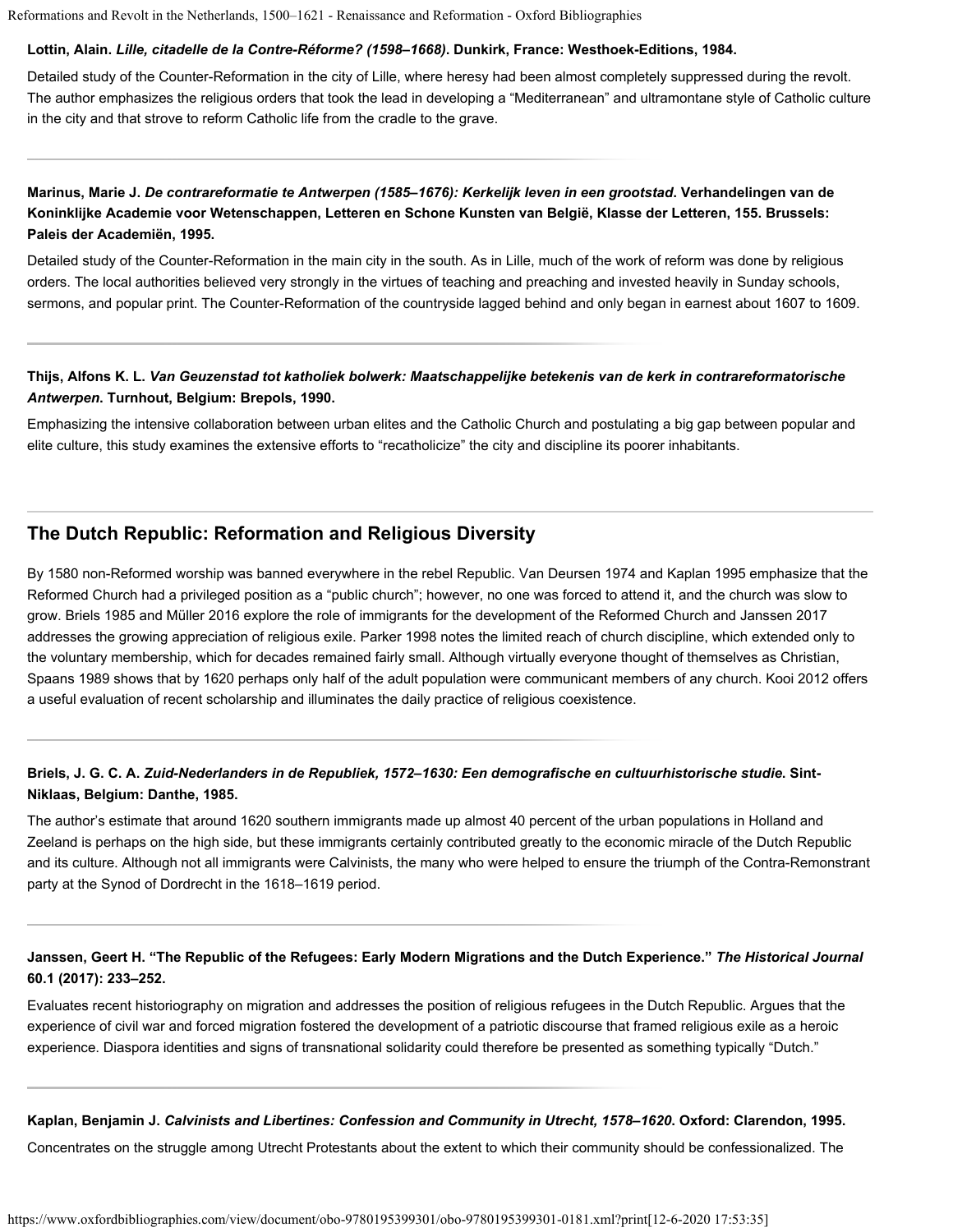Calvinist minority wanted to impose its discipline on society but was thwarted because it lacked the backing of the civil powers, whereas the Libertines upheld Christian freedom and opposed consistorial discipline. Although the Calvinist party gained the day in the church, it failed to win over Utrechters as a whole to their agenda.

### **Kooi, Christine.** *Calvinists and Catholics during Holland's Golden Age: Heretics and Idolaters***. Cambridge, UK: Cambridge University Press, 2012.**

Based on consistory records from the province of Holland, it examines the social, political, and religious relationships between Calvinists and Catholics during the late 16th and 17th centuries. Shows and explains how religious boundaries were negotiated during and after the (Counter)Reformation.

#### **Müller, Johannes.** *Exile Memories and the Dutch Revolt: The Narrated Diaspora***. Leiden, The Netherlands: Brill, 2016.**

Reevaluates the impact of exile on Protestant identity formation and focuses, in particular, on memory cultures in the 17th-century Netherlands.

#### **Parker, Charles H.** *The Reformation of Community: Social Welfare and Calvinist Charity in Holland, 1572–1620***. Cambridge, UK: Cambridge University Press, 1998.**

Very useful because of its comparative analysis of material contained in local studies. Parker examines the conflicts over provisions for the poor between the Reformed consistories and urban authorities in Holland, arguing that these were rooted in the different concepts of community. Parker stresses the role of negotiation between churches, both with the regent elites and with the recipients of poor relief.

### **Spaans, Joke.** *Haarlem na de Reformatie: Stedelijk cultuur en kerkelijke leven, 1577–1620***. The Hague: Stichting Hollandse Historische Reeks, 1989.**

This history of religious culture in a large Dutch city examines the provision of education and the organization of poor relief. Interestingly, by 1620 only half of Haarlem's population belonged to any denomination. The magistrates fostered harmony by promoting an uncontentious urban identity and allowing all denominations a fair measure of freedom in return for loyalty from the respective religious leaders. Has a useful summary in English.

#### **van Deursen, A. Th.** *Bavianen en slijkgeuzen: Kerk en kerkvolk ten tijde van Maurits en Oldenbarnevelt***. Assen, The Netherlands: Van Gorcum, 1974.**

Using the records of the Reformed Church, the author considers preaching, pastoral care, the consistories, poor relief, and church–state relations in Holland after 1572. Disagreements arose about the exercise of discipline and access to the Lord's Supper. These contributed to the doctrinal and ecclesiastical conflicts that disrupted Reformed congregations in the early 17th century. A collection of unpublished sources concludes this study. Text available [online](http://www.dbnl.org/tekst/deur002bavi01_01/). Reprinted in 2010.

### Reformed Protestantism

The Reformed churches were not initially uniform in church order or even teaching. Only after the crisis of the 1610–1618 period did the orthodox Calvinist wing prevail [\(Kooi 2000](https://www.oxfordbibliographies.com/view/document/obo-9780195399301/obo-9780195399301-0181.xml#obo-9780195399301-0181-bibItem-0155), [Nijenhuis 1979](https://www.oxfordbibliographies.com/view/document/obo-9780195399301/obo-9780195399301-0181.xml#obo-9780195399301-0181-bibItem-0156), [Parker 2018,](https://www.oxfordbibliographies.com/view/document/obo-9780195399301/obo-9780195399301-0181.xml#obo-9780195399301-0181-bibItem-0157) and [Pettegree 1994\)](https://www.oxfordbibliographies.com/view/document/obo-9780195399301/obo-9780195399301-0181.xml#obo-9780195399301-0181-bibItem-0158). See also [Duke 1990](https://www.oxfordbibliographies.com/view/document/obo-9780195399301/obo-9780195399301-0181.xml#obo-9780195399301-0181-bibItem-0055) (cited under [Reformation before 1572: Protestant Reformation\)](#page-1-0), [Benedict 2002](https://www.oxfordbibliographies.com/view/document/obo-9780195399301/obo-9780195399301-0181.xml#obo-9780195399301-0181-bibItem-0065) (cited under [Reformed Protestantism\)](#page-1-0), and [van Deursen 1974](https://www.oxfordbibliographies.com/view/document/obo-9780195399301/obo-9780195399301-0181.xml#obo-9780195399301-0181-bibItem-0154) and [Kaplan 1995](https://www.oxfordbibliographies.com/view/document/obo-9780195399301/obo-9780195399301-0181.xml#obo-9780195399301-0181-bibItem-0149) (both cited under [Dutch Republic: Reformation and Religious Diversity\)](#page-1-0). [Sierhuis 2015](https://www.oxfordbibliographies.com/view/document/obo-9780195399301/obo-9780195399301-0181.xml#obo-9780195399301-0181-bibItem-0159) examines the impact of the controversy of divine predestination on literary and intellectual life.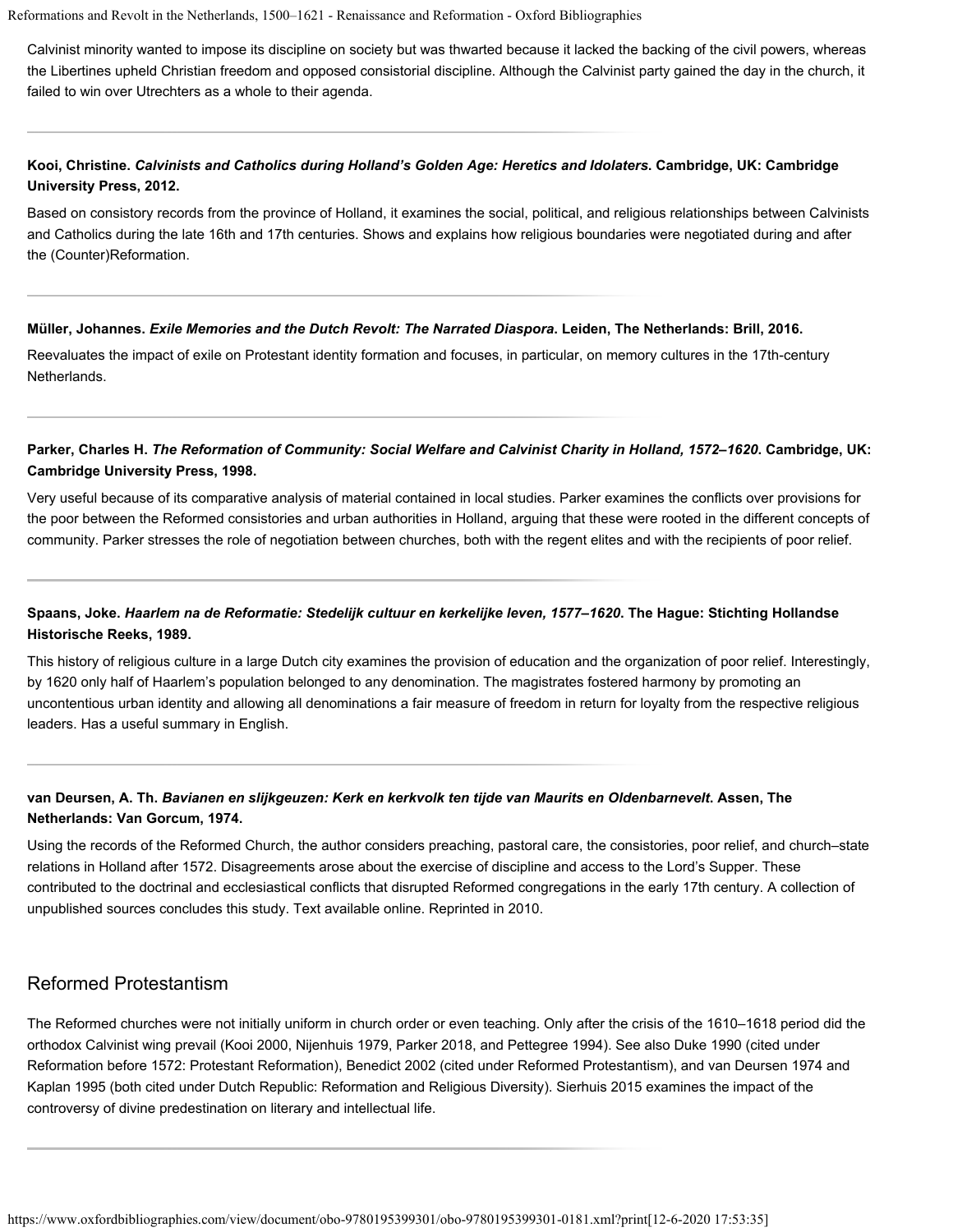### **Kooi, Christine.** *Liberty and Religion: Church and State in Leiden's Reformation, 1572–1620***. Leiden, The Netherlands: Brill, 2000.**

Study of conflicts about the character of Reformed teaching and church order in Leiden, which shows how much the position of both the Reformed and the minority communities was still a subject of negotiation and debate in the early Republic. Very useful also because of the comparison with other cities in the conclusion.

#### **Nijenhuis, Willem. "Variants within Dutch Calvinism in the Sixteenth Century."** *Low Countries Yearbook* **12 (1979): 48–64.**

Demonstrates that Dutch Calvinism was more pluriform than is often supposed because of its eclectic doctrinal roots. A circle of eirenic Calvinists developed around William of Orange that tried to moderate the hard-liners and promote an ecumenical outlook. Available [online](http://link.springer.com/chapter/10.1007%2F978-94-011-6803-8_3) for purchase or by subscription.

#### **Parker, Charles H. "Reformed Protestantism." In** *The Cambridge Companion to the Dutch Golden Age***. Edited by Helmer Helmers and Geert H. Janssen, 189–207. Cambridge, UK: Cambridge University Press, 2018.**

Offers a concise yet comprehensive overview of recent scholarship on the development of Reformed Protestantism in the United Provinces. Includes an assessment of the Reformed Church in Dutch territories in Asia and the Americas.

## **Pettegree, Andrew. "Coming to Terms with Victory: The Upbuilding of a Calvinist Church in Holland, 1572–1590." In** *Calvinism in Europe, 1540–1620***. Edited by Andrew Pettegree, Alastair Duke, and Gillian Lewis, 160–180. Cambridge, UK: Cambridge University Press, 1994.**

Discusses the problems facing the Reformed Church in Holland when it became the public church. This situation created tensions within the Calvinist churches and between the churches and the civil, and often mistrustful, authorities. The appointment of ministers, poor relief, and the exercise of consistorial discipline proved contentious; eventually, uncomfortable compromises were made.

### **Sierhuis, Freya.** *The Literature of the Arminian Controversy: Religion, Politics and the Stage in the Dutch Republic***. Oxford: Oxford University Press, 2015.**

Examines the impact of disputes between Arminians and Calvinists (1609–1619) on literary and intellectual culture in the Dutch Republic. Sierhuis argues that the controversy of divine predestination acted as a catalyst for artistic and cultural change.

## Catholics and Mennonites in the Dutch Republic

The Union of Utrecht guaranteed freedom of conscience, and. despite considerable harassment and high penalties, dissidents worshiped underground in private homes and eventually in purpose-built spaces. In some provinces, therefore, a substantial Catholic community survived, on which see [Janssen 2014](https://www.oxfordbibliographies.com/view/document/obo-9780195399301/obo-9780195399301-0181.xml#obo-9780195399301-0181-bibItem-0141) (cited under the [Counter-Reformation in the Southern Netherlands after 1585](#page-1-0)), [Geraerts 2018](https://www.oxfordbibliographies.com/view/document/obo-9780195399301/obo-9780195399301-0181.xml#obo-9780195399301-0181-bibItem-0160); [Kaplan, et al. 2009](https://www.oxfordbibliographies.com/view/document/obo-9780195399301/obo-9780195399301-0181.xml#obo-9780195399301-0181-bibItem-0161); [Kooi 2012](https://www.oxfordbibliographies.com/view/document/obo-9780195399301/obo-9780195399301-0181.xml#obo-9780195399301-0181-bibItem-0150) (cited under the [Dutch Republic: Reformation and Religious Diversity](#page-1-0)); [Parker 2008](https://www.oxfordbibliographies.com/view/document/obo-9780195399301/obo-9780195399301-0181.xml#obo-9780195399301-0181-bibItem-0162); [Rogier 1945;](https://www.oxfordbibliographies.com/view/document/obo-9780195399301/obo-9780195399301-0181.xml#obo-9780195399301-0181-bibItem-0163) and [Spaans 2012](https://www.oxfordbibliographies.com/view/document/obo-9780195399301/obo-9780195399301-0181.xml#obo-9780195399301-0181-bibItem-0164). [Zijlstra 2000](https://www.oxfordbibliographies.com/view/document/obo-9780195399301/obo-9780195399301-0181.xml#obo-9780195399301-0181-bibItem-0165) reminds us that the Mennonite communities were initially much larger than were the Reformed.

### **Geraerts, Jaap.** *Patrons of the Old Faith: The Catholic Nobility in Utrecht and Guelders, c. 1580–1702***. Leiden, The Netherlands: Brill, 2018.**

Addresses the long-neglected role of the Catholic nobility after the revolt. Based on prospographical analysis of noble families in the provinces of Utrecht and Guelders, it demonstrates how Catholic elites were instrumental for the survival and resurgence of Catholicism in the Dutch Republic.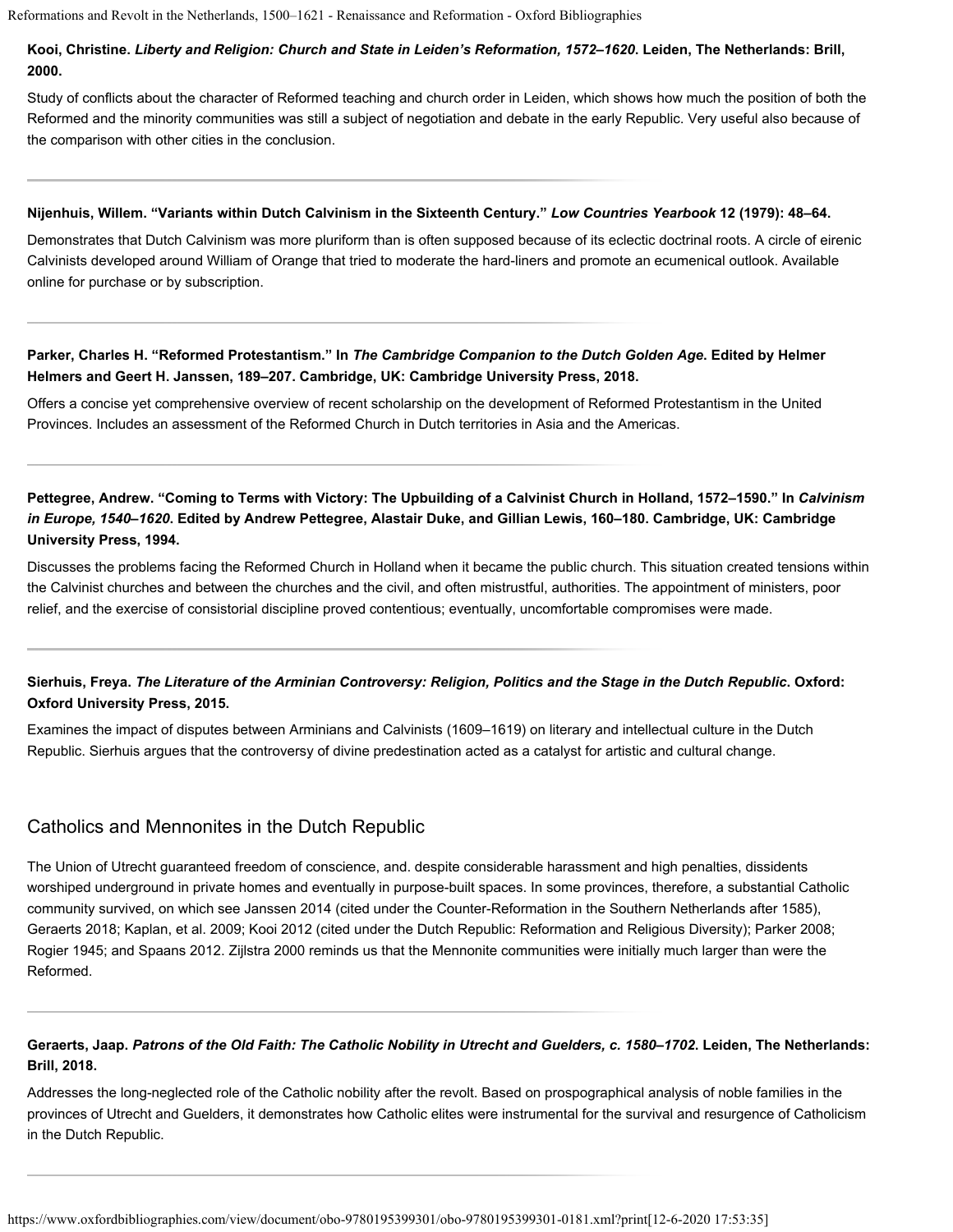#### **Kaplan, Benjamin J., Bob Moore, Hank van Nierop, and Judith Pollmann, eds.** *Catholic Communities in Protestant States: Britain and the Netherlands, c. 1570–1720***. Manchester, UK: Manchester University Press, 2009.**

Collection of essays focusing on Catholicism in England and the Republic as a minority culture that had to survive in a hostile political environment. It examines ritual, material culture, and international networks, as well as relations between laity and clergy, men and women, and Catholics and Protestants.

#### **Parker, Charles H.** *Faith on the Margins: Catholics and Catholicism in the Dutch Golden Age***. Cambridge, MA: Harvard University Press, 2008.**

Excellent reassessment of the position of Catholics in the Dutch Republic. Rejecting the idea that the Holland Mission became Augustinian in its ethos and theology, Parker emphasizes that Dutch Catholicism was thoroughly baroque and focused on the universal character of the Roman communion. Catholic reform could emerge without compulsion from church and state, but as the result of "the active collaboration of laity and clergy" (p. 19).

#### **Rogier, L. J.** *Geschiedenis van het katholicisme in Noord-Nederland in de 16e en de 17e eeuw***. 3 vols. Amsterdam: Urbi et Orbi, 1945.**

Very well-researched and detailed survey of Catholic life. Outdated in its interpretation and infuriating because of the sparse footnotes, but still useful because of its systematic approach and its excellent index.

#### **Spaans, Joke.** *De levens der maechden: Het verhaal van een religieuze vrouwengemeenschap in de eerste helft van de zeventiende eeuw***. Hilversum, The Netherlands: Verloren, 2012.**

Based on the collective biography that Tryn Jans Oly wrote of her community, this study investigates how women and priests reinvented a form of female religious life in a society that had banned convents and religious vows.

### **Zijlstra, S.** *Om de ware gemeente en de oude gronden: Geschiedenis van de dopersen in de Nederlanden, 1531–1675***. Hilversum, The Netherlands: Verloren, 2000.**

Excellent and extensive survey of the complex history of the Anabaptist and Mennonite communities in the Netherlands, doing full justice to the diversity of ideas and showing how the Mennonites created and retained their religious identity.

## Coexistence and Toleration

Although competition between the churches was fierce, believers learned how to coexist with people of different confessions. There was little violence, but Dutch toleration was less a matter of principle than the result of connivance [\(Frijhoff 2002](https://www.oxfordbibliographies.com/view/document/obo-9780195399301/obo-9780195399301-0181.xml#obo-9780195399301-0181-bibItem-0166), [Hsia and van Nierop 2002](https://www.oxfordbibliographies.com/view/document/obo-9780195399301/obo-9780195399301-0181.xml#obo-9780195399301-0181-bibItem-0167), [Kooi 2018,](https://www.oxfordbibliographies.com/view/document/obo-9780195399301/obo-9780195399301-0181.xml#obo-9780195399301-0181-bibItem-0168) and [Pollmann 1999\)](https://www.oxfordbibliographies.com/view/document/obo-9780195399301/obo-9780195399301-0181.xml#obo-9780195399301-0181-bibItem-0169). See also [Kaplan 1995](https://www.oxfordbibliographies.com/view/document/obo-9780195399301/obo-9780195399301-0181.xml#obo-9780195399301-0181-bibItem-0149) (cited under [The Dutch Republic: Reformation and Religious Diversity](#page-1-0)).

#### **Frijhoff, Willem.** *Embodied Belief: Ten Essays on Religious Culture in Dutch History***. Hilversum, The Netherlands: Verloren, 2002.**

Important collection of essays by the scholar who coined the term "everyday oecumene" to describe the culture of religious coexistence in the Dutch Republic. Also includes seminal essays on the function of miracles, expectations for the future, prophecies and pilgrimage among Catholics, as well as aspects of Reformed culture.